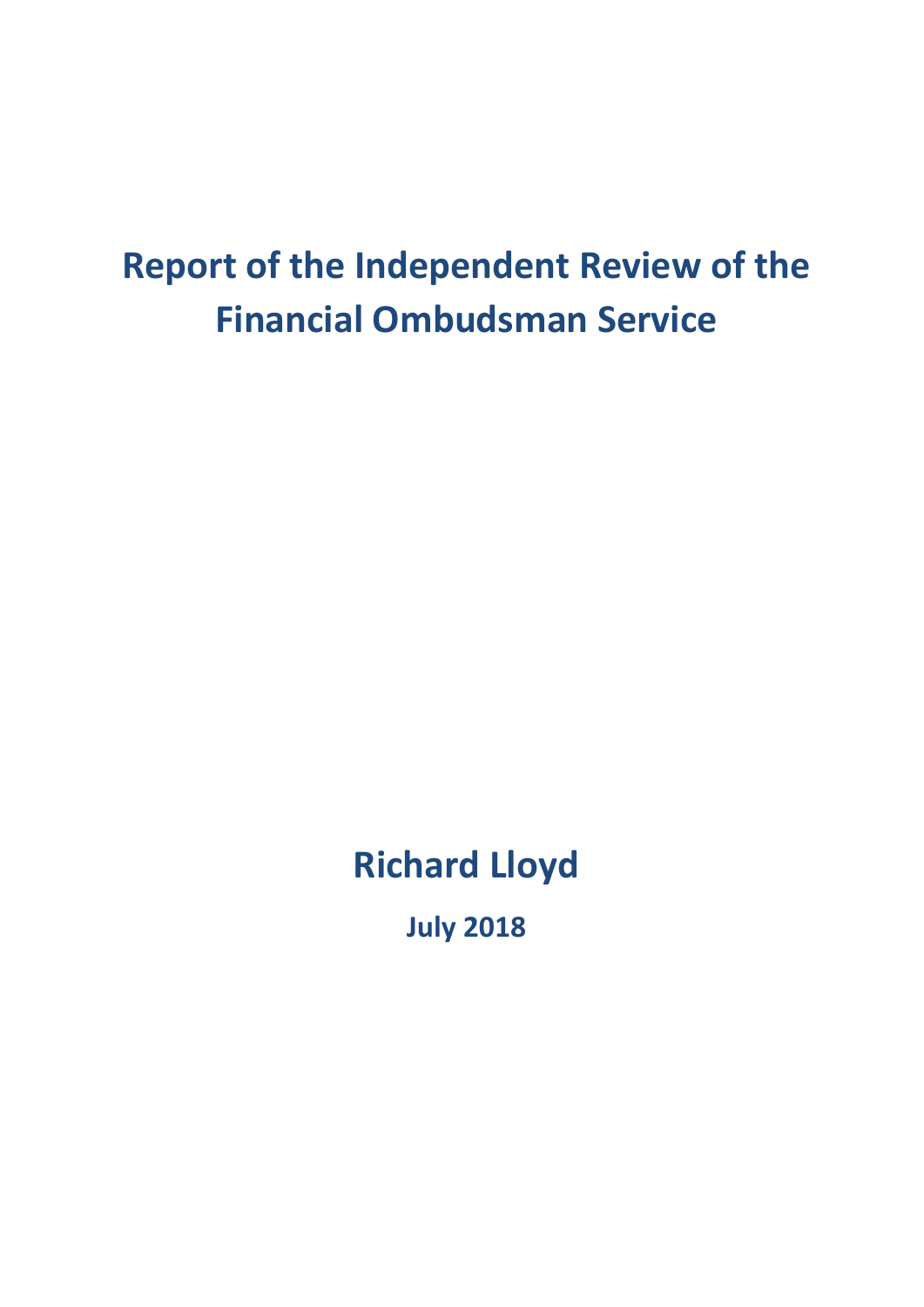## **Note from the independent reviewer**

This Independent Review has been prepared by me, Richard Lloyd, for the Financial Ombudsman Service as required by the Terms of Reference. The findings and conclusions set out in this review are my own and do not reflect the views of the Financial Ombudsman Service, its board or executive. As such, I am solely responsible for the findings and recommendations made here, which are the result of careful investigation and deliberation on my part, and are presented in good faith.

The report is broadly structured in line with the terms of reference. The scope of this exercise, and the time available for it, has required some generalisation and simplification in describing a substantial organisation, its work and operations.

A number of service users have contacted me to request that I review the substance of their individual cases. This has not possible within the time available, and to do so would be outside the review's terms of reference. Nevertheless, experiences described to me by consumers have been used to inform this report, and where appropriate individual cases have been passed to senior ombudsmen for further review.

I am very grateful to the many individuals who have taken time to provide me with evidence for this review. Where I have relied on information or opinions provided to me, I have taken reasonable steps so far as possible to ensure that such information or opinions are accurate, complete and provided in good faith. Neither I, nor the Financial Ombudsman Service can be held liable for the use of and reliance on the information, opinions and findings in this review.

**Richard Lloyd July 2018**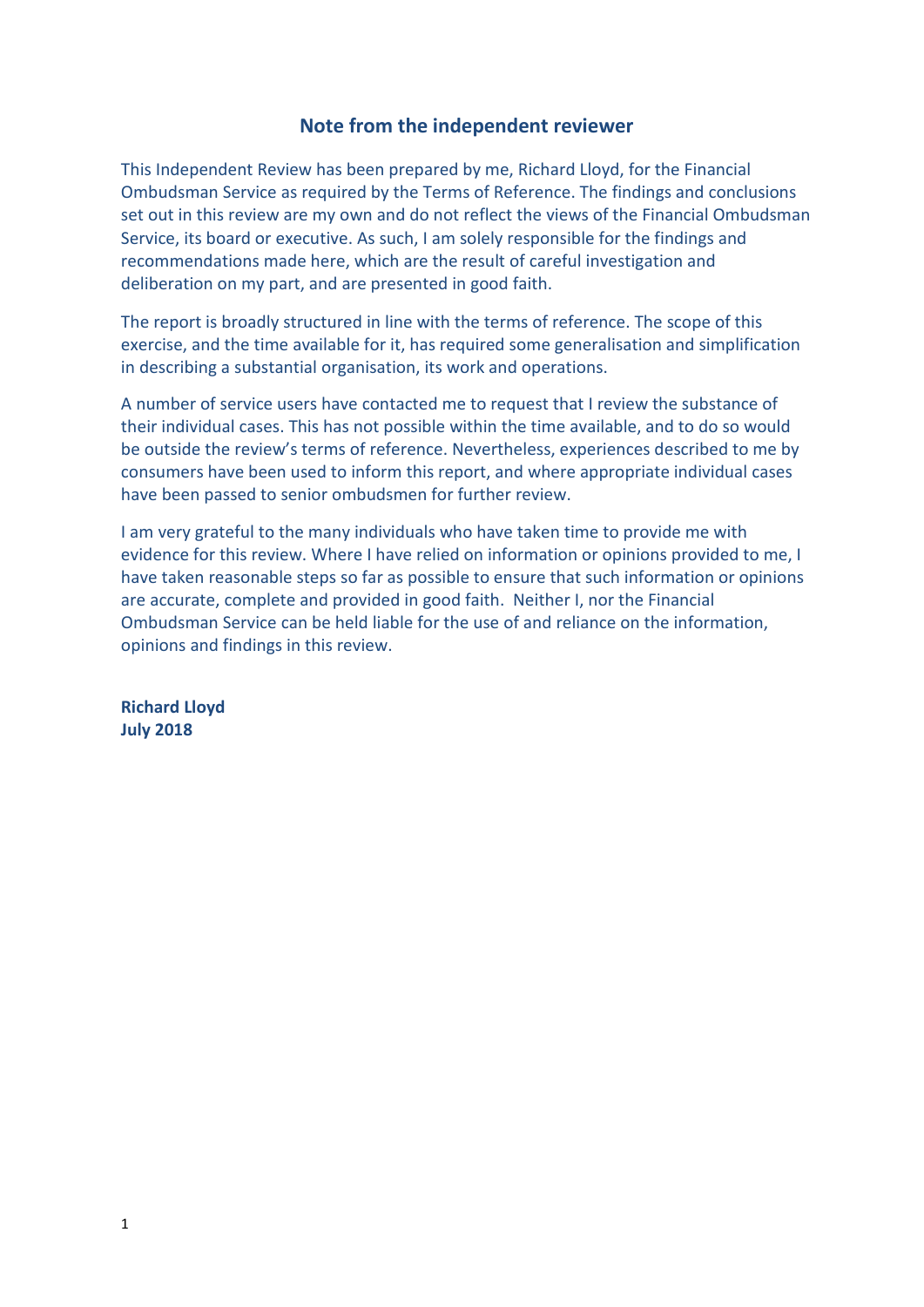|    | <b>Contents</b>                                                                                                                                                                                   |        |  |  |
|----|---------------------------------------------------------------------------------------------------------------------------------------------------------------------------------------------------|--------|--|--|
| 1. | <b>Introduction and executive summary</b>                                                                                                                                                         |        |  |  |
|    | Summary of the specific issues raised in Dispatches<br>ш<br><b>Summary of recommendations on wider matters</b><br>$\blacksquare$                                                                  | 5<br>6 |  |  |
| 2. | Background to the Independent Review and the Terms of Reference                                                                                                                                   | 10     |  |  |
| 3. | <b>Key findings</b>                                                                                                                                                                               |        |  |  |
|    | <b>Service quality</b><br>ш<br><b>Casework capability</b><br><b>Preventing bias</b><br><b>Casework objectives</b><br>٠<br><b>Quality assurance</b><br>٠<br><b>Complaints against the FOS</b><br>۰ | 13     |  |  |
|    | <b>Organisational issues</b><br>×.<br><b>Reorganisation</b><br>÷<br>Knowledge, technology and data<br>۰<br><b>Management and internal communications</b><br>۰<br><b>Culture and morale</b>        | 20     |  |  |
|    | <b>Finances</b><br>×.<br><b>Resourcing</b><br>۰<br><b>Funding</b>                                                                                                                                 | 25     |  |  |
|    | <b>Governance</b><br>×.<br><b>Board and executive effectiveness</b><br><b>Strategic planning and risk</b><br>Whistleblowing<br><b>Reporting on progress</b><br>۰                                  | 26     |  |  |
| 4. | <b>Dispatches issues</b>                                                                                                                                                                          | 28     |  |  |
| 5. | <b>Annexes</b><br>A: Operating environment in 2017/18<br><b>B: Review methodology</b><br><b>C: Terms of Reference</b><br>÷<br><b>D: Glossary</b>                                                  | 45     |  |  |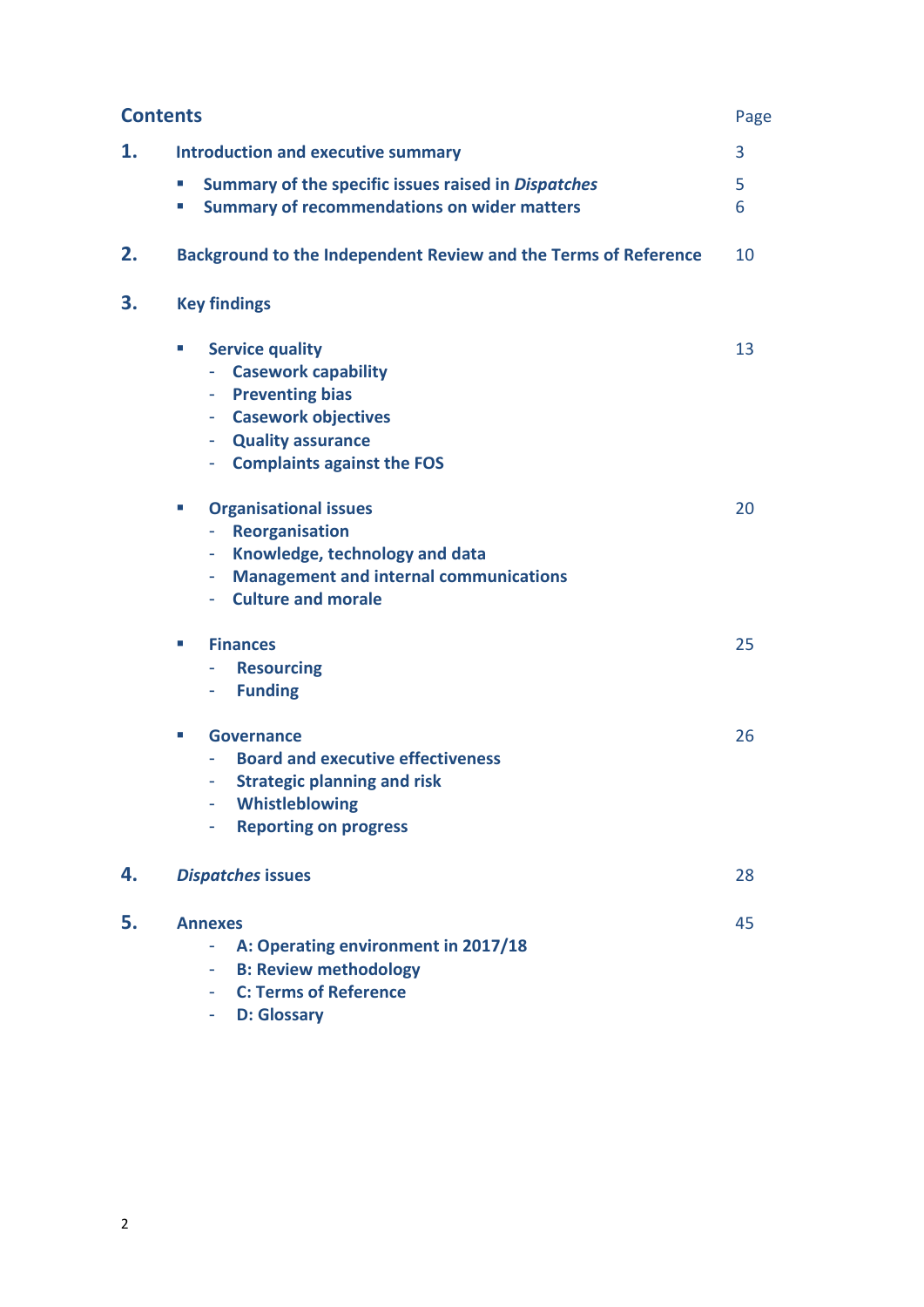# **Chapter 1**

## **1.1. Introduction and executive summary**

The Financial Ombudsman Service (FOS) was set up by Parliament to provide an important, impartial service to both consumers and financial services firms. By resolving disputes with minimal formality and decisions that are legally binding, the FOS gives consumers the means to get free and fair redress where otherwise it would simply not be possible. It does this through a process with human judgement at its centre, often about problems that matter hugely to the people concerned. But although it was established in 2001 to overcome an imbalance of power between individuals and financial businesses, the FOS is not a campaigning consumer champion or a regulator, and that is not always well understood or explained.

In recent years the FOS has faced unprecedented external pressure: mass complaints about Payment Protection Insurance (PPI) and, more recently, short term lending; a relatively small but important caseload of complex problems, for example complaints involving vulnerable consumers and certain products such as pensions and investments; and demand for speedier resolution in a digital age while markets also change at a growing pace.

This review of the FOS was prompted by concern that some of its staff were not behaving appropriately and fulfilling the organisation's legal duty as they should. A number of specific issues were raised by the Channel 4 programme *Dispatches* in March 2018, many centred on the way in which complicated casework is being done and how the FOS organises its people.

There is also concern about whether recent media attention means there is an underlying, institutional problem at the FOS. While most of the stakeholders interviewed for this review felt that some coverage has not accurately portrayed the organisation they know, it has given pause for thought, in particular as to its capabilities, how it meets new demand, and whether its recent reorganisation has directly resulted in consumer detriment.

## **1.2. The role of the Financial Ombudsman Service**

About one in ten of all complaints to financial services firms are eventually handled formally by the FOS, and many more consumers are given free information and guidance when they contact the service. This generates insights into the market that have wider value for the majority of people who do not use the FOS, because the organisation can use its knowledge to bring about positive change in business behaviour. Along with its powers to resolve individual disputes, this preventative role that the FOS can play through effective engagement with consumers, firms, regulators, and the government should be at the forefront of any ombudsman scheme's strategy and the government's evolving approach to alternative dispute resolution generally.

In general, this review has found support for the organisation, including strong advocacy for its work among the consumers I met face-to-face (despite a range of experiences with service quality), and an appetite for more of its preventative work. No stakeholder expressed the view to me that the FOS is unnecessary or overly costly.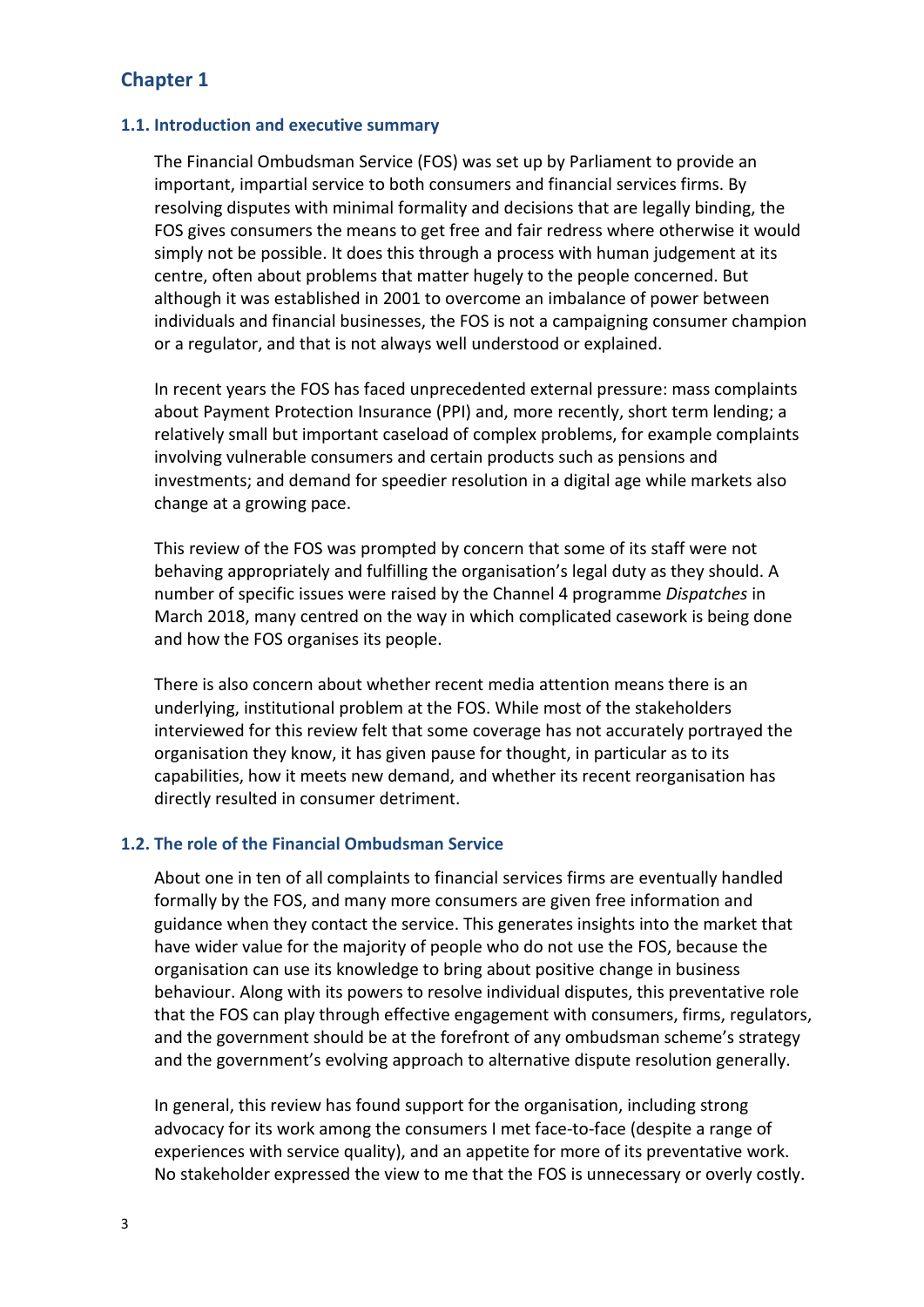But there are legitimate frustrations about the speed with which the FOS resolves disputes, and concerns about the quality of some casework. This is not new: balancing fast, fair and free to the consumer has been a tension for the FOS since it was created.

## **1.3. Continuous improvement**

The FOS continues to face major challenges as it struggles to balance the competing demands of increasing speed and quality, resolving its remaining PPI caseload and keeping costs under control. Internally, long-considered, well-intentioned but difficult changes to the structure of the organisation have placed new demands on a large workforce facing an uncertain future. A new approach to case-handling, aimed at bringing ombudsmen closer to consumers, with better problem solving and earlier dispute resolution, has come with different risks to service quality.

Against this background, the potential for the FOS to get it wrong for consumers has arguably been higher recently than might otherwise have been the case. The important advisory and preventative roles have not been given the recognition and support they deserve either, in part because of the nature of the funding model. And there remain critical risks to the quality of the service's work, including people, leadership, technology and costs. There are uncertainties as to future resourcing, and while morale appears to be improving as a new organisational design is adapted, a number of experienced staff are disengaged.

Despite this, I have found that people at the FOS have strongly-held and positive values. They believe in its mission and want to 'do the right thing', while recognising the need to improve. There are, and have been, a range of initiatives aimed at mitigating the risks to the service, some prompted by internal learning, for example in response to a negative staff survey in 2017.

The FOS now has the opportunity of this external review and its recommendations to take stock and do more to improve consumer confidence in the quality of its work, to extend its preventative work, and to ensure the right organisation is in place for the future, fit for the possible extension of its scope to handle larger SME complaints. This should start with a new strategic plan and, with the support of the FCA as necessary, appropriate positive action for improvement, especially in the following areas:

- Casework handling capability for new complex complaints
- Information technology and data
- Quality assurance and complaints about the FOS
- Staff management and internal communications
- Funding that supports strategic priorities
- Strategic planning and risk management.

**In summary, I have found that the FOS provides an effective and essential service for many thousands of people. It is important that more consumers use the FOS, knowing that it is not institutionally biased against them, while realistic about its limitations and aware of their right to escalate complaints. But to retain public confidence the FOS must work hard to continuously improve the service it provides for consumers and businesses.**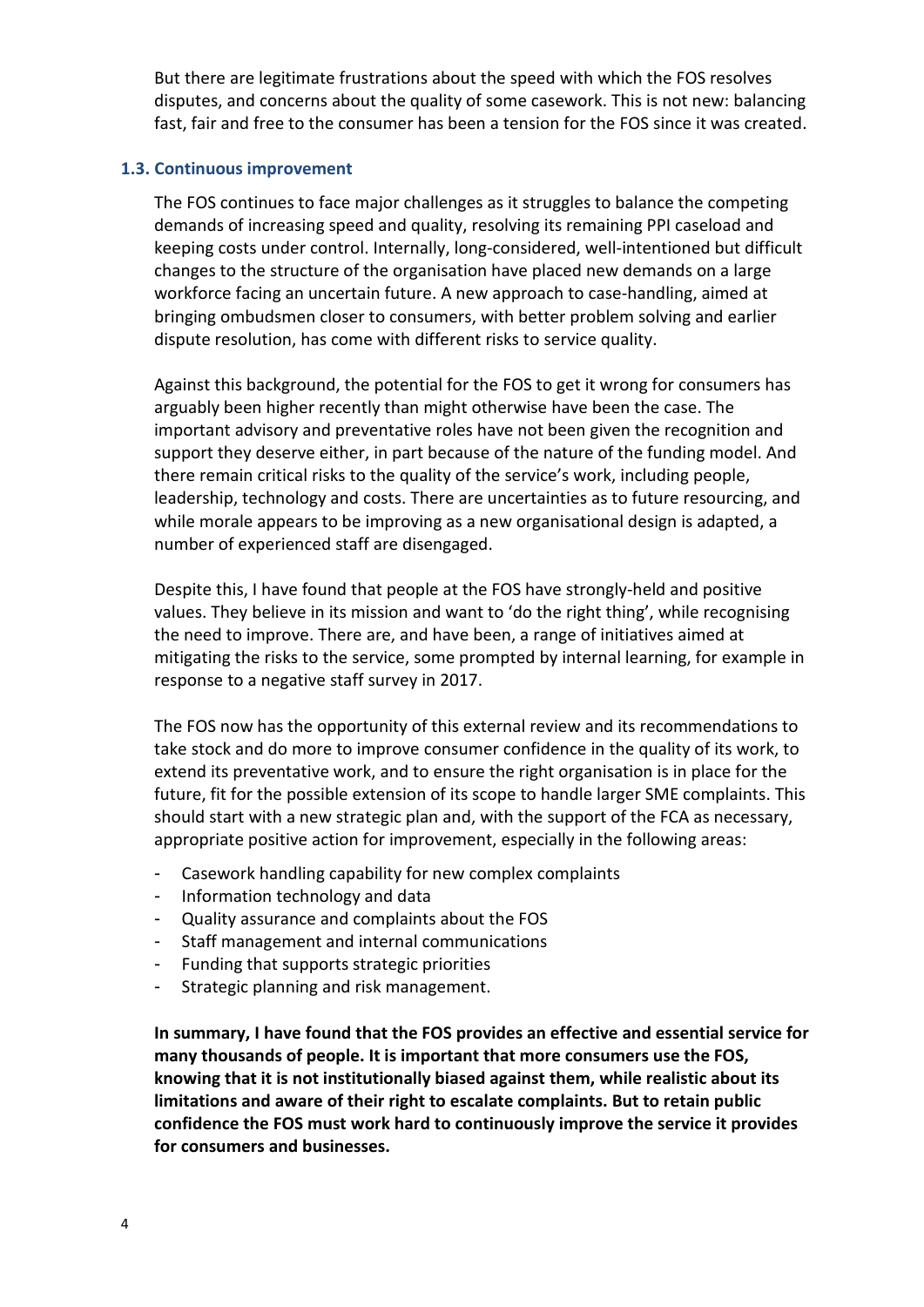# **1.4. Summary of specific issues contained in the terms of reference**

A more detailed analysis of the 14 specific issues raised in the *Dispatches* programme is provided in **chapter 4.** The table below sets out a summary of the findings.

| 1. | That some staff are not equipped to deal with     | 8. | That the "pressure  to deal with caseloads           |
|----|---------------------------------------------------|----|------------------------------------------------------|
|    | "complex" problems, specifically some             |    | quickly" meant that it is more likely that cases     |
|    | investment and pension complaints.                |    | would be decided in favour of the banks.             |
|    | This goes to how the organisation handles         |    | There have been new risks to casework quality,       |
|    | casework complexity. See chapter 3.               |    | but there is no evidence of systemic bias.           |
| 2. | In the case of a complaint about fraudulent       | 9. | That in 2014/15, 11,000 PPI complaints were not      |
|    | activity on a bank account, that there was a      |    | dealt with for two years.                            |
|    | failure to ask for detailed information about     |    | There were approximately 23,000 cases more           |
|    | the account's transaction history.                |    | than 24 months old at the time of this review, (in   |
|    | The case was not handled as well as it should     |    | part due to the Plevin decision). This has been      |
|    | have been. The consumer has been reimbursed       |    | publicly reported. No evidence has been found of     |
|    | most of the money. The FOS approach to fraud      |    | 11,000 complaints that were unattended at any        |
|    | has been reviewed.                                |    | point.                                               |
| 3. | That awards for distress and inconvenience are    |    | 10. That in both 2015 and 2016, 1000 letters were    |
|    | not calculated by using a "formula".              |    | found to have been unopened - some of which          |
|    | The approach to this was revised in 2014;         |    | were two years old.                                  |
|    | internal guidance suggests levels of award        |    | The FOS has operated secure digitisation of all      |
|    | based on severity. FOS should review its          |    | incoming mail since 2012; that a large batch was     |
|    | training and assurance in this area.              |    | left 'unopened' is highly improbable.                |
| 4. | That the application of the provision for         |    | 11. That if targets were missed, the pay or          |
|    | "exceptional circumstances" to extend the         |    | promotion of investigators could suffer.             |
|    | time limits under which a consumer may make       |    | This was a risk under the performance                |
|    | a complaint, is not appropriate.                  |    | management approach as introduced in 2016. A         |
|    | FOS reviewed this in 2017 and found               |    | more balanced approach has been introduced,          |
|    | improvements could be made, including to          |    | and requires careful monitoring.                     |
|    | training, consistency and quality checks. This    |    |                                                      |
|    | should be reviewed for effectiveness.             |    |                                                      |
| 5. | That staff are biased against some                |    | 12. That there is a major backlog of PPI complaints. |
|    | complainants, specifically those who complain     |    | This is well known and publicly reported, and is     |
|    | about credit card and PIN fraud and those who     |    | largely due to the significant volumes the FOS has   |
|    | complain about payday loans.                      |    | received over the years and a number of external     |
|    | There is no evidence of systemic bias in relation |    | events that have disrupted case progression.         |
|    | to the specific product areas, in the handling of |    |                                                      |
|    | cases or at a policy level. See chapter 3.        |    |                                                      |
| 6. | That the provisions which require banks to be     |    | 13. That some PPI complaints were wrongly rejected   |
|    | "positive and sympathetic" are not applied        |    | because, although it was concluded PPI had           |
|    | correctly.                                        |    | been mis-sold, it was assumed that the cover         |
|    | New internal guidance is being developed and a    |    | would have been useful.                              |
|    | review carried out to determine whether there     |    | This is the subject of an ongoing dispute between    |
|    | is evidence of consumer detriment from past       |    | a CMC and the FOS about the law, and is a matter     |
|    | approaches.                                       |    | to be decided by a court, not this review.           |
| 7. | That the ability to require a debt to be written  |    | 14. That when Rushanara Ali MP visited the           |
|    | off is not applied correctly because of a         |    | ombudsman service in 2015 she "was misled,           |
|    | reluctance to set a precedent.                    |    | that managers preselected and rehearsed cases        |
|    | The FOS frequently issues decisions which set     |    | to make the service appear more professional".       |
|    | precedent for businesses and it also requires     |    | The arrangements for this visit appear to have       |
|    | debt to be written off in certain circumstances.  |    | been normal and appropriate.                         |
|    | Internal guidance should be clear and updated.    |    |                                                      |
|    |                                                   |    |                                                      |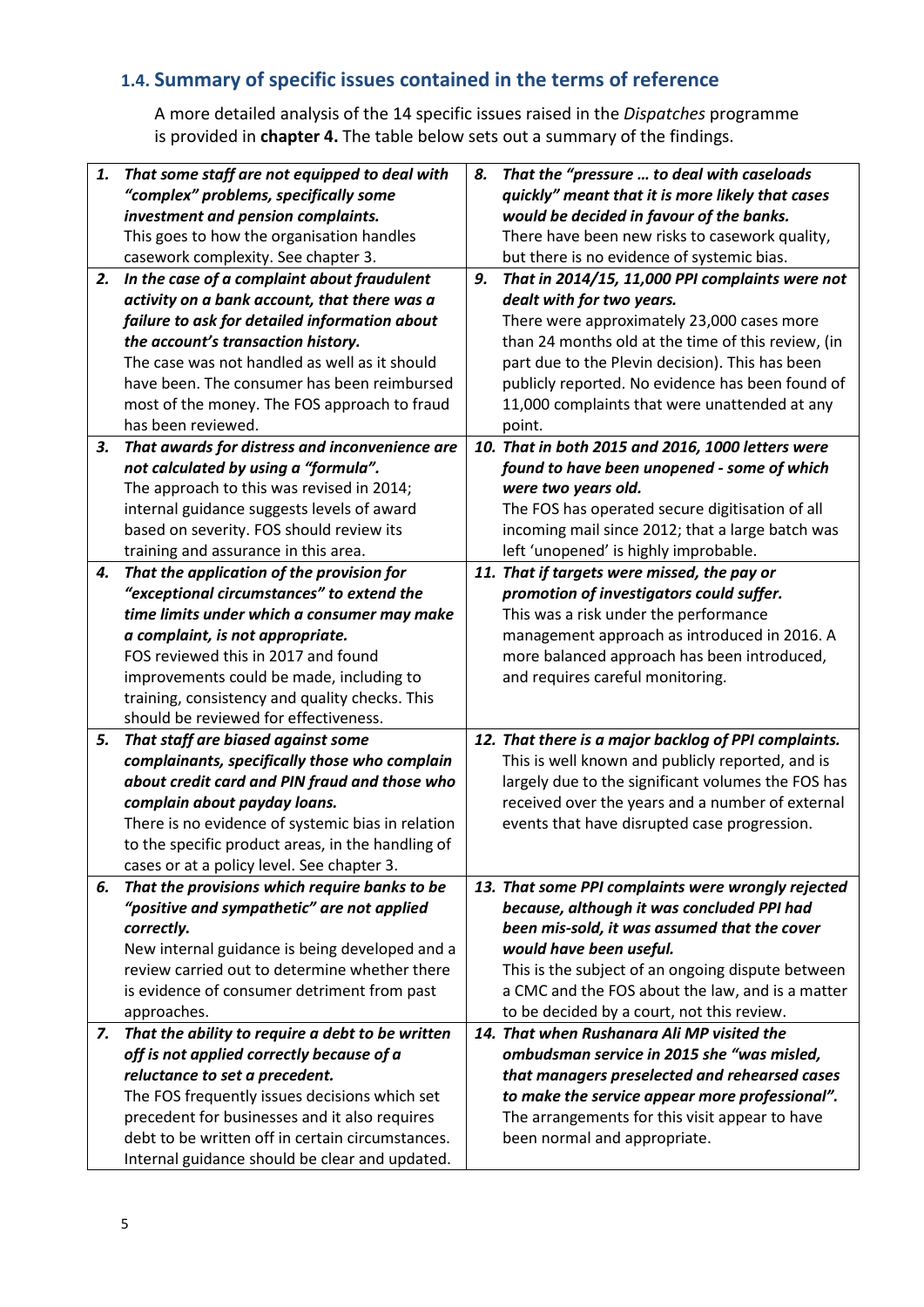## **1.5. Summary of recommendations on wider matters**

During my assessment of the 14 specific issues raised in the *Dispatches* programme, I identified a range of other matters as possible underlying causes or important relevant context.

As provided for in the Terms of Reference for the review, I examined these other matters to determine their relevance to the specific issues shown in the programme, as well as to draw lessons more generally and focus attention on actions aimed at improvements in the future. These wider findings are grouped into four broad themes:

- service quality;
- organisational issues;
- finances; and
- governance.

Chapter 3 sets out a more detailed assessment of the wider issues identified, along with conclusions about what this means for the FOS and the steps it should take. **A**n overview of the key recommendations is set out below, which should be read in the context of chapter 3.

## **Service quality**

## **Casework capability**

1. The FOS should identify gaps between existing capabilities and what is needed for the future, including in relation to case-handling, developing casework approaches, knowledge support, training and quality assurance. The FOS should then plan for continuous improvement to ensure that the quality of casework, including complex cases, is sufficiently robust and consistent.

## **Preventing bias**

2. Staff continuous development training and incentives that work against bias should be strengthened at the FOS, along with investments in technologies that support staff, enable machine learning and better data analytics.

## **Casework objectives**

3. The management approach should focus more on quality, learning, technological support, and motivational team building. There should be a realistic view of productivity targets that enable robust, high quality casework, proper resource planning and appropriate funding.

## **Complaints about the FOS**

4. Clearer, earlier, oral or written communications to consumers should explain the implications of an ombudsman's decision, and its final and binding nature in the event it is accepted by the consumer. Such communication should also provide an explanation of the right to make further representations and submit additional evidence. Consumers should also be fully informed about their right to make a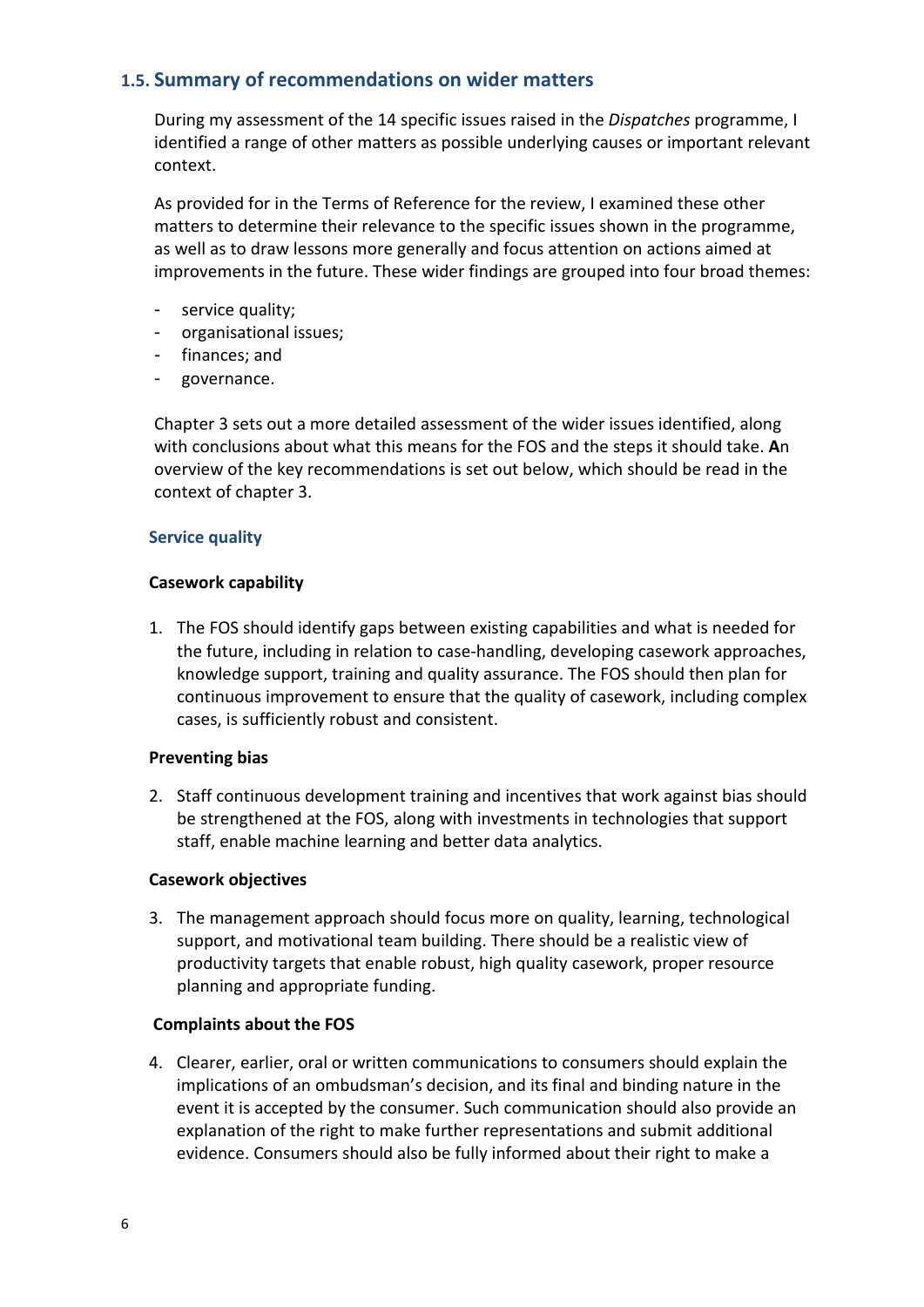service complaint. Quality assurance checks should be carried out to ensure that staff are not putting undue pressure on consumers to accept a decision quickly.

- 5. The single stage complaints process for handling issues should be introduced across the organisation without delay, and an extension of the process that explicitly encompasses both service issues and casework substance should be piloted where senior ombudsmen investigate complaints in the round.
- 6. The FCA should examine the impact of CMC behaviour in relation to threats of litigation against the FOS, and take this into account in developing new rules of conduct for CMCs, preferably before the FOS takes on the handling of CMC complaints.

## **Quality assurance**

- 7. The FOS should update and bring together its policies and procedure guides for casework quality assurance and ensure these are better communicated to staff and interested service users. In doing this, it should carry out an assessment of the effectiveness of quality assurance, the scope for improved data collection and analysis, and identify how the quality assurance function could be improved.
- 8. There should be a continuing role for assurance checks by experienced and knowledgeable staff at arm's length from the primary decision-making teams, focused on the greatest risks.

## **Organisational issues**

## **Reorganisation**

9. As part of its medium-term planning, the FOS board should reflect on and learn from the operational execution of the reorganisation to date and consider ways to more effectively realise its objectives, including the approach to case handling and the capabilities that will be required. This should include a further exercise to check an appropriate sample of casework, to make sure that decisions made during the early stages of the reorganisation were handled in accordance with the controls and standards put in place at the time.

## **Knowledge, technology and data**

- 10. The FOS should realistically assess the balance between digital knowledge capture and provision and caseworkers' experience of financial products and services, in particular for complex problems, and value and invest in people accordingly.
- 11. The FOS should review its investment in information technology, and ensure that planned levels of investment and delivery are fit for operational purposes. Consumer-facing technology that enables people to better manage their complaints should be built on a mobile-first platform that works for those who have been less engaged with the FOS to date.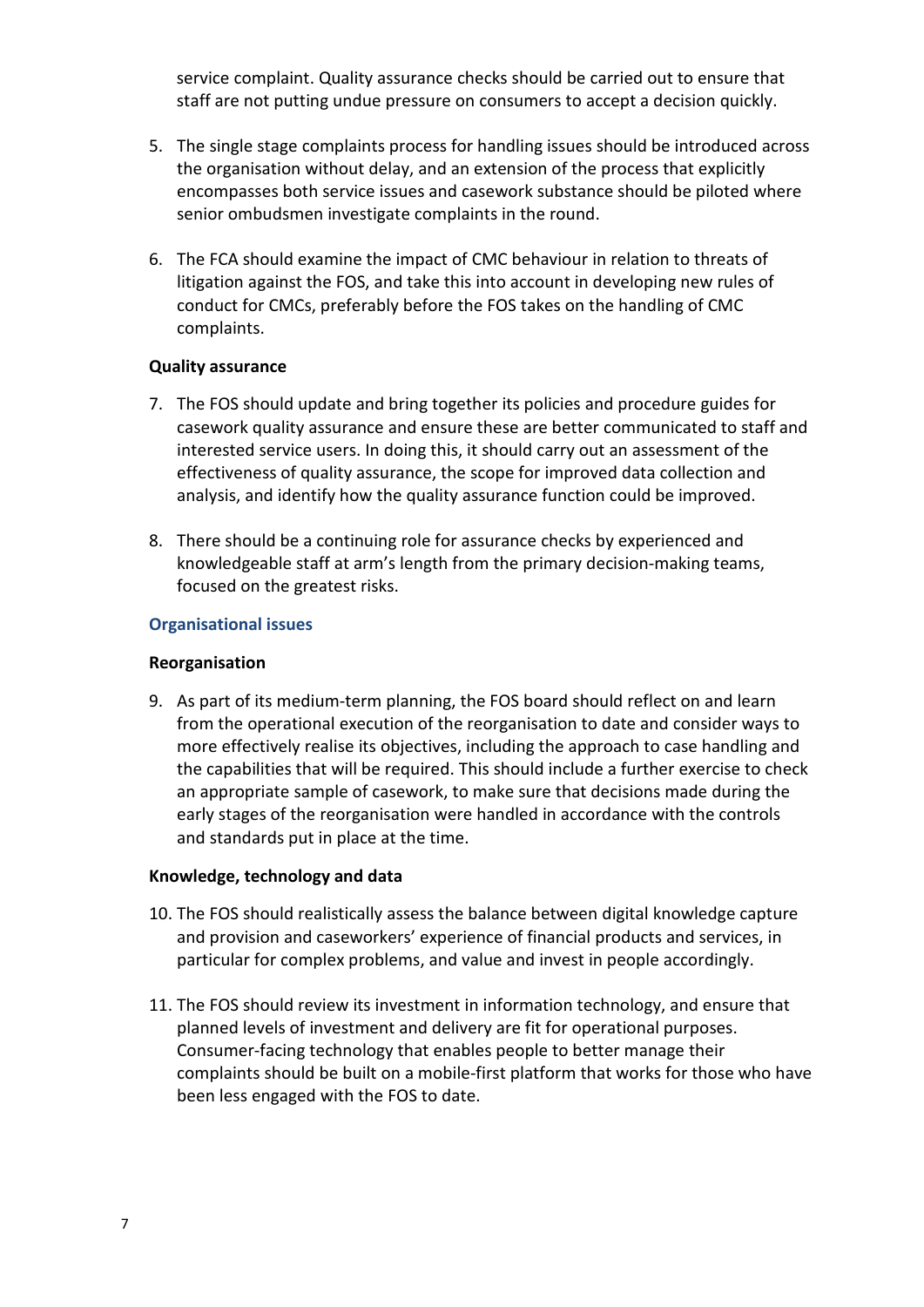12. The organisation should invest in building its technical capability for data analysis, to strengthen its early insight for preventative work and engagement with the financial services industry, regulators and government.

#### **Management capability and internal communications**

- 13. Strategic planning should be less top-down and informed by a wide range of experience and expertise within the FOS.
- 14. Managers at all levels, but the executive in particular, must give a much greater priority to ensuring clear and consistent communication, starting with a demonstrable commitment to an inclusive style of leadership. Communications and staff engagement expertise should be central to future change.

## **Culture and morale**

- 15. A consistent, strategic and expert approach is needed for staff engagement to be returned to a satisfactory level, including a shift in leadership approach and skills in some areas at senior and middle management levels.
- 16. Alongside the staff Information and Consultation Council, the FOS should extend its recent work with a trade union, taking into account union membership levels.

#### **Finances**

#### **Resourcing**

17. The FOS should project its medium-term costs based on sensible assumptions about case volumes and the organisational capabilities, human and technological, required to provide a good quality, efficient service.

## **Funding**

18. Based on this analysis, the FOS and FCA should consider consulting on a new levy funding structure for the FOS that meets this cost, is based on the risk that firms bring to the market, and enables more stable forward planning.

#### **Governance**

## **Strategic planning and risk**

19. The FOS board should now lead the development of a new strategic plan, taking into account the conclusions of this review.

#### **Board and executive effectiveness**

20. The FOS board and executive should, as part of its succession planning, assess its composition, effectiveness, capabilities and skills in the light of this review and strategic planning.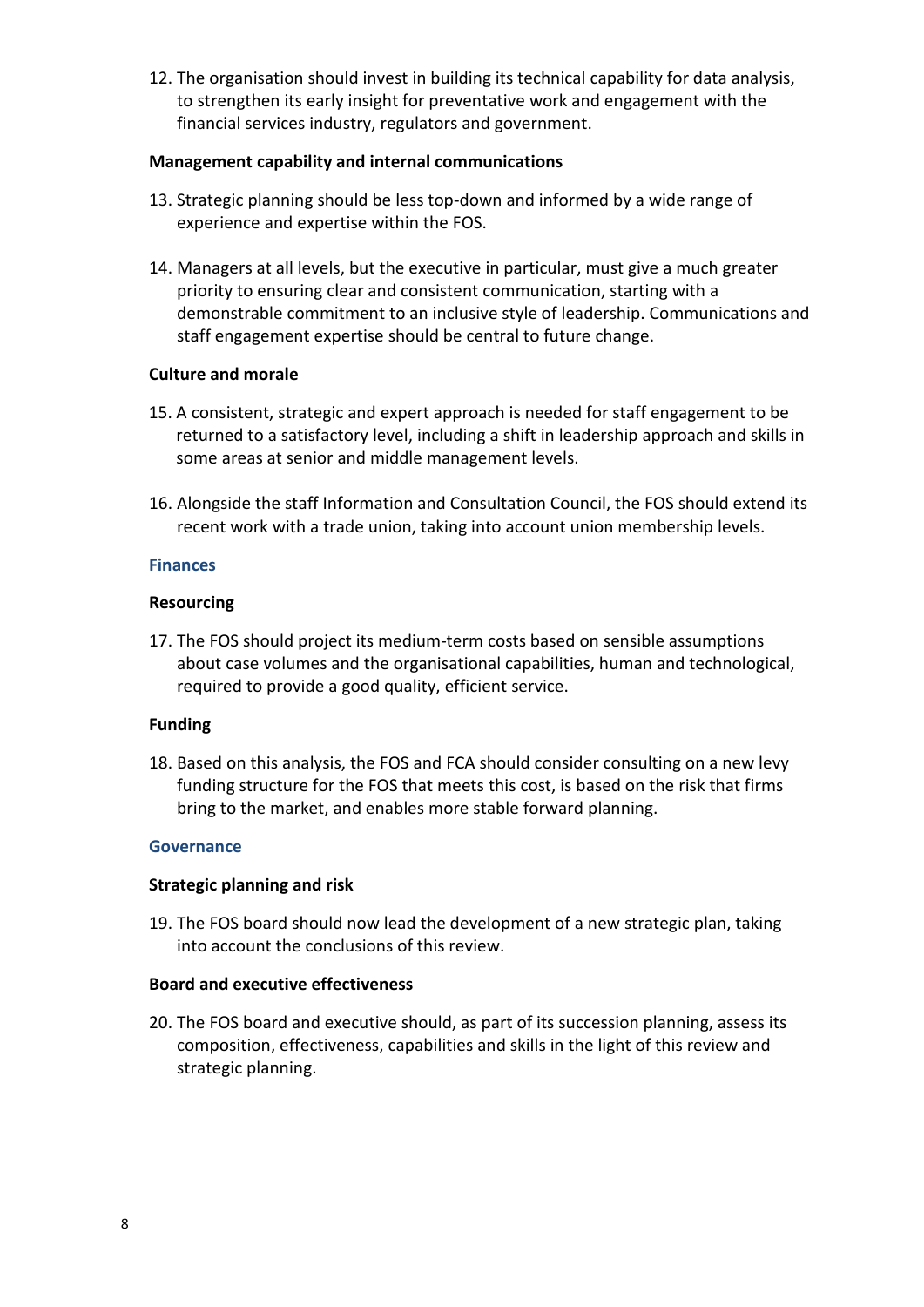## **Whistleblowing**

21. The board should consider engaging an external provider to facilitate its whistleblowing procedures as confidence in the management of the organisation is rebuilt.

## **Reporting on progress**

22. The FOS should publish its review of progress against these recommendations before the end of 2018.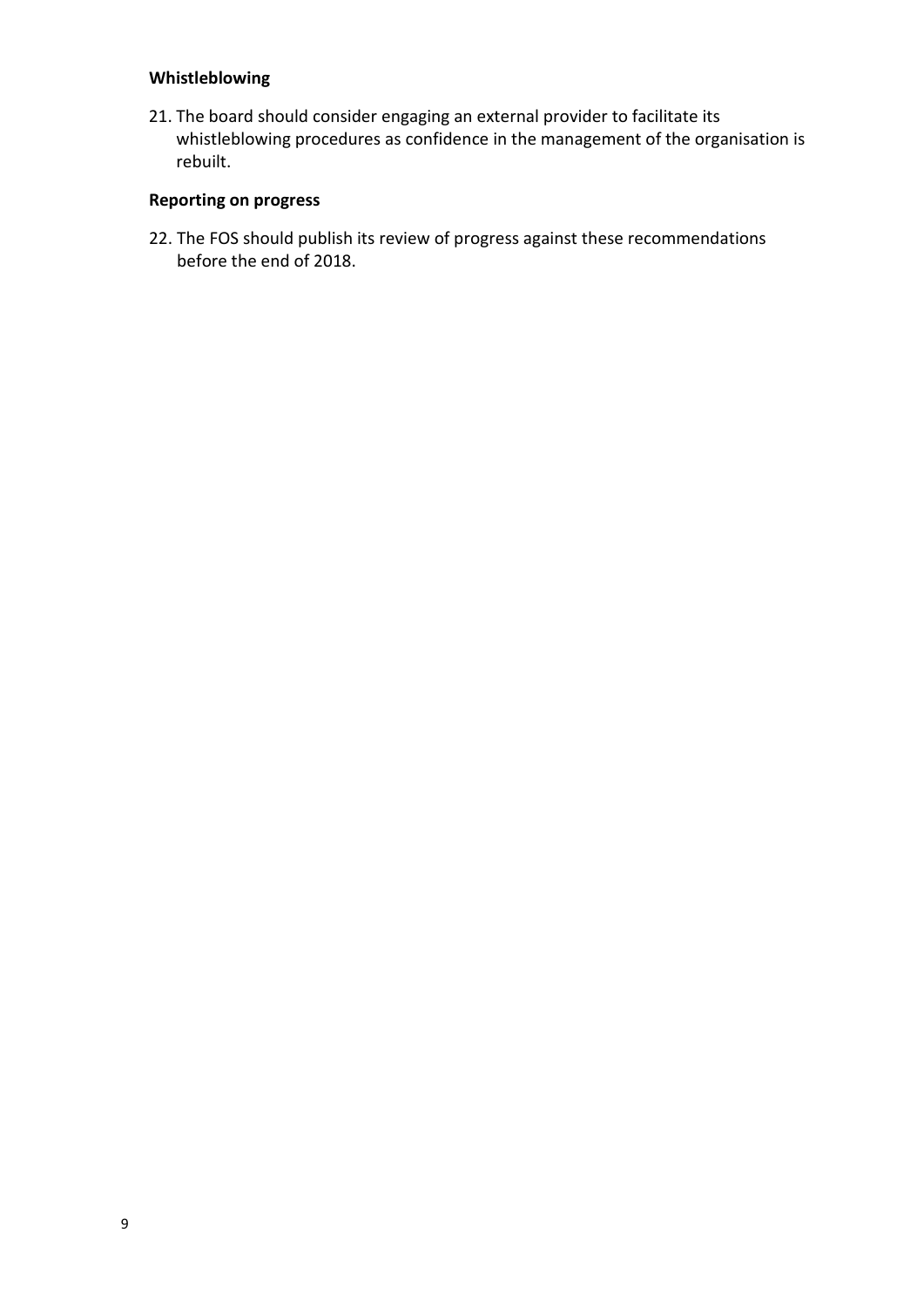# Chapter 2

## **Background to the Independent Review and the Terms of Reference**

## **2.1. The Financial Ombudsman Service (FOS)**

The FOS became operational on 1 December 2001, bringing together eight different dispute bodies into a single ombudsman for financial services.<sup>[1](#page-10-0)</sup> It was created through the Financial Services and Markets Act 2000, the same legislation that merged existing financial regulators into a single Financial Services Authority (later the Financial Conduct Authority).

The legislation established a scheme 'under which certain disputes may be resolved quickly and with minimum formality by an independent person'. [2](#page-10-1) It provided for complaints 'to be determined by reference to what is, in the opinion of the ombudsman, fair and reasonable in all the circumstances of the case'. In doing so the FOS is required by its rules to take into account relevant law, regulatory rules, codes of practice and what the ombudsman considers to be good industry practice at the relevant time. A determination by an ombudsman, if accepted by the complainant, 'is binding on the respondent and the complainant and final'.<sup>[3](#page-10-2)</sup>

The rules governing how regulated financial services firms have to handle complaints are set out in some detail by the FCA in a rule book on dispute resolution, known as the DISP. This includes how the business has to make consumers aware in an appropriate way of their right to take a complaint to the FOS, and the relevant time limits. The process once a complaint has reached the FOS is shown in summary on page 12.

It is important to note that in most cases consumers can be required to wait eight weeks to take their complaint to the FOS, unless the business consents otherwise and where the FOS has been given greater flexibility. This eight-week rule is clearly out of kilter with the reality of providing a responsive and timely service in a digital age, or when a consumer is in financial crisis, and makes it more likely that consumers will bring their complaint to the FOS already frustrated by the amount of time it can take to get a final response from their financial service provider. $4$ 

The number of complaints handled by the FOS and the size of the organisation itself has grown considerably since its formation. In 2001/02, the FOS employed 450 staff and its first annual review reported that it had resolved 31,350 complaints during that financial year. Eighteen years later the FOS employs over 3,000 staff and its latest annual review showed that it resolved 400,658 complaints in 2017/18. Total enquiries in 2017/18 averaged 121,366 per month.

The most recent FOS data show that it received 23,972 new mass claim cases and 10,131 new general casework cases in the month of March 2018.

<span id="page-10-0"></span><sup>&</sup>lt;sup>1</sup> https://api.parliament.uk/historic-hansard/commons/1999/jun/28/financial-services-and-markets-bill  $^{2}$  FSMA 2000. s. 225

<span id="page-10-2"></span><span id="page-10-1"></span><sup>3</sup> FSMA 2000, s. 228

<span id="page-10-3"></span> $^{4}$  DISP 1.6.2. MoneySavingExpert, in a November 2017 report, proposed reducing this so that the FOS can accept a complaint after the firm has had between 2-4 weeks to resolve it, or sooner for consumers in crisis.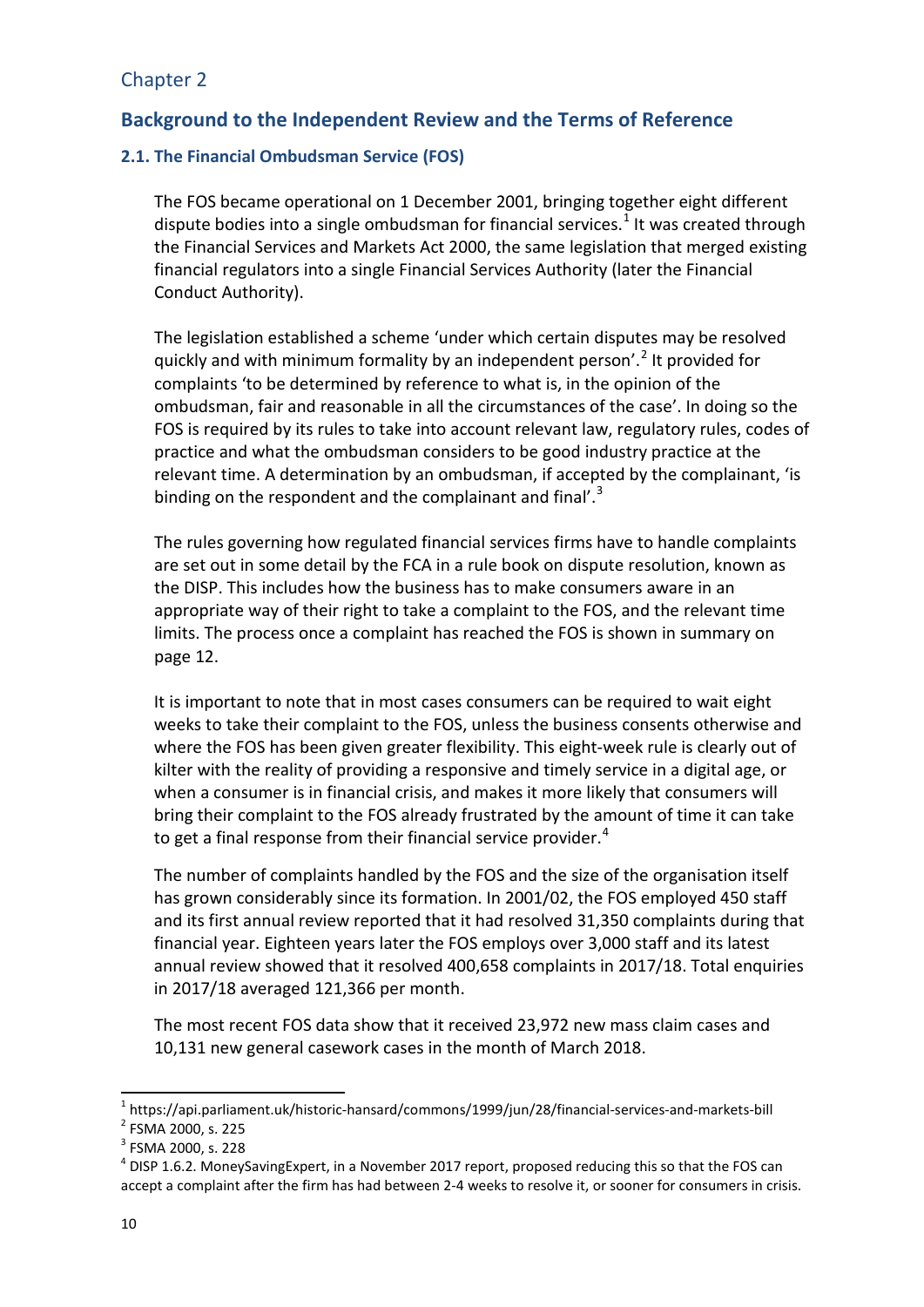The FOS gathers data on customer satisfaction through on-line and postal surveys, sent at closure (whether initial view or final decision) for closed cases. The table below shows this data for the three years 2015/16, 2016/17 and 2017/18, split between initial view and final decision stage.

| <b>Overall FOS measure of customer satisfaction</b> | Initial view | <b>Final decision</b> |
|-----------------------------------------------------|--------------|-----------------------|
| 2015/16 (April 2015 to March 2016 closures)         | 77%          | 47%                   |
| 2016/17 (April 2016 to March 2017 closures)         | 76%          | 45%                   |
| 2017/18 (April 2017 to March 2018 closures)         | 75%          | 41%                   |

Unsurprisingly, consumer satisfaction is affected by the outcome of the complaint, and in particular the final decision stage at the end of the process. One key question in the survey asks consumers whether the FOS 'got to grips' with their case. This is the nearest the FOS comes to asking consumers whether they felt it got the decision right or not. The table below shows the proportion of people who agreed. It is worth noting that there has been a fall in the proportion of upholds over the last three years, driven by the fall in uphold rates in PPI (at a scale which has a resultant disproportionate impact on the average), but the average uphold rates across general casework have been consistent over the last three years.

| The FOS 'got to grips with things and used common sense' | Initial view | <b>Final decision</b> |
|----------------------------------------------------------|--------------|-----------------------|
| 2015/16 (April 2015 to March 2016 closures)              | 73%          | 43%                   |
| 2016/17 (April 2016 to March 2017 closures)              | 73%          | 40%                   |
| 2017/18 (April 2017 to March 2018 closures)              | 70%          | 36%                   |

## **2.2. Channel 4** *Dispatches*

On 12 March 2018, Channel 4 broadcast an edition of its *Dispatches* programme featuring covert filming of ombudsman staff. In response, the FOS board commissioned an Independent Review into the issues raised in the programme and I was appointed in April 2018 to undertake the review. Given the wider interest in the work of the FOS, the Terms of Reference of the review were confirmed with the Financial Conduct Authority and the Treasury Select Committee.

The full Terms of Reference are attached at **Annex C**, but, in summary, they provided for a review to consider as quickly as possible:

- whether there were any matters of substance in relation to 14 issues identified in the programme which should be addressed;
- any other matters of concern and identify possible root causes for them; and
- the extent to which governance and arrangements for providing assurance about the work of the FOS to its board were applied effectively and consistently.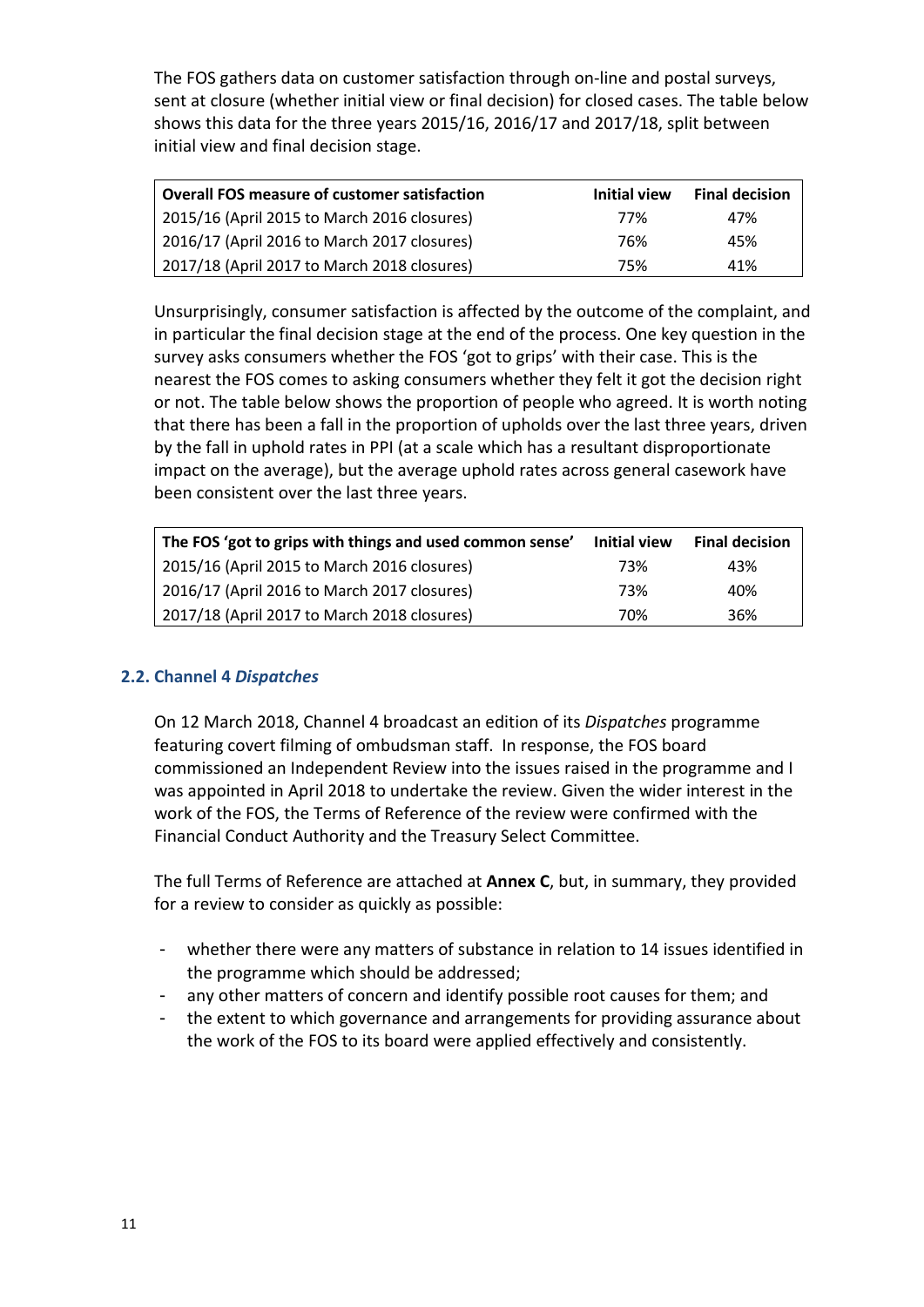## **Complaining to the Financial Ombudsman Service: the process in summary**

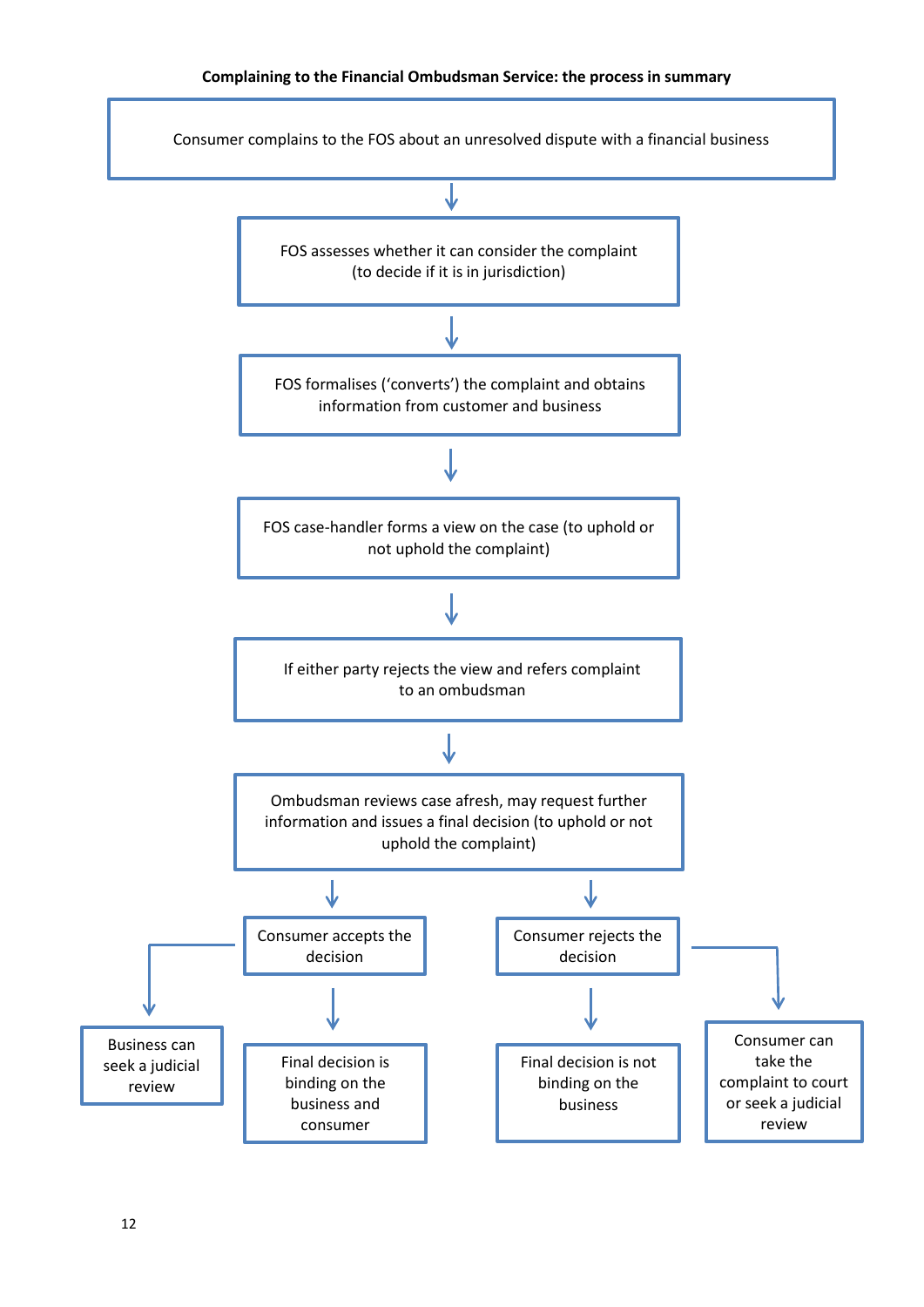# **Chapter 3**

## **Key findings**

## **3.1. Service quality**

#### **Casework capability**

Casework complexity does not solely arise in pensions and investments, but is possible in almost any product area or due to the circumstances in which the complaint arose, for example where people are vulnerable or where there are equalities issues; the same is true of simplicity. It is therefore not possible to simply categorise certain products as always inherently complex. In some cases, however, the risks and the impact on the consumer of gaps in case-handlers' knowledge or capability will be greater, whether through a consumer's own circumstances, for example vulnerability, or the sum of money involved. (This was why the FOS originally began exploring how to solve problems earlier, in high cost credit cases).

The data available shows that while there are fluctuating levels of consumer satisfaction with casework likely to present the greatest complexity, there are reasonable confidence scores even where a complaint has not been upheld (for example satisfaction with pensions cases not upheld ranged from 48% to 60% in the first four months of 2018).



**Number of cases categorised as complex, quarterly from July 2015**

The chart above shows the number of cases categorised as complex for the purposes of the EU ADR directive (over the last three years). This is not a comprehensive categorisation of cases that the FOS treats as complex, so the data should be treated with caution. Under the ADR directive the FOS should be providing a view on cases within 90 days of being 'ready to start'. The directive makes exceptions for cases which are complex - either a new type of complaint or product for the FOS to deal with, or affected by factors outside the FOS' control – typically court action. In these instances the FOS lets both parties know it might take longer to resolve.

As it adapts its casework model, based on the investigation model which relies on staff being skilled across a range of different types of cases, the FOS has recognised that where these higher risks arise, case-handlers require more support, or that the problem needs to be looked at by an experienced product expert with up to date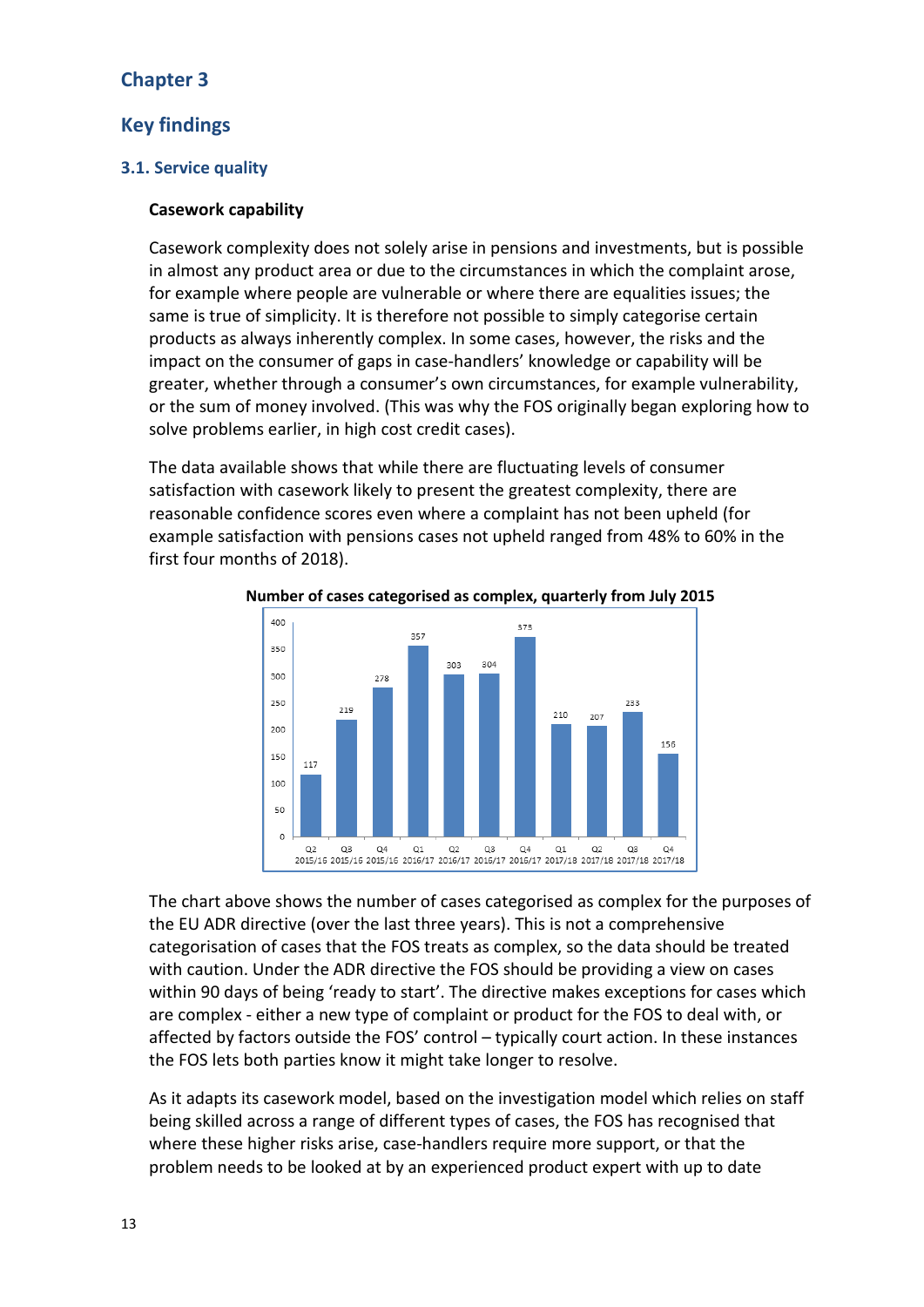knowledge. New investigators can lack knowledge, confidence and consistent exposure to complex problems, and so more often use internal helplines and product specialists for advice.

During the first two years' introduction of the new investigation model, therefore, higher risk and more complex cases have been managed in a range of different ways, including by discrete areas of the organisation, for example, virtual teams of product experts and more recently, a temporary 'transition' support area of caseworkers operating under the previous model of adjudicators and ombudsmen (who have not joined the new investigation teams). New and emerging case complexities are also passed to a casework development pod and the legal team.

Staff have access to casework clinics and 'practice groups' led by experienced ombudsmen focused on certain product areas or cross-cutting complexities (although these have, by most accounts, only recently become effective), and interactions with other staff members prompted by managers. Certain types of cases are also given red or yellow 'flags' or 'tags' (presently, this approach covers about 180 issues or product areas in general casework) and are allocated to particular people or teams tasked with handling cases of that type. And since May 2018, investigators have started to be trained and formally allocated an area of product specialisation, in recognition of the proportion (30%) of higher risk cases.

While the quality of casework has not, overall, been adversely affected by the new organisational design because of these arrangements, some customers still have to wait longer than they should to get an answer to their complaint. For example, legal involvement and the casework development process can be slow, especially so if resources are stretched. The red and yellow 'flag' and 'tag' systems to help identify tricky casework, can lead to queues in certain product areas and overall timeliness in general casework is under pressure. Further, where there is on-going or threatened litigation, progress can be held up pending the resolution of the legal dispute.

Avoiding such queues was an aim of the reorganisation, but they remain and they have driven service complaints by both consumers and firms.



**Cases resolved and answered within 45 and 90 days**

The FOS monitors the time it takes to resolve cases (this includes issuing decisions on cases that are referred to an ombudsman – so the 90 day target here is not the same as the 90 day requirement under ADR regulations). As the chart above shows, in the first half of 2017/18 performance was at or close to the 45 day target for general casework,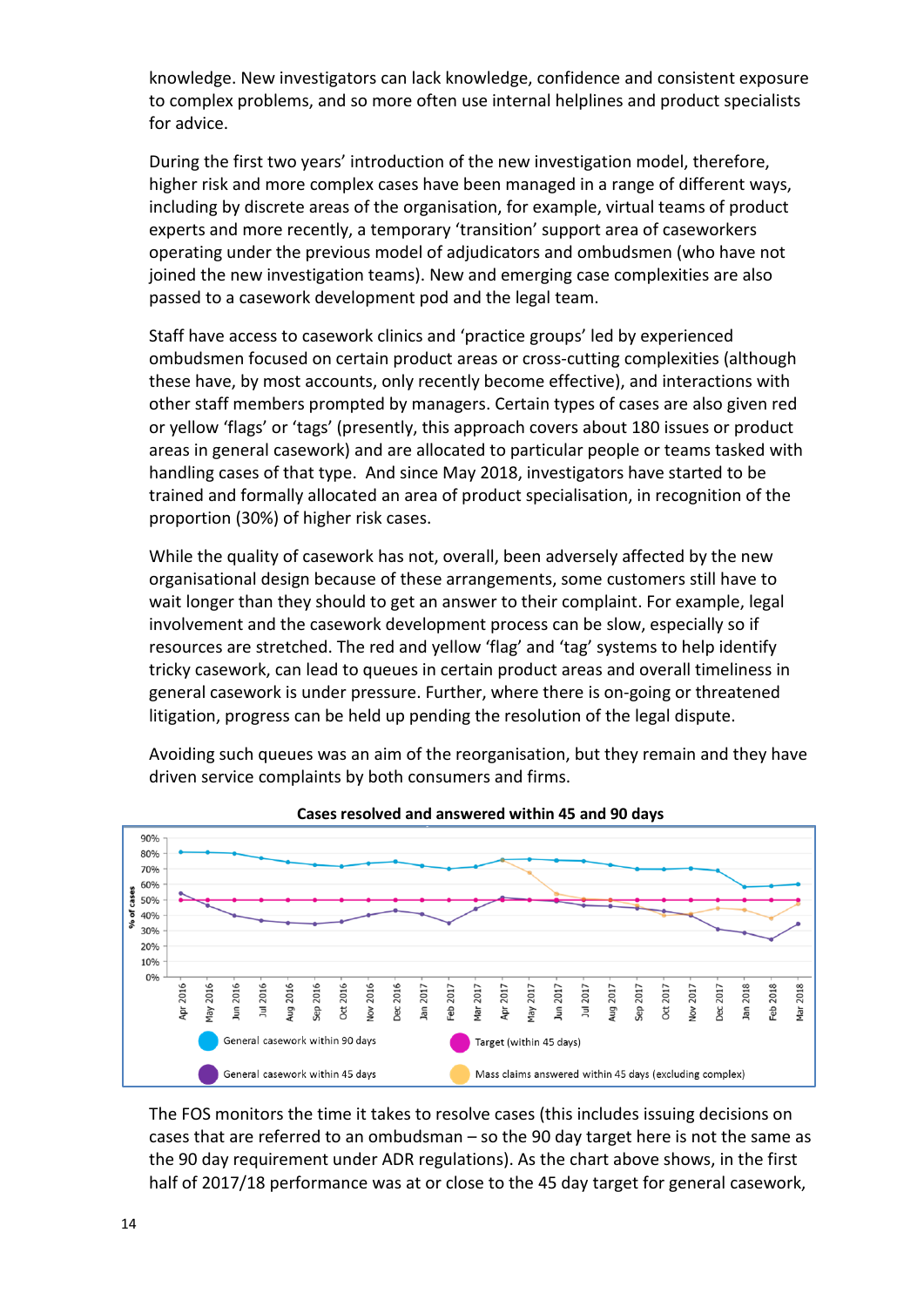but has since fallen back. At the end of the 2017/18 financial year, the FOS ran a '10 week challenge' to improve timeliness.

In future, it is inevitable that there will be new or infrequently seen casework problems. So, in its resource planning, including for any changes to its jurisdiction, the FOS must identify how it will deploy specialist knowledge to decide such cases fairly and swiftly. Decision support technology will help, but must be balanced against the need for experience and human knowledge, particularly where products are highly complex or long term. The necessary expertise may not always be required in-house, however, and could, for example, include the creation of expert panels.

In summary, knowledge support, training and quality assurance will require continuous improvement, in particular to ensure the quality of casework is sufficiently robust for higher-risk issues (including those associated with complex cases) and that the consumer experience is first rate.

## **Preventing bias**

The potential for bias towards the best presenting party – overwhelmingly likely to be firms – has long been recognised at the FOS. Although some firms and industry bodies that contacted this review pointed to uphold data as evidence of bias in favour of consumers. This is one reason why the FOS seeks to be transparent about the outcomes of cases and every quarter publishes the rate of complaints upheld by product area on its website.

During my review, staff across the FOS consistently denied any bias against consumers, and cited the organisation's values and training as the strongest defences against this. And staff from all areas reacted with horror to the allegation of bias made in the *Dispatches* programme.

The FOS believes that consistent bias by any one member of staff would be identified by its quality assurance checks. Furthermore, where decision support tools (such as *Navigator* in mass claims) are used, a significant amount of false data would have to be entered which would take more time than following the procedures in place properly. More broadly, over the past nine months, an 'academy' has been put in place for new recruits to undertake six months' training.

Overall, the allegation that staff are biased against some complainants, and specifically those who complain about credit card and PIN fraud and payday loans, is not borne out by the evidence.

On payday loans, for example, the approach taken by the FOS makes the risk of bias appear low; uphold rates in 2017 were around 60% (although customer satisfaction for such cases has been markedly lower than the average). For fraud cases, because of the complexity and evolving nature of the problem, there are around 4,000 where progress and handling is being managed while the policy approach is being reviewed, alongside the development of new industry and regulatory guidance for the treatment of authorised push payment scams.

There remains though the risk that poorly trained staff, left to their own devices and under pressure to meet performance targets, could reject a claim to avoid technical arguments with a firm, relying instead on a less well-informed consumer accepting the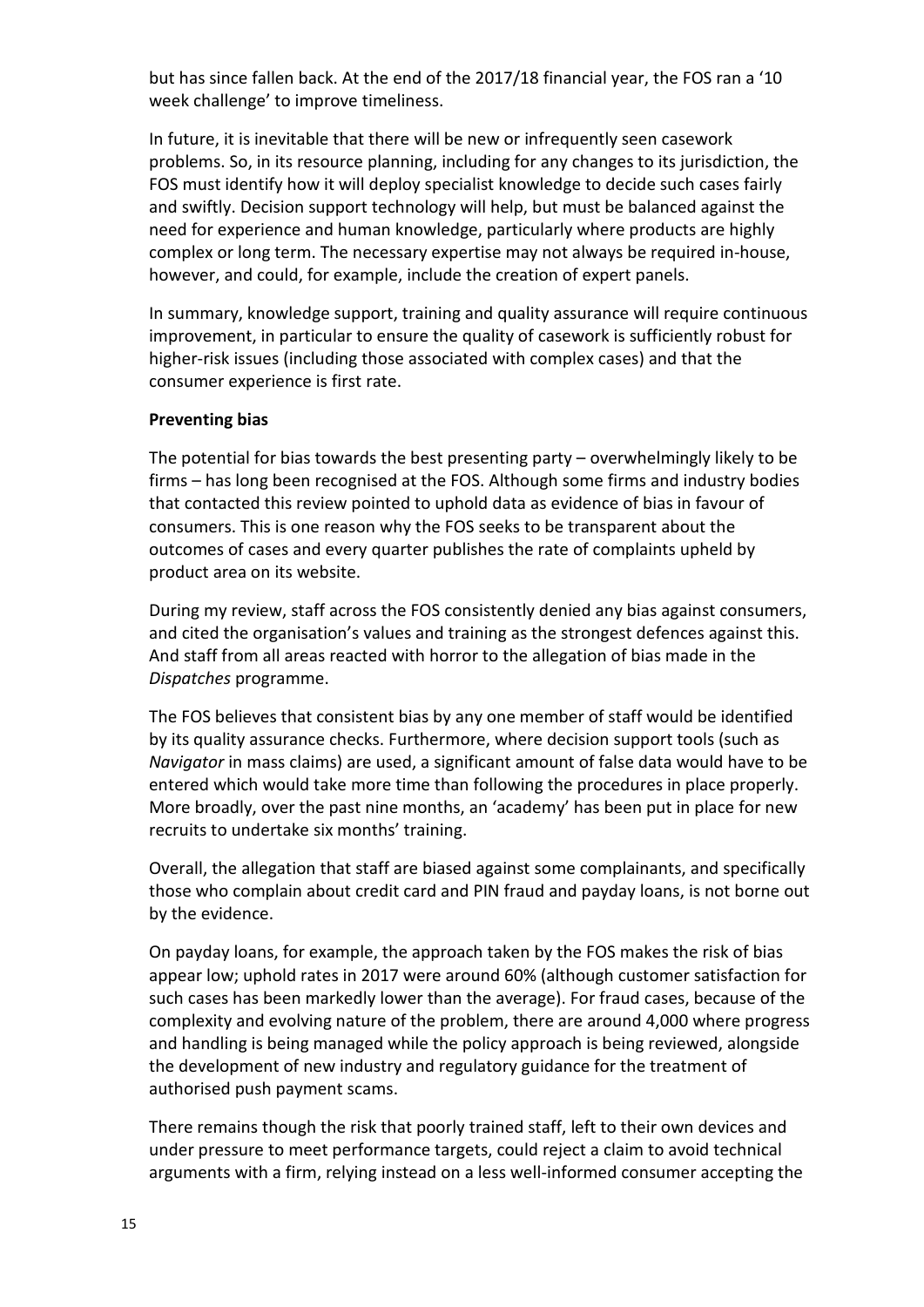outcome, especially early on in the process and unaware that they can escalate the issue. It is risks of this nature that the FOS must take further steps to mitigate.

Knowledge support, training, incentives that work against bias and in support of getting decisions right, quality assurance and data analytics will be key. Parts of this framework have been under-resourced to date or are still in development, so these areas should be a focus for continuous improvement. IT decision support and machine learning tools will also help to reduce the risk of potential bias.

In summary, this review finds that consumers and firms can have confidence that FOS is not institutionally biased against them, and acts independently through its ombudsmen as required by legislation. The best safeguard against bias is its stronglyheld values about the need for fairness and impartiality, reinforced by transparency (for example the publication of casework data and decisions), and the prospect of escalation and complaints about an individual's behaviour and case-handling conduct.

## **Casework objectives**

In early 2017/18, FOS had targets in place for caseworkers in investigations teams to resolve five cases a week, assuming they were working full time (and intended to be adjusted over the year for holidays and other absences). In August 2017, the target was reduced to 3.5. The existence of targets is not new: they have been in place for many years, and until 2012 staff exceeding their targets were given a bonus.

The issue raised in *Dispatches* though was that the higher targets in early 2017/18, put pressure on case-handlers to deal with cases quickly, at the expense of the right outcomes for consumers. However, an analysis of uphold rates between the first half of the year (when the higher targets were in place and productivity was higher) and the second half (when targets were reduced and productivity dropped) does not support this. The data shows no significant correlation between the reduction in pressure and uphold rates – in fact there was a slight reduction in uphold rates. This suggests that, overall, 'target pressure' did not incentivise caseworkers to reject cases in favour of businesses.

More broadly though, while 'fast and fair' is the right aim for the FOS, care needs to be taken to guard against the inherent operational tension this creates. And while management focus on sustainability has been strong - and it is right to strive for efficiency because the costs are ultimately borne by consumers through the prices they pay for financial services - this has been perceived by staff as the overriding priority.

That is not to say that targets in themselves are wrong or opposed by most staff, but poorly advised approaches to driving productivity, alongside circumstances where people might be dealing with unfamiliar products and issues without adequate support to hand, can have unintended consequences in this setting. Staff told me that in the early stages of the reorganisation, for example, they did experience increased pressure. This was especially the case for those unused to taking calls direct from the public and used to having more time to consider cases on the papers.

As well as handling more cases, under the investigations model, case-handlers also take direct inbound calls. The new operating model has made call handling more challenging for the FOS than was previously the case, for two main reasons. The first relates to the wider role that investigators perform. But calls also now typically tend to be longer,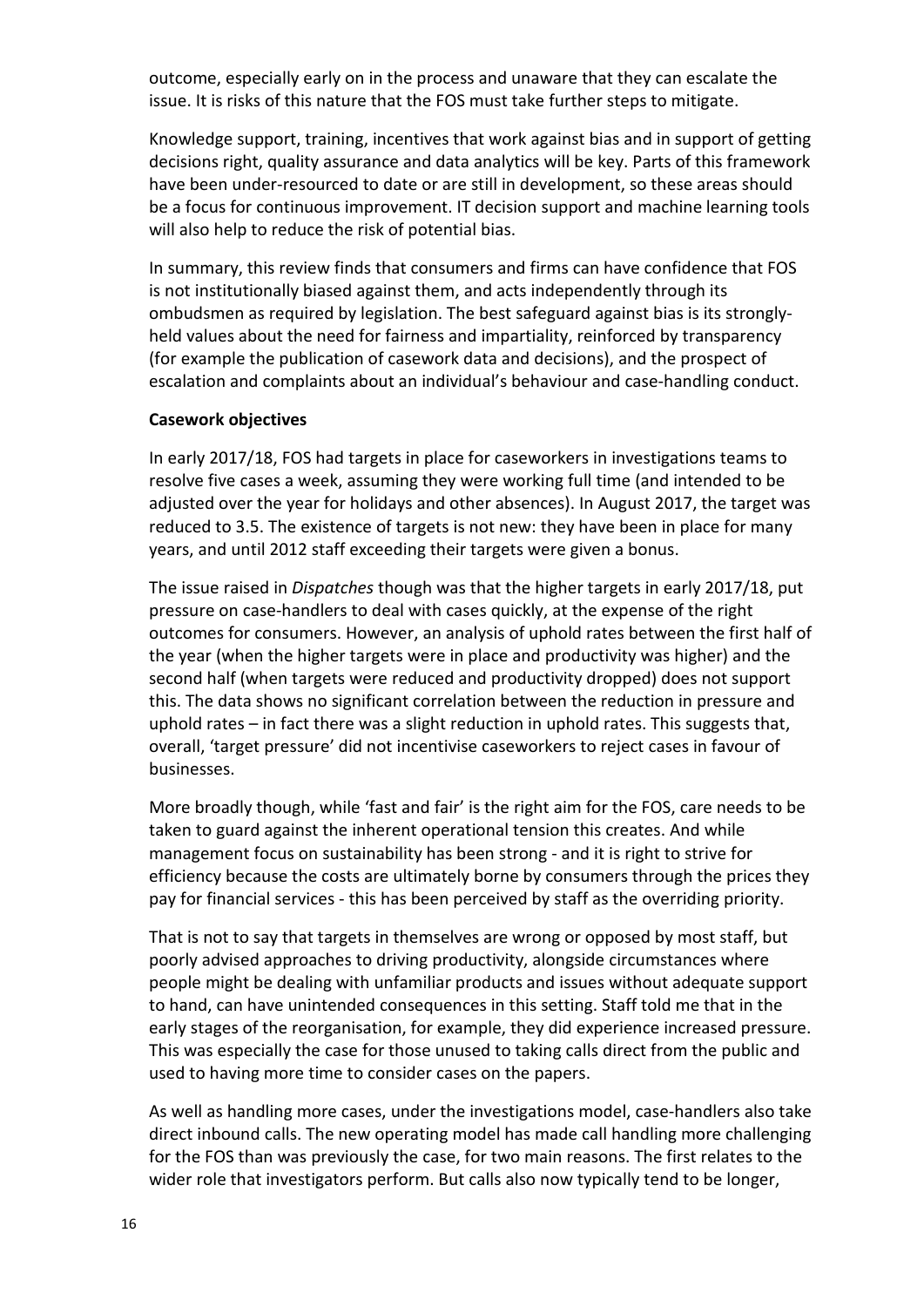averaging almost 10 minutes in 2017/18 compared to around seven minutes in previous years. Since the start of March 2017, the target time for answering the majority of calls has been achieved in eight weeks out of 68.

While generally there have been improvements in overall casework timeliness since the change to the investigation model, one area where the FOS has seen increased queues has been in the number of cases awaiting an ombudsman decision in general casework. There is likely to be a range of factors that contribute to this increase, but it is evident that the change in the nature of the ombudsman role in investigations has had an impact. Rather than working wholly on making decisions, ombudsman managers have management responsibilities for their teams of investigators, as well as involvement in more ad hoc but significant exercises such as the recruitment and training required to help set up and continually support the new model. The majority of ombudsman managers were formerly ombudsmen; while the recruitment of others, such as staff formerly working as heads of casework or team managers, to the ombudsman panel has boosted the numbers of ombudsmen, this, in conjunction with use of associate ombudsmen, has not been enough to retain decision queues at prechange levels. The model was also in part predicated on a lower proportion of cases being referred for ombudsman decisions, in part because of the greater level of support at view stage, but as yet these reductions have not been achieved.

As the chart below shows, the number of cases within general casework awaiting a decision by an ombudsman increased from March 2016 to September 2017, but then started to reduce. At the time of this review, final data for June 2017 was not yet confirmed but indicated that the decision queue was increasing.



**Complaints awaiting an ombudsman decision, March 2016/18**

The new operating model also stretched inexperienced managers, exacerbating the risk. And of the 40% of staff who reported feeling stressed or worried about work in the 2017 staff survey, 54% attributed this to their ability to meet targets or objectives.

The FOS has though recognised that the performance management system introduced in 2016, based on external advice, was not wholly suitable for the organisation and it has since been adapted to ensure a more balanced approach. Senior managers are communicating to staff that 'doing the right thing' – and spending the right amount of time needed on individual cases – should not impact on staff progression. Staff in mass claims also confirmed during this review that extra time spent dealing with complex or sensitive cases was being taken into account in target setting, and it is important that this approach is applied consistently.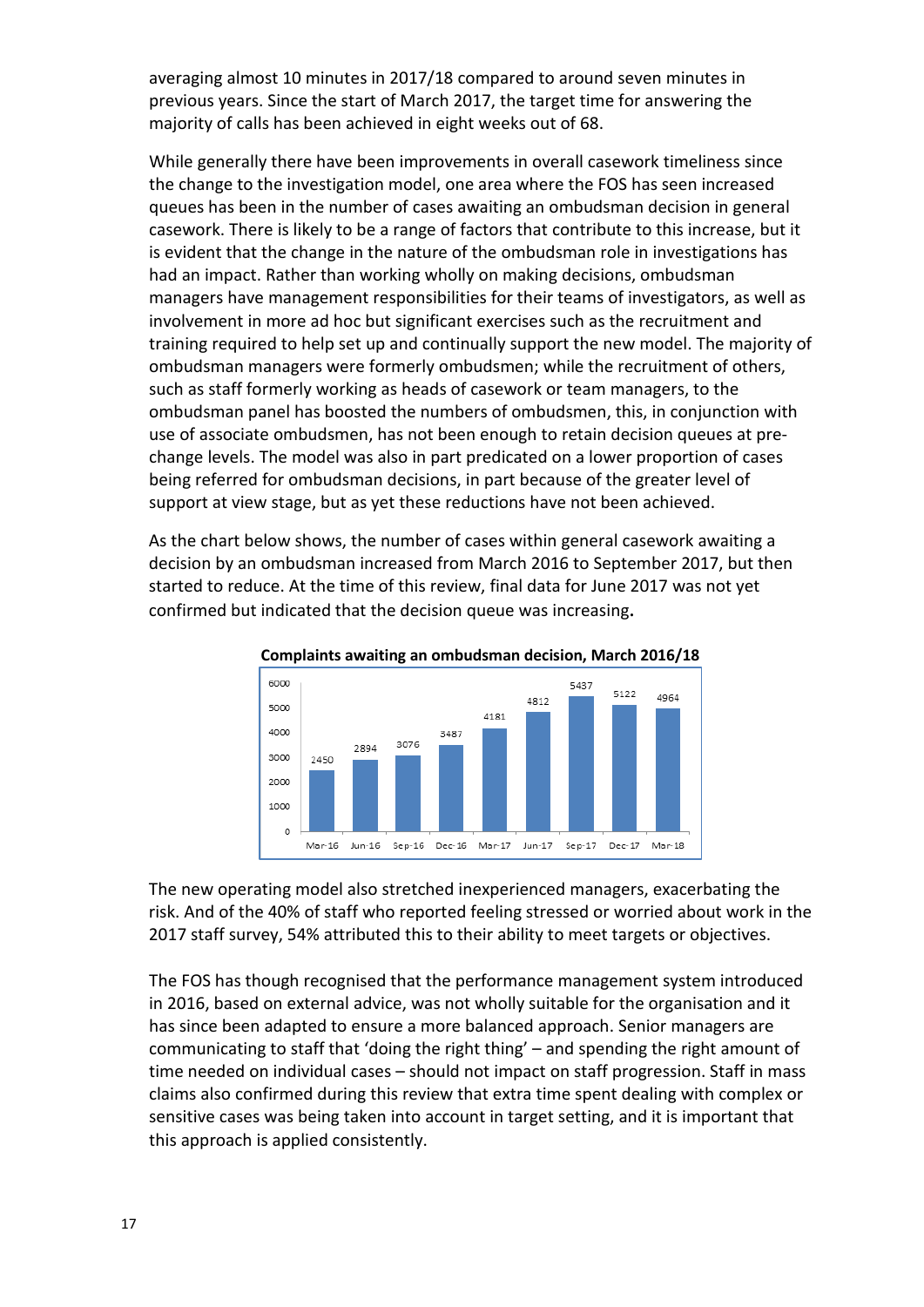Overall, the consequences of people feeling under pressure could have been negative for consumers and firms but appear more likely to have been the avoidance of complex cases, potentially resulting in queues, and a focus on simpler cases.

The benefits of a new casework management system, knowledge and other technology support have yet to be fully realised. With 24 months experience of the new organisational model, achievable productivity levels should now be established that enable robust, high quality casework and proper resource planning, and avoiding a reliance on overtime to clear backlogs.

The management approach to productivity should balance a focus on quality, learning, technological support and motivational team building and numerical targets. There are examples of this already happening, but best practice needs quickly to become the norm.

## **Quality assurance**

As shown in chapter 2, overall consumer satisfaction levels have held steady for the FOS as a whole since 2016. An internal 'consumer confidence' measure of satisfaction remained at 68% in April 2018, slightly above target, but was significantly lower for cases handled by the transition teams and in certain product areas. Unsurprisingly this metric varied widely between those consumers with cases upheld and those whose cases were rejected (the data shows a range of 40-90% for consumers who were satisfied) and between general casework and mass claims. The picture beneath the headline data is therefore more complex.

Multiple mechanisms have been put in place for checking quality of decision-making, including by casework pods themselves, the casework development pod (although the approach to this has been changed during the course of this review), and thematic reviews by practice groups. Some of these 'check the checkers'. There are also peer reviews of casework, but the volume of these varies significantly across different parts of the FOS. The number of cases in each 'pod' that go through quality assurance has now been halved to 25 per month, with an increased emphasis on thematic reviews that are intended to provide richer assurance.

Data suggesting the extent to which decisions are got right are contained within the metric on 'getting to grips', shown above in chapter 2. But most checks and resulting data appear focused on process matters such as timeliness, and less on checking that the outcomes for consumers are right or that formal decisions (20% of cases) have been made correctly.

Key metrics reported for governance purposes can also be too high level to allow for the identification of problems with quality by product area, and in particular this applies to both complaints resolved at the very early stages and final decisions by ombudsmen.

There is a risk that managers are now too often checking their own team's work in the new organisational model, although this has been mitigated by the separate casework development pod reviews. The FOS should also consider how it can record and report consistently at a more detailed level. Technology will help identify quality and consistency issues at a more granular level, but systems are not yet in place.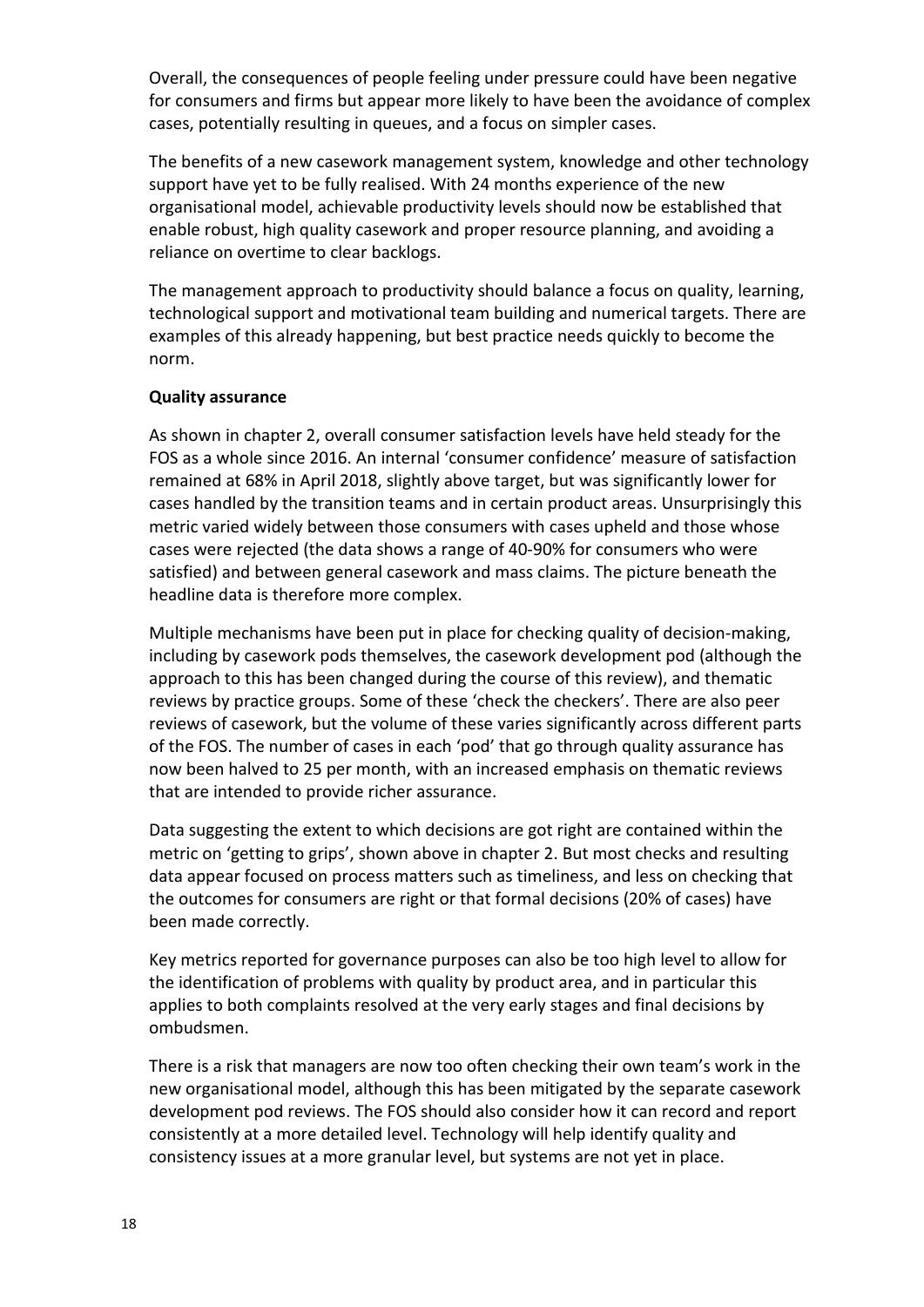It is also surprising that there is no single policy document describing how quality assurance is done at the FOS. The FOS should update and bring together its policies and procedure guides for quality assurance and ensure the quality assurance framework is better communicated to staff and interested service users. In doing this, it should carry out an assessment of the effectiveness of quality assurance, the scope for improved data collection and analysis and identify how the quality assurance function should be improved.

Overall, though, it is clear that there have been improvements in quality assurance; consumers and firms can be reassured that there are now much stronger systems in place for quality assurance checks than in 2016/17. And it remains the case that more is done to check quality at the FOS than in other ADR schemes.

## **Complaints about the FOS**

If a consumer or business is not content with a view on a complaint issued by the FOS, it can refer the complaint to an ombudsman for a final decision. Sometimes the ombudsman's decision is different from the previous view; in the last three years, of the cases that have been referred to an ombudsman, between one in 11 and one in six caseworker views have been overturned.

Separately, service users can complain about the nature of the service they have received from the FOS, and generally, the level of these sort of complaints is low, at below one per cent. The casework model introduced in 2016 creates opportunities to resolve service complaints early, but staff find it hard to separate complaints about service matters from case substance. A single-stage service complaints process has been piloted and found to be effective, but not yet applied to the whole organisation. The FOS also has an Independent Assessor, tasked with investigating service complaints that cannot be resolved at the first stage. Her annual reports to the board show that poor communication by FOS staff persists in exacerbating service complaints, especially when there are lengthy delays to resolution in complex and difficult cases.

Some consumers, including a number that contacted the FOS and this review after the *Dispatches* broadcast, are clearly highly dissatisfied with the narrow window for complaints on 'service' grounds only and that the process does not extend to appealing the outcome.

If a consumer is unhappy with a final decision and does not accept it, they have the option of taking the financial business to court, or seeking a Judicial Review of the ombudsman's decision. And while there are rare circumstances in which the FOS can set aside a decision and effectively start again, with the agreement of both parties to a complaint, or where there is new material evidence, this is not common. A very small number of cases (29 in the two financial years) were effectively reconsidered and decisions withdrawn because an ombudsman felt the decision was wrong or the reasoning flawed.

The lack of formal appeal is not new, or unique to the FOS and it is understandable, in alternative dispute resolution schemes where it is necessary to balance the need to finally resolve a dispute with fairness, speed and cost, that there has been a reluctance to extend the process into further stages of appeal. But it does not help perceptions of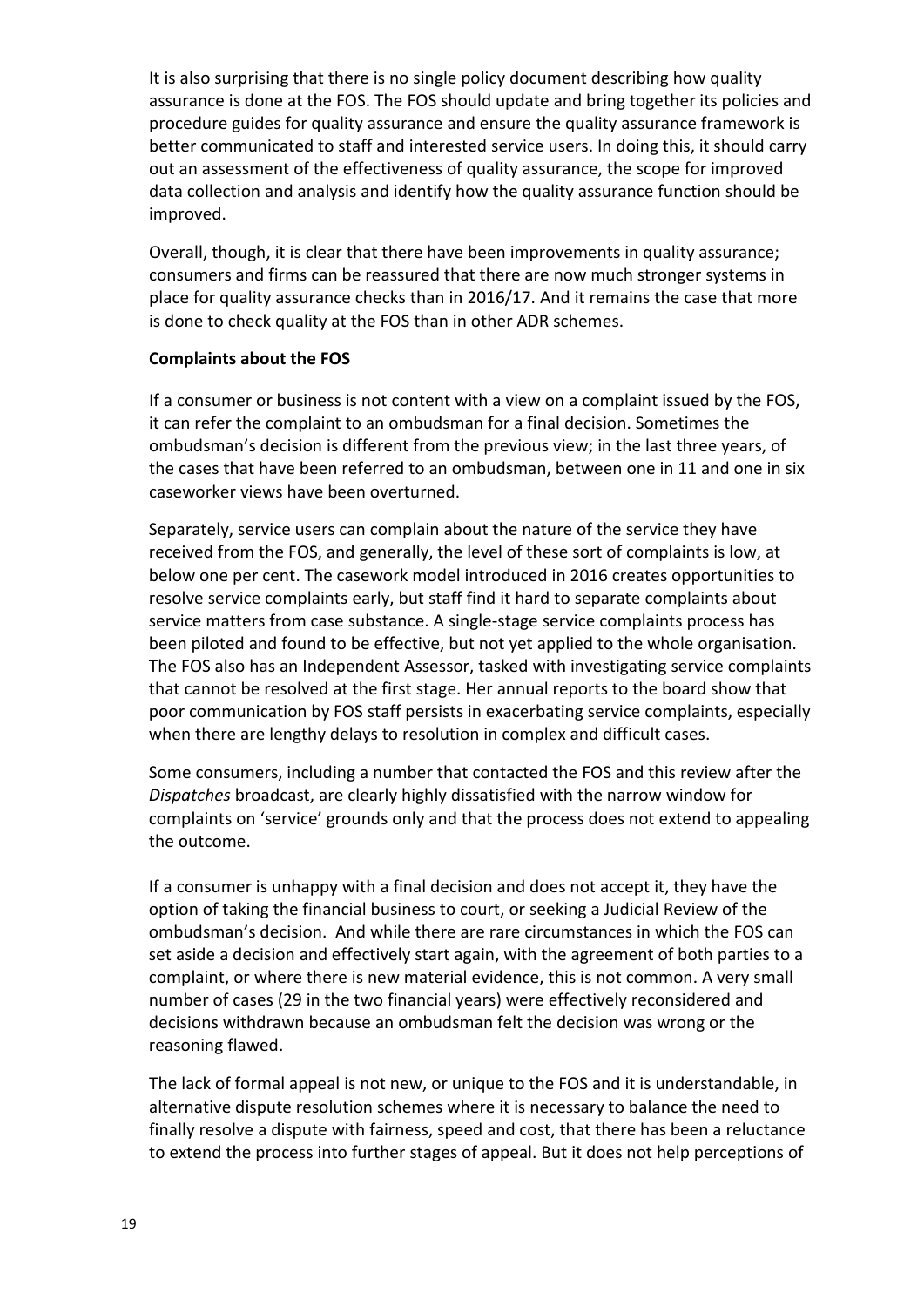fairness if consumers are refused an appeal on the merits of their case, on any ground, at final decision.

On a related note of consistency between decisions, because of the judgement involved and the individual circumstances contained in each case, not every ombudsman will arrive at the same conclusion, every time, based on the same facts. Ombudsman decisions are published on the FOS website (which should incentivise careful decision-making), and in general, the FOS does not see significant numbers of complaints about inconsistency.

Another consideration in this territory is the approach that certain claims management companies and some financial businesses routinely take in threatening to take legal action at every stage of the process. This has led to a relatively small number of Judicial Reviews but the service is acutely conscious of this threat. It has created processes to deal with it; but this can have an impact on other consumers' complaints, and is costly.

In future, clearer, earlier, oral or written communications to consumers should explain the implications of an ombudsman's decision, and its final and binding nature in the event it is accepted by the consumer. Such communication should also provide an explanation of the right to make further representations and submit additional evidence which may necessitate a provisional decision before a final decision can be made. Consumers should also be informed of their right to make a service complaint.

Quality assurance checks should be carried out to ensure that this is being done and to check that staff are not putting undue pressure on consumers to accept an outcome quickly in the name of early or informal resolution. The single stage process for service complaints should be introduced across the organisation as soon as possible. And a clearer complaints process that explicitly encompasses both service issues and casework substance should be piloted with senior ombudsmen.

The FCA should also examine the impact of CMC behaviour in relation to threats of litigation against the FOS, and take this into account in developing new rules of conduct for CMCs - preferably before the FOS takes on handling CMC complaints.

## **3.2. Organisational issues**

## **Reorganisation**

A new organisational design was agreed by the board in 2015, introducing an investigations model with staff working across a range of different types of cases. The core principles behind this were soundly based and intended to help more consumers, avoiding future risks of irrelevance and unsustainability. While the rationale of the reorganisation was understood at a senior level, the changes were perceived by some staff from the outset as overly driven by costs.

The trials did not test the final detailed design of the new model, but suggested a number of potential benefits of different ways of working. A concern about people working in specialised silos, many not engaging directly with consumers, and the risk of industry capture or dated knowledge drove a vision of more flexible, generic capacity. But staff cited changes within the 'old' model of general casework which were also proving effective and productive.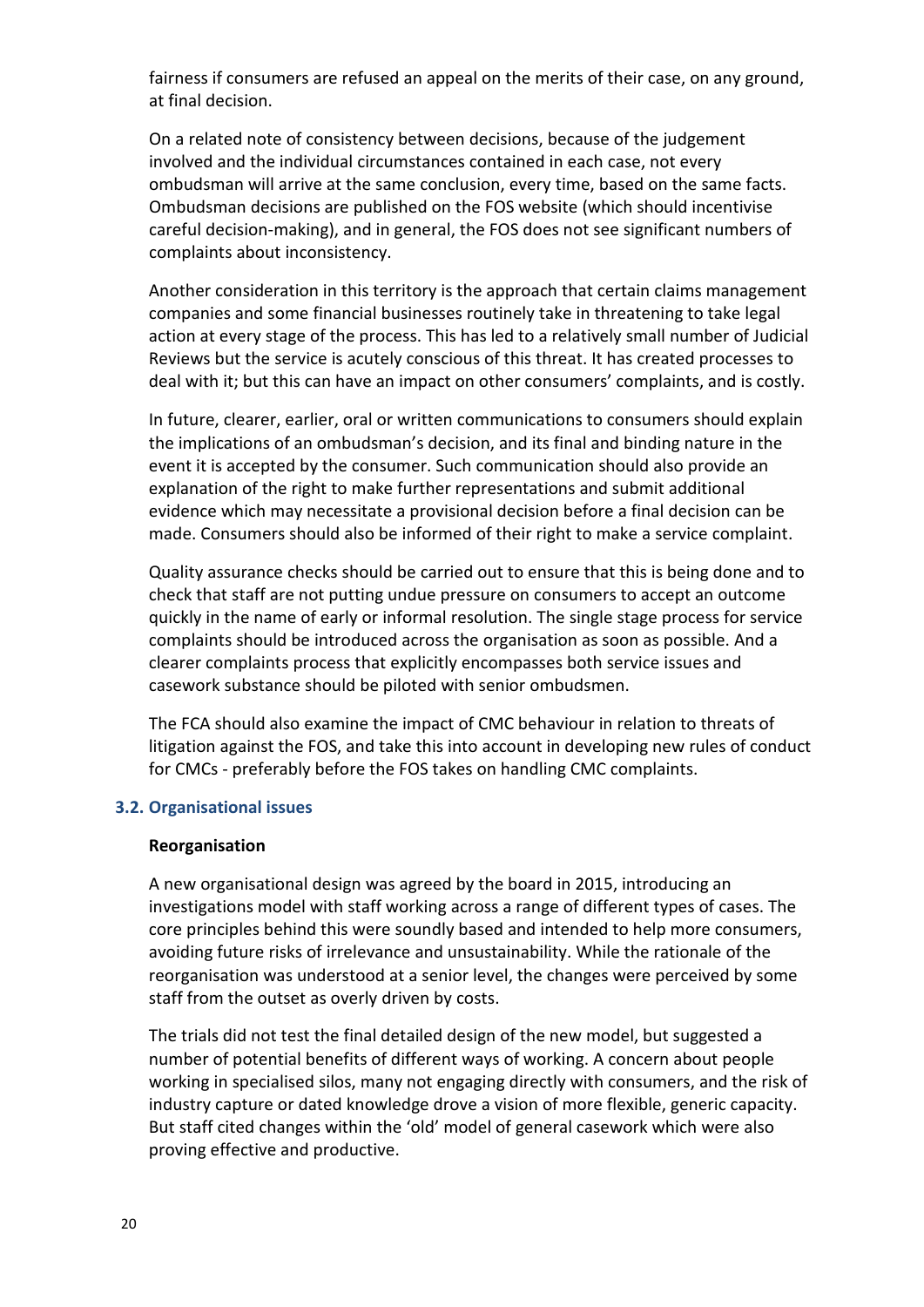All the key risks associated with the change – costs, leadership, people, technology and timescales – were clearly identified at the outset and all assessed as critical in January 2016. The first teams felt under strong pressure to deliver challenging productivity gains, at times without the proper support. A consultant-designed staff performance model, now much softened, was also perceived by staff as alien and more suited to a sales environment; it failed to locate the new performance approach design within a full understanding of the organisation and its culture, and was not sufficiently challenged. This was always likely to meet strong resistance at the FOS, yet staff engagement plans were too weak and late.

An additional challenge for the organisation was the scale of recruitment: there have been some 3,000 interviews for new roles, a time-consuming task for managers, and many people who might have been expected to leave were kept on to deal with expected case volumes in PPI. The reorganisation has also been reliant on many ombudsmen new to middle management of this kind.

Overall, the reorganisation appears to have been done at too great a pace for an institution of this nature to absorb without at least affecting morale. On the evidence available, however, the overall quality of service was no less than had previously been achieved under the old model and in some key respects (timeliness and customer service) it appeared at first to improve. This in part was due to the willingness of staff to find ways to work around obstacles, the retention of large numbers of experienced staff able to support those struggling with new jobs, and a pool of external ombudsmen.

But morale and confidence have clearly been set back and will take some time to recover. There is, therefore, an increased risk that service quality, timeliness and productivity will be impacted further.

There was a period at the beginning of the reorganisation when some staff in the first 'wave' of investigations found themselves handling casework without the right level of training and support. It is apparent that in a number of ways staff tried to ensure that cases were handled appropriately during this early period of change. But in the time available for this review, it has not been possible to assess in detail whether or not there was any specific consumer detriment as a direct result of the change in approach. I therefore recommend that the FOS carries out a further exercise to check an appropriate sample of case work, to make sure that the decisions made during that period were handled in accordance with the controls and standards put in place at the time.

The reorganisation is not complete; the FOS will have to be much reduced in size and the next phase presents, arguably, a greater strategic risk. As noted earlier, the board and executive should realistically assess its future requirements for supporting complex cases, developing its casework approaches and quality assurance. As part of this, the FOS must be clear about its resource, skills and capability needs.

As part of its medium-term planning, the board should reflect on and learn from the operational execution of the reorganisation to date and consider ways to more effectively realise its objectives, including the approach to case handling and the capabilities that will be required.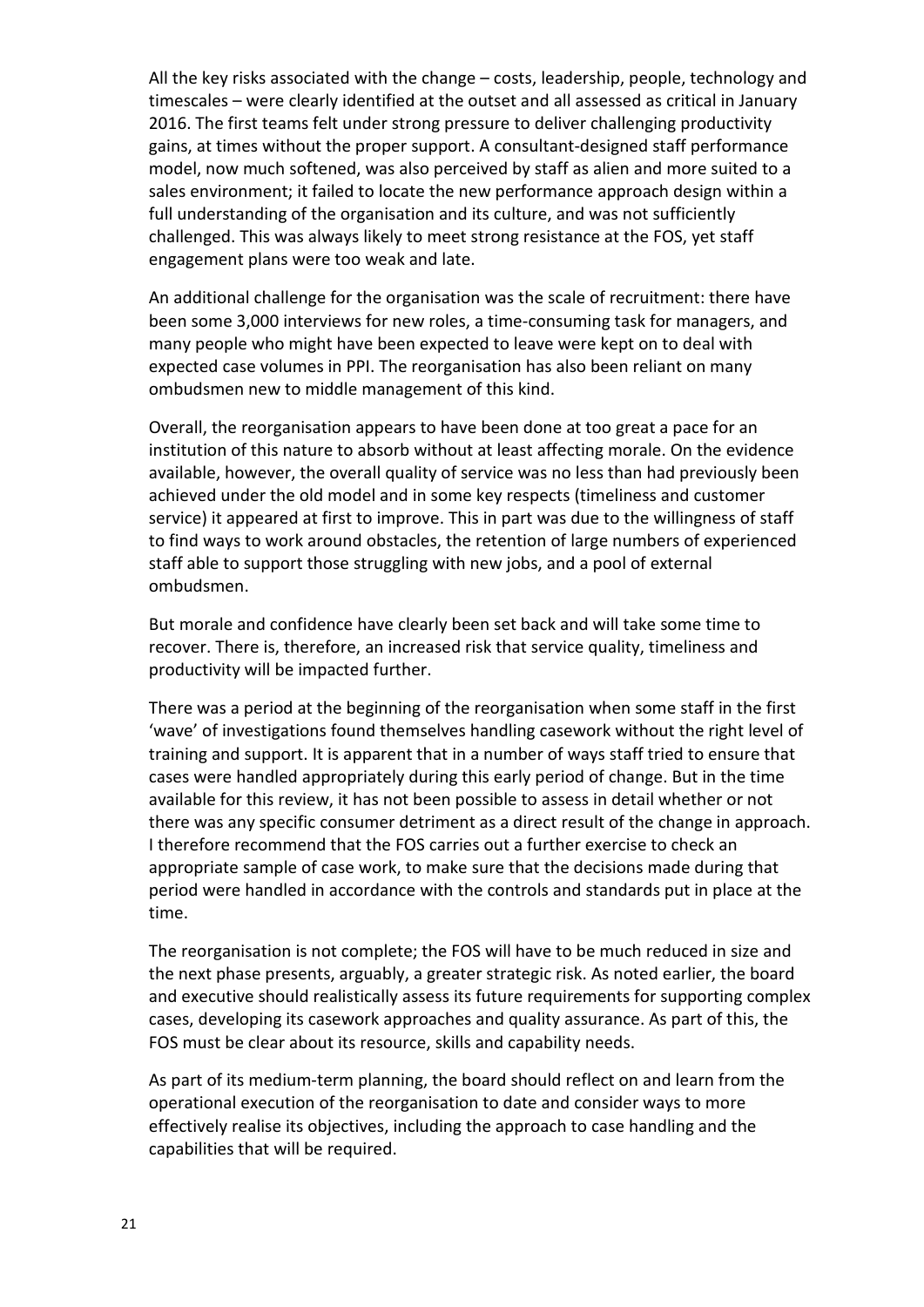#### **Knowledge, technology and data**

Key to supporting cross-skilled case-handlers and staff new to complaints-handling has been the internal capturing and availability of knowledge in an intranet portal named '*Discovery*', a staff helpline and virtual teams known as 'practice groups'.

In September 2016, an internal review found that a large amount of information existed within the FOS but that there were a number of barriers to making best use of this. This included an over-reliance on individuals and a lack of confidence in using knowledge sources, particularly when multiple options existed; and cumbersome processes to update and manage knowledge information. The intranet content available assumed a level of existing expertise, was poorly structured and hard to navigate. Gaps were found in certain complex areas including pensions and investments.

Since then, the content in *Discovery* is vastly improved, but the system awaits further investment. Helplines to support staff report a reduction in call volumes, but in April 2018, 75% of issues in relation to certain product areas that staff looked up could not be resolved by referring to *Discovery*.

Other decision support tools – *Navigator* and *Compass* – have been essential to managing very high levels of similar complaints (confirmed by an external review of PPI casework in January 2016); they guide and provide structure but do not make decisions. These tools require staff to analyse complex documentation and to input key facts, and judgement about them, in a way that suggests outcomes but leave the decision-making to the staff member.

Further data analysis and technological tools are in development that will support faster, more consistent decision making and more forensic quality assurance, though it is unclear when these will be available.

And further investment in knowledge, machine learning and data analysis, along with the necessary staff, will help the FOS to improve and will benefit both consumers and firms. But greater efforts will be required to ensure understanding among consumers, stakeholders and staff of the capabilities and limits of these tools.

IT systems more broadly, including the introduction of a new customer relationship management system (*Phoenix*), have yet to be fully implemented. The first phase of *Phoenix,* comprising the front-end, has been in place since May 2017, but the full endto-end *Phoenix* system is expected now to be available in early September (against an original timescale for the system to be in place closer to the start of the 2018/19 financial year).

Looking ahead, and as noted earlier in this review, as a key part of its strategic planning, the FOS should realistically assess the balance between digital knowledge capture and provision and caseworkers' experience of financial products and services, in particular for complex problems, and value and invest in people accordingly, whether in-house or through external specialists or both. The FOS should review its investment in information technology, including *Phoenix*, and ensure that planned levels of investment and delivery are fit for operational purposes.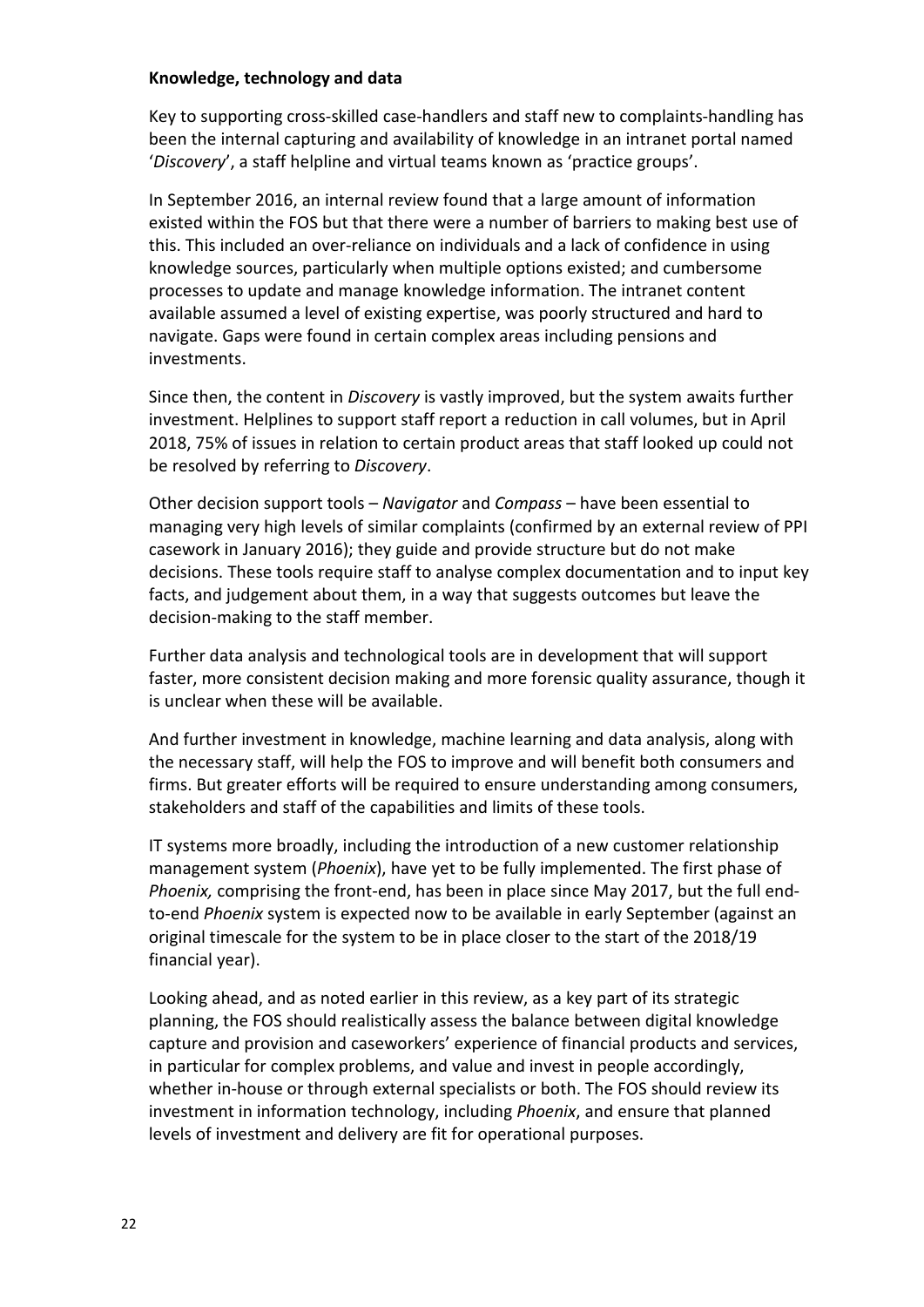Consumer-facing technology will also enable people to better manage their complaints; this should be built on a mobile-first platform that works for consumers who have been less engaged with the FOS to date.

Finally, aggregated data is essential to support stronger engagement with the financial services industry and regulators to prevent problems for consumers who do not use the FOS. The organisation should put in place plans to build the technical capability to support insight-sharing and preventative work.

## **Management and internal communications**

Managers interviewed during this review appear well intentioned, highly committed and professional individuals. Training has recently been focused on key tiers of management, and the new academy approach is an important element of this.

However, staff survey results in 2017 showed significant levels of mistrust and dissatisfaction with senior management. While this is not unexpected during a period of significant change, it is striking that scepticism still exists about senior leadership capabilities.

Ombudsman managers are now the key to operational effectiveness, yet face the most stretch; until late 2017 their recruitment had been widely regarded by junior staff as flawed and inconsistent, while their training and support was not always adequate.

Many newly appointed middle managers and senior leaders have spent much of their careers at the FOS as ombudsmen. Management experience, capabilities and approaches vary at different levels and in different parts of the organisation, and this inconsistency is felt by the large numbers of staff who have moved, or been moved, or given new managers. Staff also feel that responsibility for operational matters is confused and there is a perception that lines of accountability are unclear.

As for internal communications, the approaches to communicating the changes have been widely perceived as poor. Inconsistent and contradictory messages have been commonplace on important operational matters, which was especially unhelpful at a time of significant internal change and external pressure. In the absence of effective communication, rumour has exacerbated the uncertainty and distrust that staff have felt in recent years.

More recently, senior leaders' communications in response to *Dispatches* have, though, been regarded as effective and supportive and new people and approaches to internal communications are now being put in place. It is too early to assess the effectiveness of newly formed internal communications plans, but it is vital that communications and staff engagement experts are central to future change.

It is also crucial for the future of the FOS, given the current and future challenges, that a clearly articulated and prioritised strategic plan is put in place in 2018, informed by a wide range of experience and expertise. People need to feel able to constructively challenge and contribute to the strategy and so this should be a key part of the internal communication strategy going forward. Managers at all levels, but the executive in particular, must give much greater priority to ensuring clear and consistent communication and this should start with a demonstrable commitment to an inclusive style of leadership.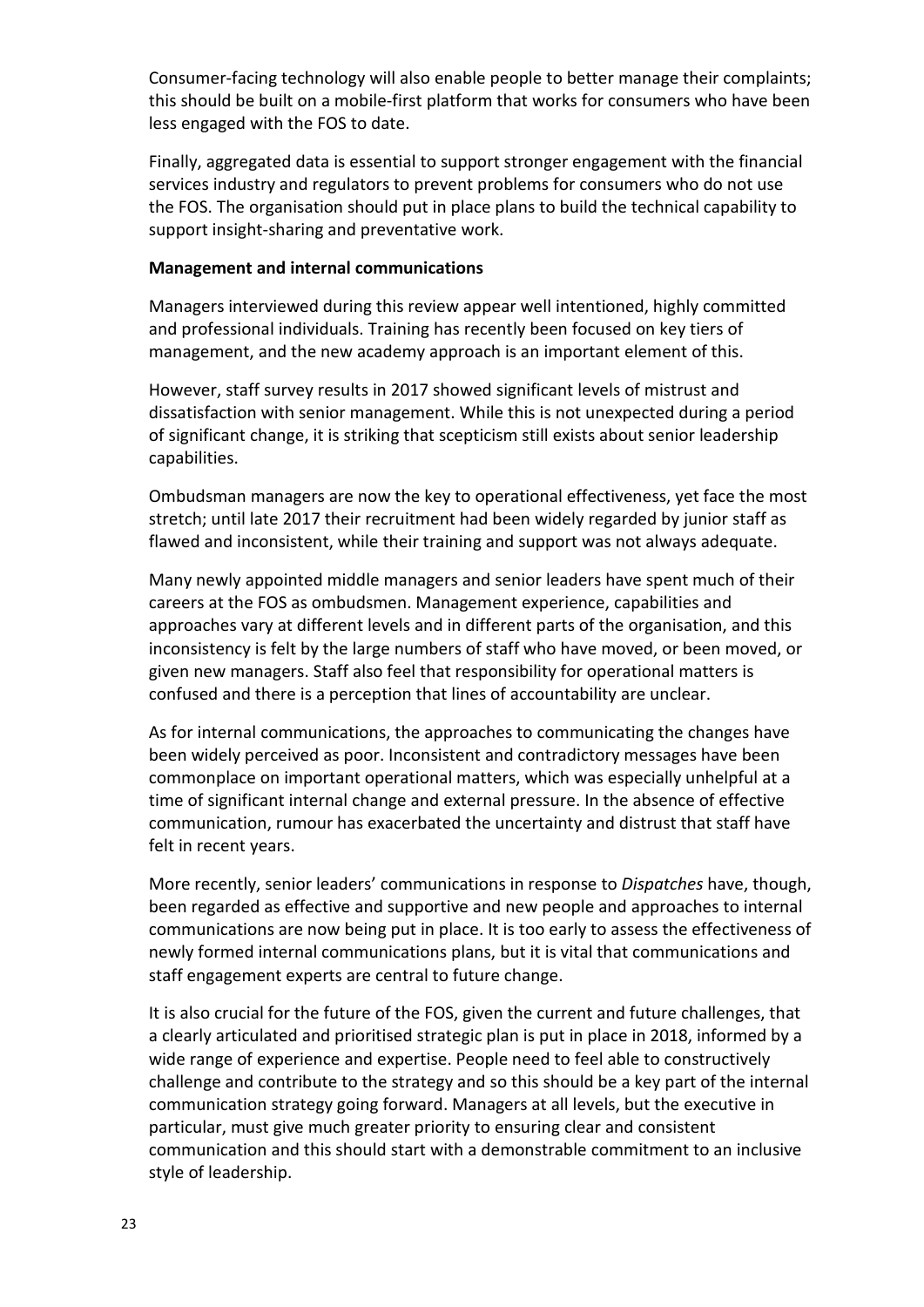The FOS is about to embark on further significant change as the PPI caseload declines following the FCA time bar decision. The organisation needs to move on, and demonstrate the high levels of staff engagement necessary for its effectiveness. As part of its succession planning, the CEO and board should consider the future size, scope and responsibilities of the executive to ensure it has the full breadth of experience and skills it will need. This should include a realistic assessment of capabilities required, and address any management capability gaps, including leadership and communications.

## **Culture and morale**

FOS staff consistently display strongly-held and positive values and a belief in its mission. Staff survey results in 2017 were positive on commitment, collaboration, and benefits. The culture is strongly centred on 'doing the right thing', is cautious, intelligent, and lawyerly and can be slow or resistant to change. Inherent to an intelligent workforce dealing with complaints is a tendency to analyse and hold strong opinions about operational matters. The workforce overall is diverse, but the FOS has acknowledged that it could do more, including to increase the number of people from black and ethnic minority backgrounds in senior jobs.

As is well recognised at the FOS though, morale has been significantly affected during the reorganisation. There is a widespread feeling that executive-level leadership has become detached and many staff have said that they would find it difficult to challenge the executive. There has been significant turnover in the HR function, including its leadership, although this has now been addressed with a new appointment. But the concerns that remain among staff are exacerbated by a perception that operational leadership at the FOS lacks credibility and accountability. A number of staff turned to posting their feelings about the changes and leadership at the FOS anonymously on an external employer review website.

As well as on the external website, poor staff morale was plainly evident in the staff survey results in 2017. As noted elsewhere in this report, 40 per cent of staff reported feeling stressed or worried about work often or all of the time (compared to a typical rate of 20 per cent). Sixty two per cent attributed this to the organisational changes. Indicators of staff stress suggest there are certain areas that require further inquiry and more work needs to be done to enable management information to help identify and tackle problems in local areas.

Human resources data also show that sickness rates for mental health or stress-related reasons (23% of days lost) appear high, but this may, in part, be because of initiatives to tackle mental health stigmatism in the work place and to encourage staff to say when this is the cause of their absence. Despite signs of staff unhappiness, turnover rates have, though, steadily declined in the past two years, from 20 per cent in April 2016 to 15.2 per cent in the same month of 2018.

Overall, the culture of the organisation remains strong in positive values, but this requires careful nurturing as morale is rebuilt. There is a range of initiatives to improve staff engagement, but it is too early to judge their impact. Morale now varies across the organisation and it will take a consistent, strategic and expert approach for staff engagement to be returned to satisfactory level across the FOS, including a shift in leadership approach and skills in some areas at senior and middle management levels.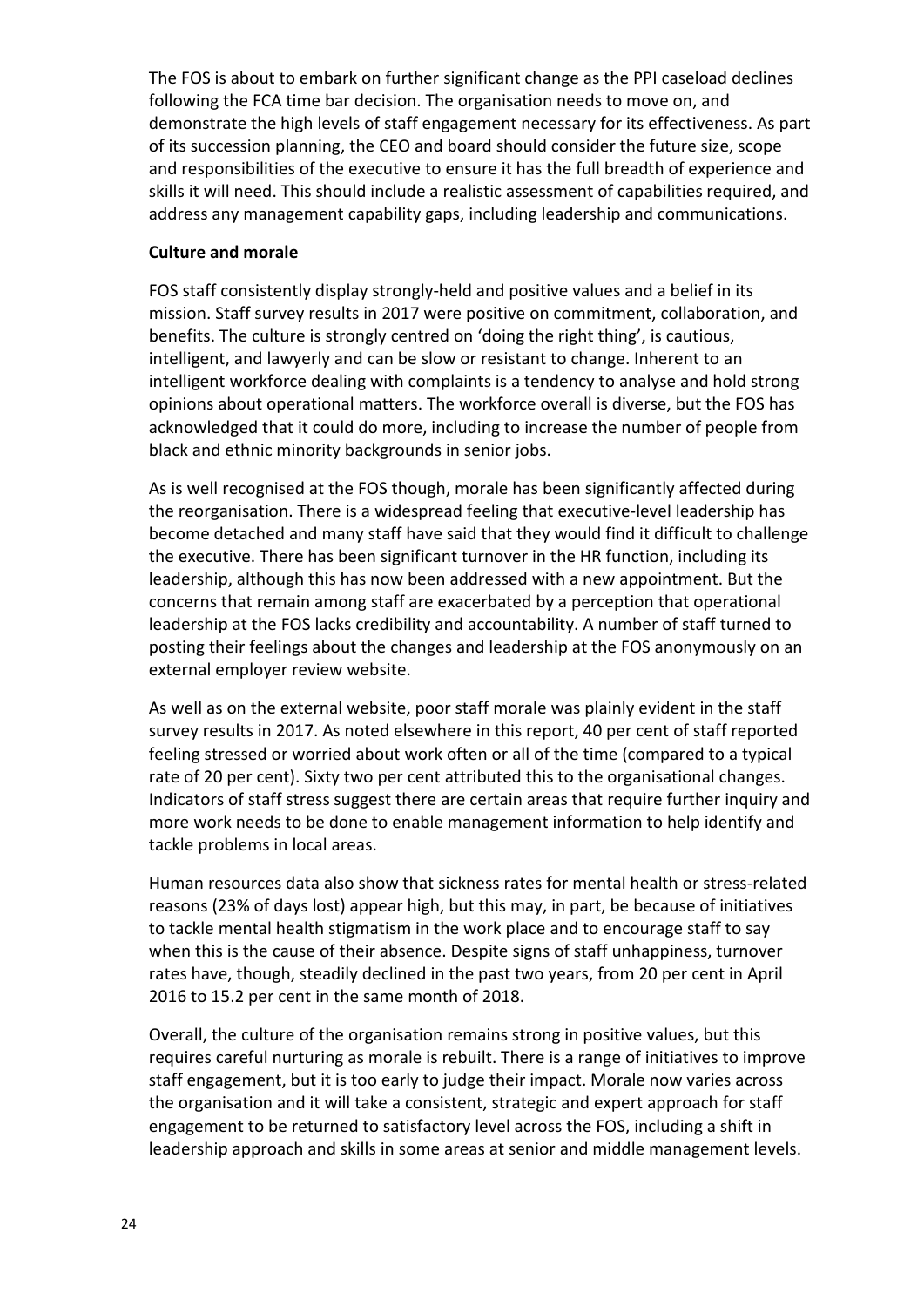While the lowest levels of morale are unsurprisingly found among teams still subject to the greatest uncertainty about their futures, operational refinements, staff engagement efforts and improved internal communications must be directed at the organisation as a whole. Where morale has improved in the investigations teams, for example, this has been prompted by better internal communications and the introduction of the 70/30 model which enable staff to develop areas of expertise, something which staff there have responded to positively.

The internal Information and Consultation Council (ICC) has a key part to play in representing the interests of the different constituencies across the organisation and providing their feedback to the executive during the next phase of change. Unusually, the FOS has no recognised trade union and so alongside the staff ICC, the executive should consider extending its recent work with a trade union, taking into account union membership levels.

#### **3.3. Finances**

#### **Resourcing and funding**

The FOS has grown significantly over the last decade, driven primarily by mass claims in PPI. In the current financial year, the FOS has budgeted revenues of £99m for non-PPI work and £132m for PPI-related casework, a total of £230m. Eight firms are the source of about two thirds of all cases. The FOS has budgeted for expenditure of £290m in 2018/19 which will lead to a financial deficit of £60m, which, as had been planned, is funded through utilising accumulated reserves. The budgeted cost per case in 2018/19 is £703, higher than the prior year actual of £613. Looking ahead, the FOS expects the unit cost to rise until the volume of PPI cases reduces to a level where they are able to fully integrate the PPI operation with other areas of work. However, significant uncertainty remains about the scale of any future rise in PPI complaints as the time bar approaches, and the degree of complexity that might be seen.

It was never expected, when the FOS was created, that it would have to deal with 500,000 complaints a year (as was the case in the 2013 peak).The PPI time bar introduced by the FCA now provides a degree of certainty for when PPI-related revenue is expected to fall and how human resources can be matched to demand. Other mass claims have not materialised to anywhere near the volume of PPI.

After mass PPI claims have largely worked through the system, the revenue that FOS currently receives is not going to be sufficient to cover the assumed cost base. The future cost of the FOS is projected to be £120m-140m per annum, depending on complaint volumes and mix. Industry representatives interviewed for this review did not consider FOS costs excessive.

Meanwhile, the reorganisation has not yet reduced the cost of handling each formal case because it has proved difficult to achieve the assumed level of productivity per employee in the new investigation model, and in part because of the cost of more managers and support needs.

The existing funding principles for the FOS include that they should be: fair; broadly proportionate (costs relate to the workload users generate for the FOS); transparent; simple to administer; free to consumers; sustainable over time; provide (within reason) predictable/stable revenue flow; and not create perverse behavioural incentives.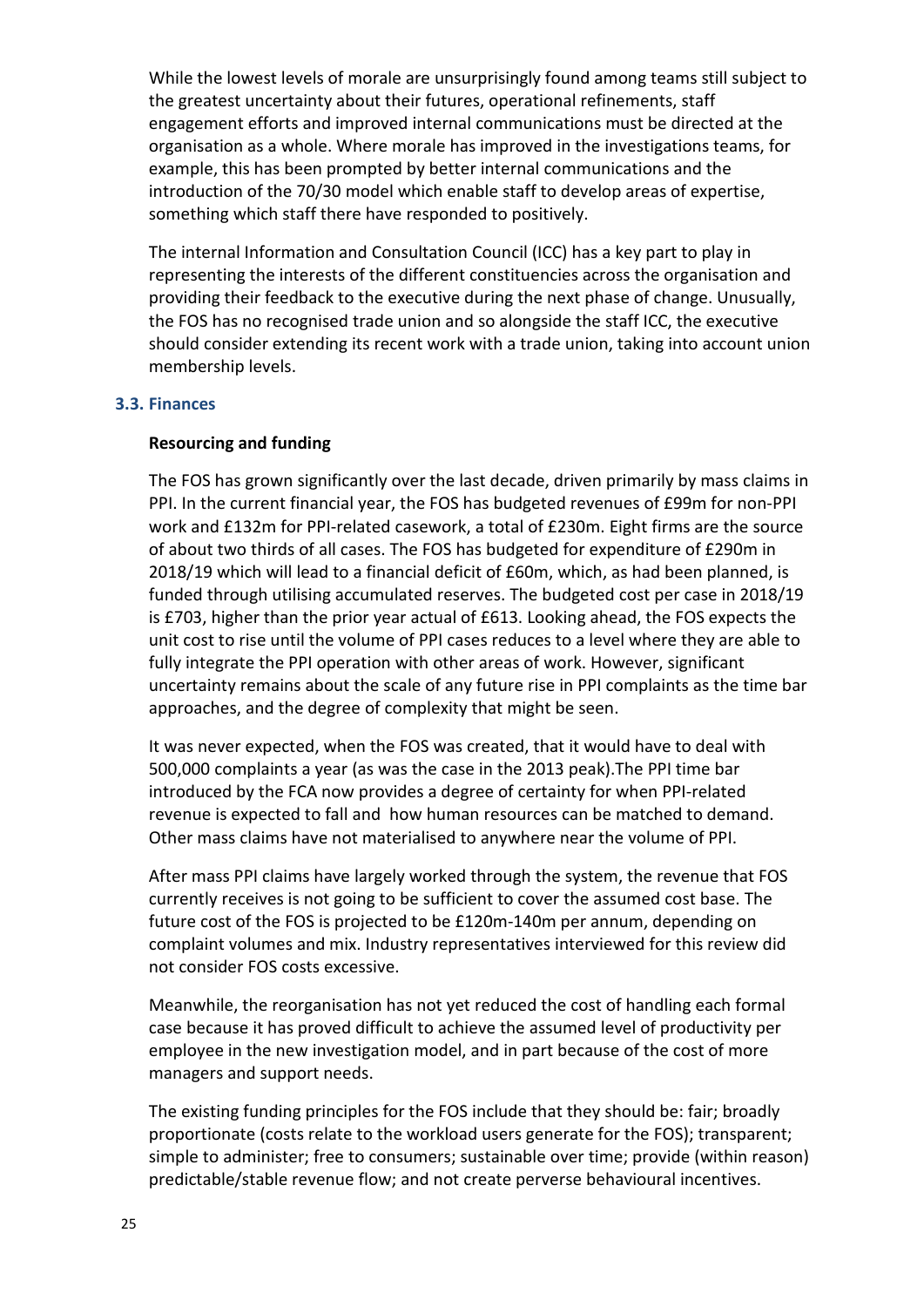But the present funding regime – a mix of case fees and levy with the greater proportion of funding coming from case fees – neither supports planning as well as it might nor places sufficient emphasis on preventative work. The preventative work the FOS undertakes currently helps individual businesses, the financial services industry as a whole, and regulators to learn from the complaints the FOS sees and stop complaints from coming to the FOS in the first place. Businesses said they valued this aspect of the FOS' role, but would welcome more, including better trend and data analysis. The current funding arrangements also fail to recognise the value of the very large volumes of information and guidance that FOS staff provide to consumers (approximately 30 per cent of calls do not 'convert' into a formal case).

There are a number of potential responses to the funding problems faced by the FOS. It could attempt to reduce the costs of casework, reduce the size of the organisation's support functions, review the future funding arrangements, or a combination of some or all three of these.

As noted elsewhere in this report, the FOS now has two years' learning from its new organisational design and greater certainty about the future of PPI. It should, in 2018, project its medium-term costs based on sensible assumptions about case volumes and organisational capabilities, human and technological, required to provide a quality service. The total volume of projected casework should explicitly recognise the demand for information or guidance from consumers that do not convert into formal complaints.

It should also be clear about what is needed to build the right organisational culture, to maintain public confidence, and to become more efficient.

Based on this analysis, the FOS and FCA should consider consulting on a levy funding structure for the FOS that is based on the risk that firms bring to the market through their unfair treatment of consumers as presented by complaints that are not resolved before they reach the FOS. This would more strongly incentivise firms to change their behaviour and remove any perception that case fees inappropriately influence decision making at the FOS. As well as providing for a greater degree of stability to the FOS and firms to enable more effective resource planning, a levy-based funding arrangement would also facilitate an extension of the FOS' preventative work.

## **3.4. Governance**

#### **Board and executive effectiveness**

Overall, governance structures and processes at board level are of a recognisably high standard. The board is deliberately small, with three sub-committees, and has recruited experienced and highly committed non-executives, which has arguably enabled better quality debate but risks overstretch.

As part of its succession planning, the executive and board should assess its composition, effectiveness, capabilities and skills in the light of this review to ensure it has the full breadth of experience it will need for the next phase in the organisation's transformation. The FOS should also ensure that strong, quality governance processes are the norm throughout the organisation.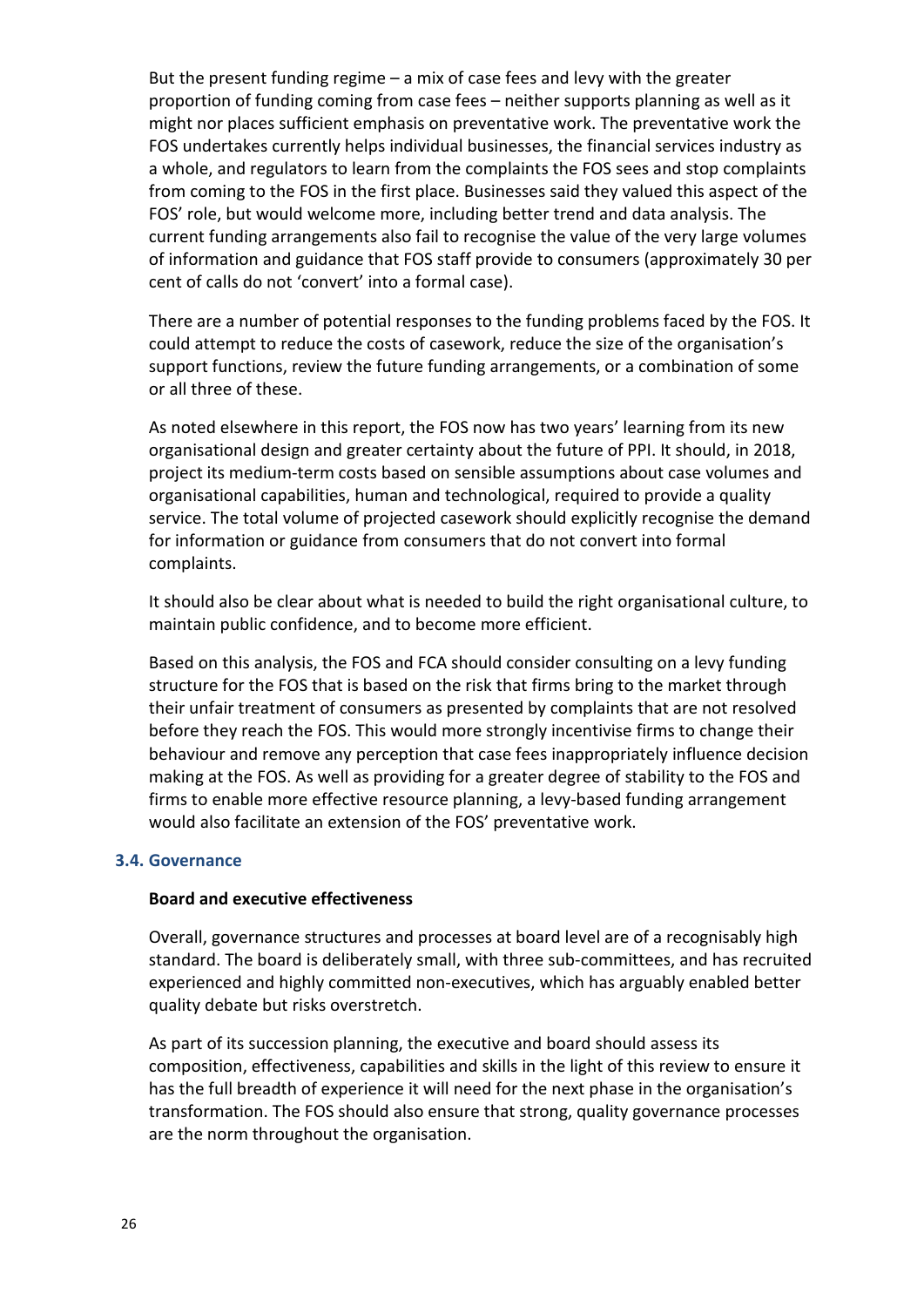## **Strategic planning and risk**

Although there is an annual plan, and multiple lower level strategies, staff and stakeholders struggle to see a clear strategic plan for the FOS that provides an overall framework for future decisions and gives them clarity about the future direction and priorities.

Beneath this, risk identification at FOS has been significantly improved since early 2016, and is now as strong as it should be. But in the early stages of the change programme in 2015/16, while there was a strong case for organisational change underpinned by the risks associated with failing to modernise and make efficiencies, the interdependencies between specific risks inherent to the changes that were made, and the strategic or cumulative risks they implied, appear to have been given insufficient weight by the board during the crucial decision-making period. In leading the development of a new strategy for the next phase of the reorganisation, and as part of its medium-term planning, the board should take this review into account and reflect on and learn from the operational execution of the reorganisation to date.

## **Whistleblowing**

Suitable whistleblowing procedures and practices are in place, and have been tried and tested. This is a vital and healthy part of any organisation, and has been taken seriously by the board. There is, however, a question as to whether, in the present circumstances, staff feel able to use the procedure as currently constructed without worrying about potential personal repercussions.

The board should consider appointing an external provider to facilitate the whistleblowing process, as confidence in the management of the organisation is rebuilt.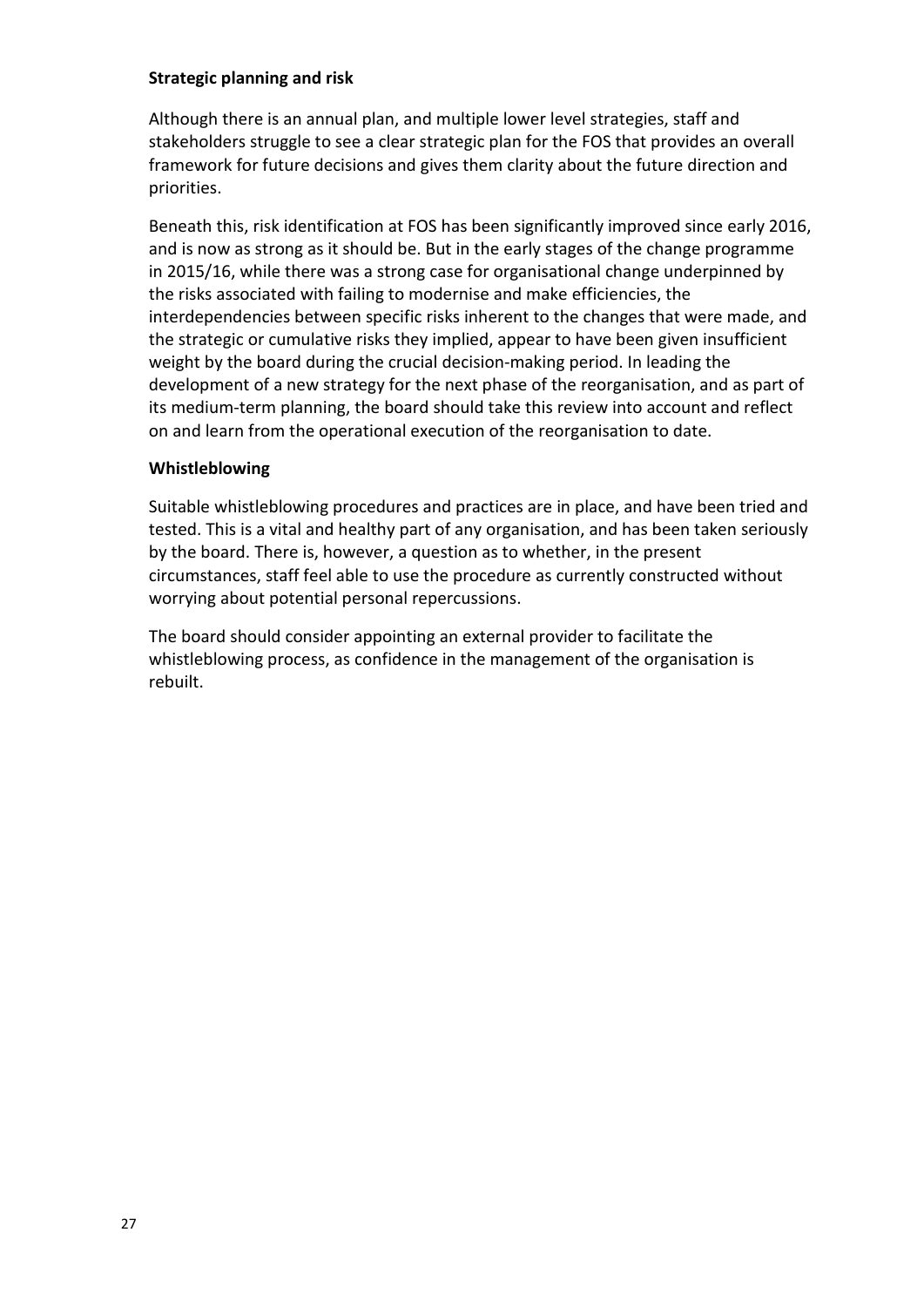# Chapter 4

# *Dispatches* **issues**

This section sets out the 14 issues raised by *Dispatches*, as contained in the review terms of reference, and summarises the evidence found, conclusions and recommendations.

## **4.1. That some staff are not equipped to deal with 'complex' problems, specifically some investment and pension complaints.**

## **Context**

The FOS handles hundreds of thousands of cases each year, which can vary considerably in complexity. Though investment and pension cases can be complex, this can also be the case for complaints in other areas as well, for example cases involving vulnerable consumers.



The FOS 'converts' complaints that it can consider. Over the last three years PPI has represented over 50% of the complaints that the FOS has converted, with most of the rest comprised of banking and insurance complaints, although payday lending complaints are growing. The chart above shows that there are fewer complaints about investments and pensions than in other areas – they represented four per cent of the cases the FOS received in 2017/18. This means some staff may see them less often; and they can involve larger sums of money, increasing the importance to both parties to the complaint.

## **Summary of findings**

Currently the FOS deals with investment and pension cases in different areas of the organisation. This includes investigations pods, where investigators and ombudsman managers should be multi-skilled; by specific associate ombudsman, who have experience and expertise relevant to these cases; by adjudicators and ombudsmen in a 'transition support pod'; and by contingent adjudicators (contractors) working in the 'managed operations' area of the FOS. In 2017/18 almost half of investment and pension decisions were made by ombudsmen who had previously worked in investment and pension specific areas; one third by ombudsman managers from investigations, and the rest by either specialist associate ombudsman who work under contract, or 'entry grade' ombudsmen working in mass claims.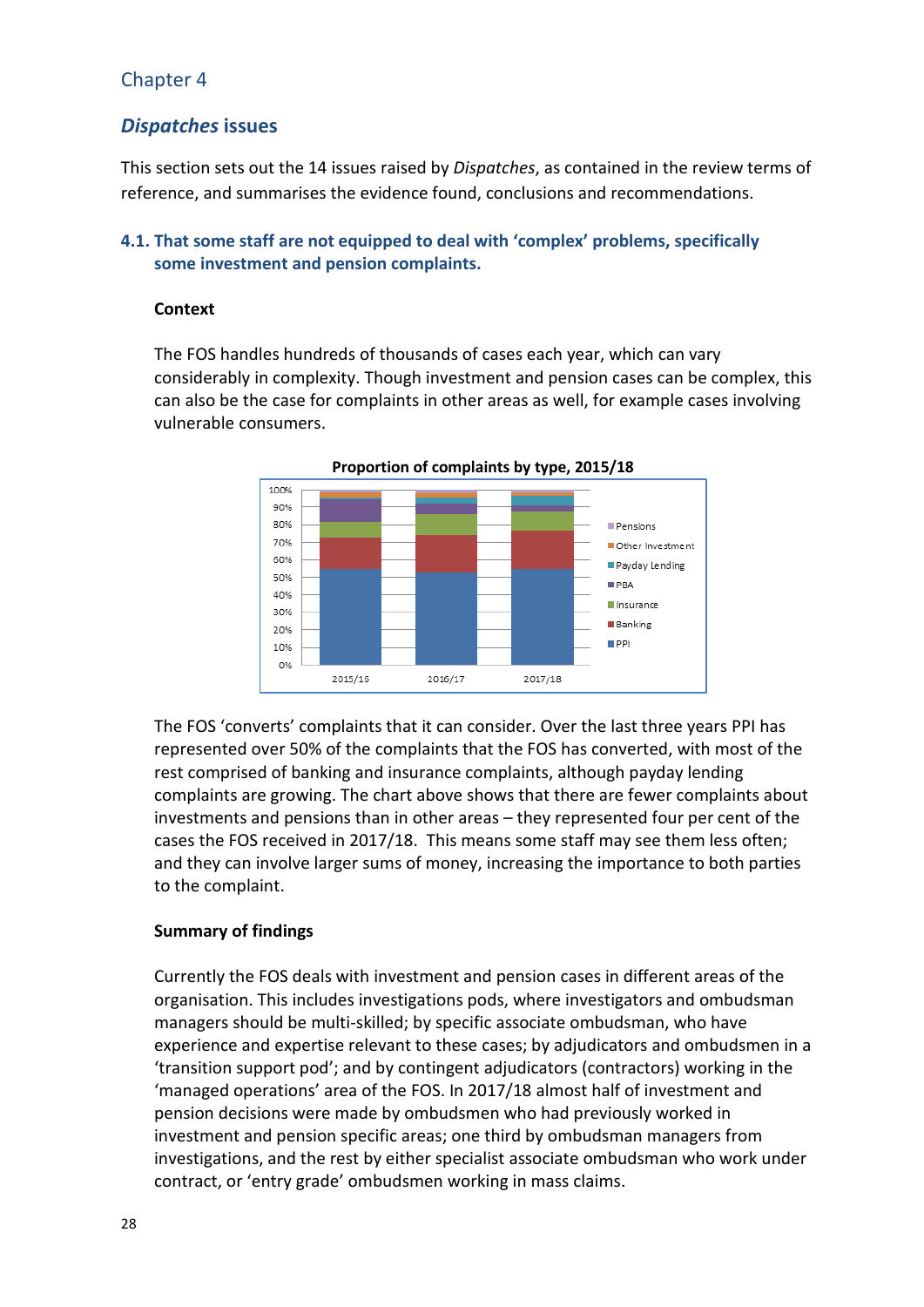As well as any relevant training and experience, adjudicators, investigators and ombudsmen can make use of knowledge information retained on *Discovery*, and contact experienced colleagues through the use of internal knowledge helplines. Currently many investment and pension cases are 'red flagged' – which means they need to be handled in specific areas where more experience is held – or 'yellow flagged', in which case investigators and ombudsman managers should seek support before working on them.

There is a range of formal and informal quality checks that are carried out on the work of ombudsmen depending on the type of case involved and the experience of the ombudsman themselves. As ombudsman managers in the investigation pods are building up their experience on a wide range of products there is a proportionately higher level of checks being undertaken. In 2017/18 a quarter of decisions made in investigation pods were peer reviewed before they were issued, and quality assurance checks were carried out on one in six decisions that had been made. For more experienced ombudsman now working in the transition pod, or as associate ombudsmen (paid per case), the level of formal checking is much more limited, but there is a significant level of more informal checking. However, this was not recorded in a way that could be quantified for this review. The way checks are undertaken is also different depending on which part of the organisation the work is conducted in.

The FOS is also altering the structure of its investigation area, with four 'pods' within investigations taking a lead in dealing with investments and pensions to help build up the relevant experience for the future. Over time it is planned to scale down the support from the transition pod as these areas are assumed to become self-sufficient.

During the period of the transition from the old operating model to the new, the FOS has put in place a number of mitigations to reduce the risk relating to complex cases (including those relating to investment and pensions), as experience and support mechanisms for the investigation model are built up. These mitigations, and the quality scores on investment and pension cases, suggest that risks to casework quality that could have arisen from the changes were appropriately managed by staff. However, this is not a sustainable longer term approach, and the FOS is seeking to address this through concentrating expertise relating to more complex areas in specific investigation pods.

The current approach to delivering views for complex cases is somewhat fragmented with different parts of the organisation handling cases under different management approaches and with different oversight mechanisms. While this range of approaches offers the FOS more flexibility for case handling – which is important given the fluctuations in complaint numbers, and the type of complaints it sees – it does make it more challenging to get a consistent view of quality across the FOS.

#### **Recommendations**

The recommendations on 'casework capability' in chapter 3 are relevant to this issue. In addition, the FOS should review its approaches to providing formal and informal quality assurance and support to investigators, adjudicators and ombudsman –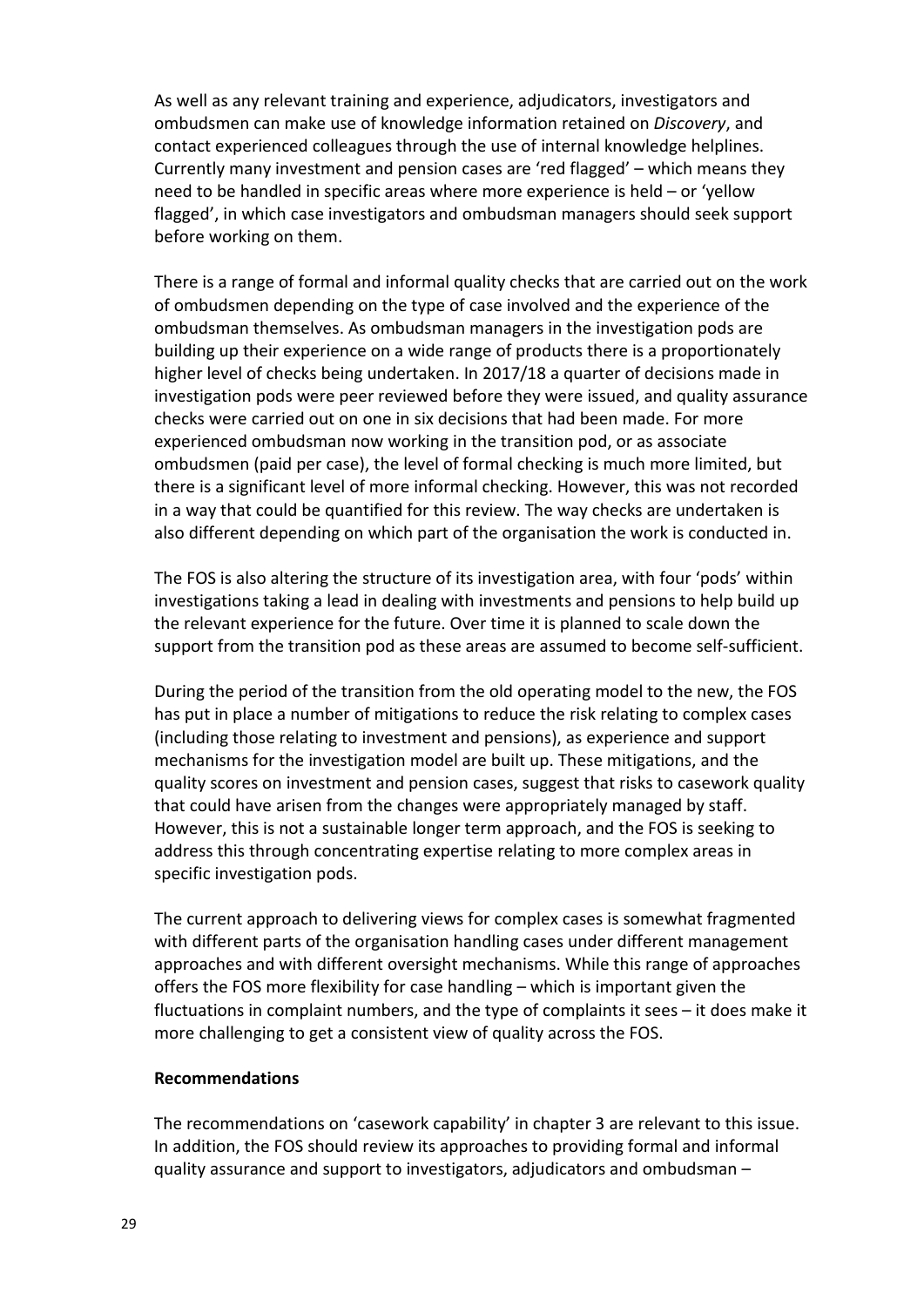including in its contingent operations – to ensure that a consistent and comparable approach is used across all areas, adapted for the level of risk involved.

# **4.2. In the case of a complaint about fraudulent activity on a bank account, there was a failure to ask for detailed information about the account's transaction history.**

## **Context**

In a specific case related to a disputed transaction, the FOS issued an initial view that did not uphold the complaint. This was not a binding decision; either the consumer or business could still refer the case to an ombudsman. A representative for the consumer contacted the FOS to make further representations, which were passed on to the bank. The bank then agreed to refund most of the loss. The consumer accepted this settlement and the case was closed.

## **Summary of findings**

Because of the constant development of techniques to defraud people, the FOS needs to continually consider its approach. Disputed transaction cases are 'red flagged', which means they need to be dealt with by specific teams which have prior experience of dealing with these types of complaints. There is guidance to staff provided on *Discovery* about this issue and also on specific scams, which is updated as the nature of fraud and scams develop.

The rules which apply in this area mean that businesses can reject complaints from consumers when they are defrauded if they consider that the consumer was 'grossly negligent', for example if a PIN was given away. But the differing nature of scams means the threshold for gross negligence needs to be under constant review, and this is something the FOS is considering when complaints in this area are brought. In addition, there is work in progress to develop an industry code for the reimbursement of consumers suffering from authorised push payment scams. This will assist the FOS in assessing complaints, and is expected to be in place in September 2018.

In this case the FOS did have the relevant transaction history from the bank. It is not within the scope of this review to determine what a fair outcome would have been on this case. But the salient facts are that, at view stage, the FOS was not going to uphold the complaint; the customer and their representative did have the option to refer the case for ombudsman consideration; but before that occurred, the bank provided a good will payment and the consumer accepted the matter as closed.

## **Recommendations**

The FOS should ensure that it clearly and consistently communicates its process for handling cases to consumers, including the right to refer a case for an ombudsman decision. This should be done orally and in writing, with mandatory standard wording.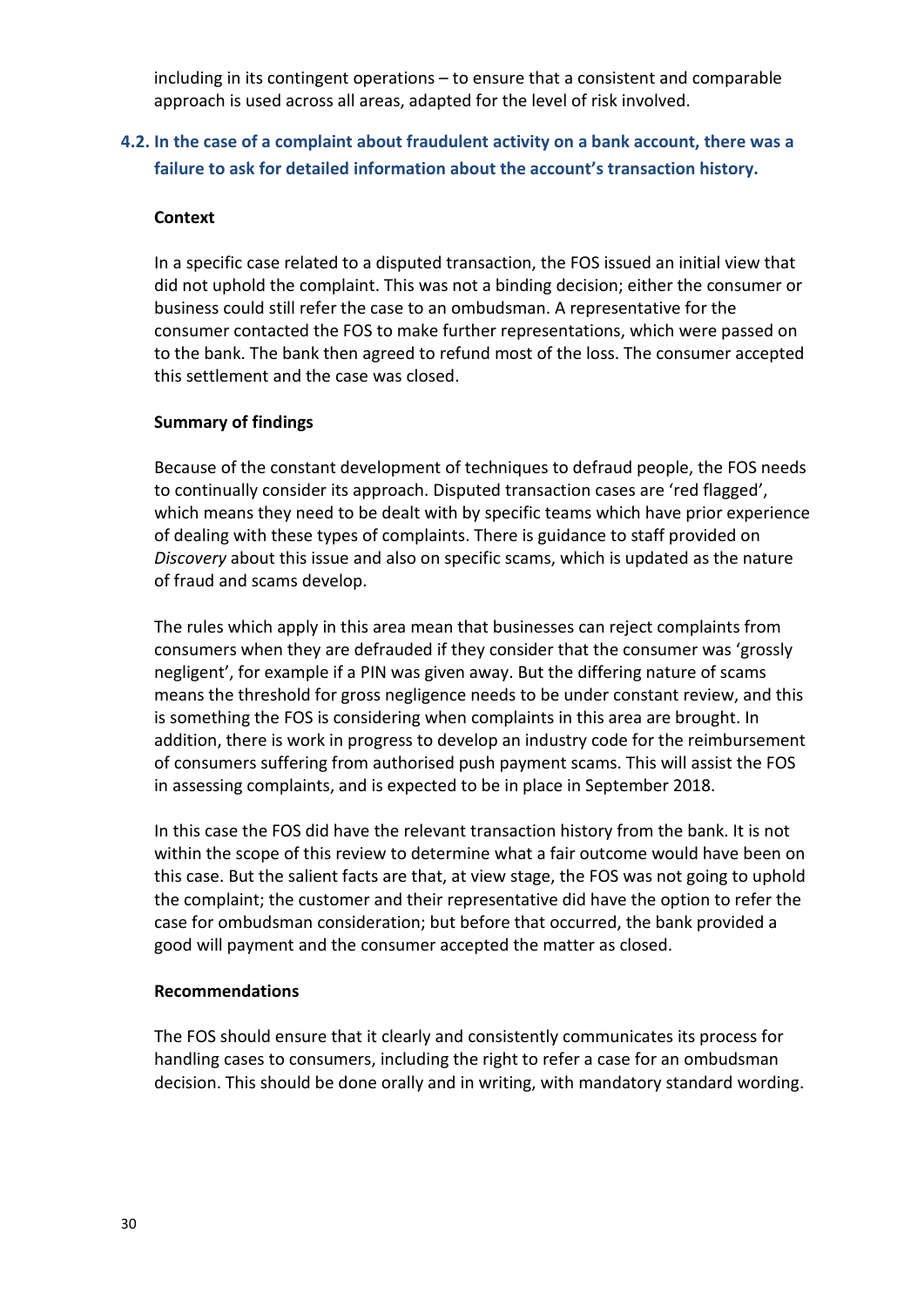## **4.3 That awards for distress and inconvenience are not calculated by using a 'formula'.**

## **Context**

As well as being able to award compensation for financial loss, the FOS is empowered to make money awards for 'distress and inconvenience' under the dispute resolution rules within which it operates.<sup>[5](#page-31-0)</sup> Where a money award is made in a final decision and the consumer accepts the decision, the financial service business is bound to pay the award, subject to any legal challenge. Where there is evidence a payment has not been made, a consumer can seek to enforce payment of the award through the courts, $^6$  $^6$  and the FOS can also make a referral to the FCA – which does have the power to withdraw authorisation for the business to operate.

## **Summary of findings**

The FOS refers to payments encompassing financial loss, pain and suffering, damage to reputation and distress or inconvenience as 'trouble and upset'. The current approach appears to date from 2014, when a review was conducted and updated guidance and training were issued. The FOS has published its approach to trouble and upset on its website, and notes that although some cases might look similar, the impact on the individual can vary depending on their circumstances, and this is what is considered.

The FOS does not use a 'formula' to calculate the amount of trouble and upset compensation that should be awarded in a given case. It provides guidance internally for staff on its knowledge management system, *Discovery*. This sets out a range of considerations to be applied to cases where it might be appropriate to make an award; and although a formula is not used, there are bandings with numerous examples of the type of issue that might lead to a particular level of award. As such, there is clear guidance designed to balance consistency with the need to make individual decisions on the merits of each case. It is clear - according to FOS records - that this guidance is well used; on average the eight pages of guidance for trouble and upset on *Discovery* have been accessed a total of 4,367 times a month so far in 2018. Where an award for trouble and upset is made, caseworkers are required to record this – and the amount – on the casework management system.

All new caseworkers joining the FOS are now undergoing training in its academy on trouble and upset. This can apply to any case brought to the FOS, so existing staff should be experienced in considering it, and it can be identified as an issue in quality assurance reviews of cases. However, there is not a specific check regarding whether it has been appropriately applied.

Overall, the approach taken, and its accompanying guidance, is clear and appropriate. As with any policy, however, there is a risk that it might be applied inconsistently. The quality assurance framework does not check these awards specifically, so it is difficult to give assurance about the consistent application of the approach.

<span id="page-31-1"></span><span id="page-31-0"></span> $^5$  DISP 3.7.2 (<u>link)</u><br> $^6$  DISP 3.7.13 [\(link\)](https://www.handbook.fca.org.uk/handbook/DISP/3/7.html)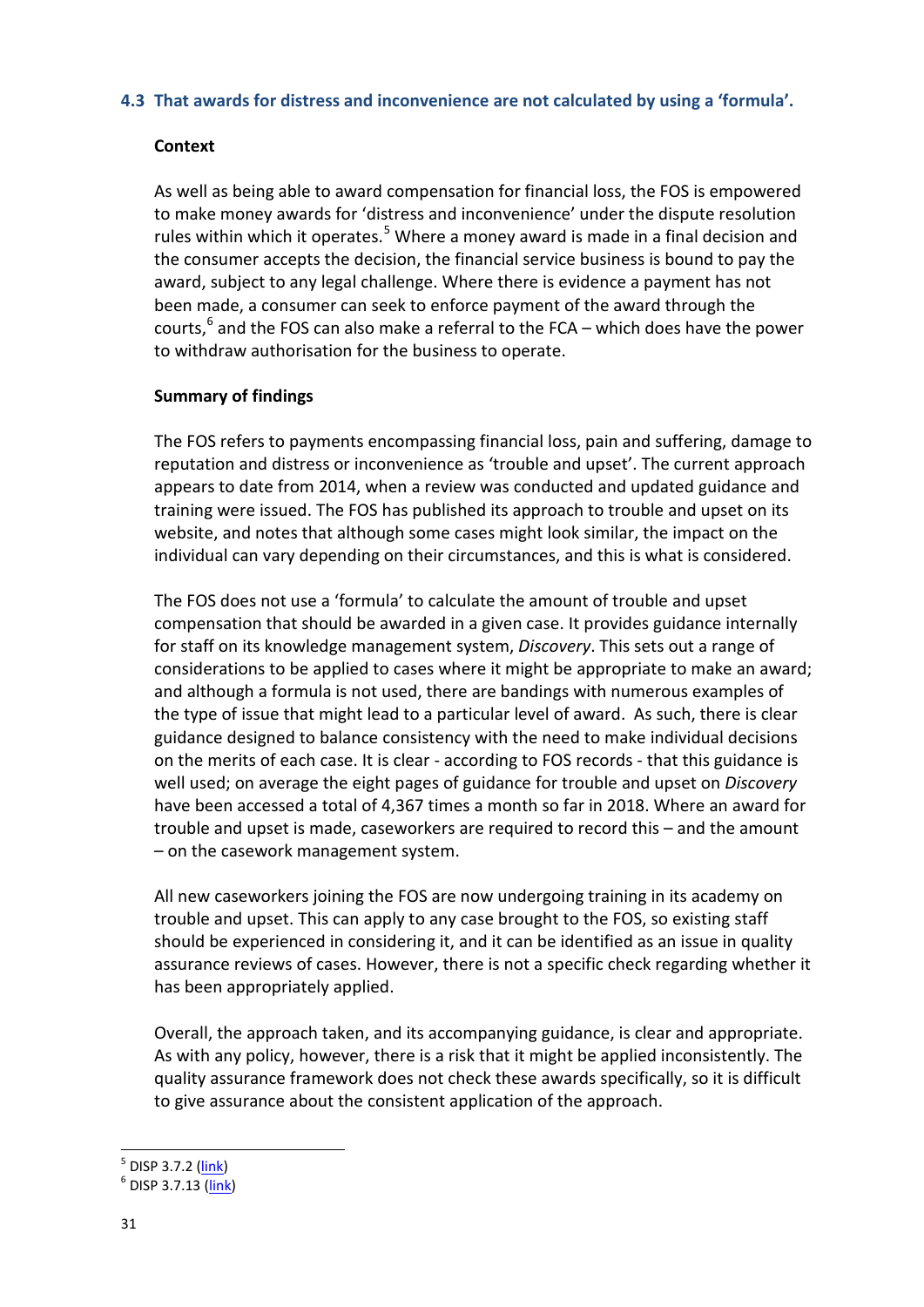While the FOS prepared useful e-learning modules on trouble and upset in 2014, only three hundred staff completed these before they were added to the academy training. Most staff should be familiar with considerations for trouble and upset, both when making awards themselves or reviewing work by others (for example through quality assurance), but there is clearly a need for refresher training to ensure their approach remains in line with the organisational policy.

It is also unclear as to when caseworkers should make a record of trouble and upset payments being awarded. This means that, in practice, caseworkers sometimes record trouble and upset when the business has made an award but the complaint has not been upheld; or in cases when the complaint has been upheld but no change has been made to an award proposed by the business. While the FOS reports annually on the number of times it has 'awarded' trouble and upset, the data is drawn from any case where there has been a 'change in outcome' and an award has been made. In reality whether the FOS has really 'made an award' can be a difficult judgement on any individual case; with some cases involved mediated outcomes where the business may have offered compensation and the consumer has accepted this with the FOS needing to make a determination that this is fair and reasonable. So it is difficult to determine whether caseworkers are becoming more or less likely to propose awards over time.

Finally, the size of such awards has attracted comment. There is evidence that the awards are not out of step with practice in other alternative dispute resolution schemes with awards typically averaging in the low hundreds of pounds for most schemes where such information is published. By comparison, in 2017/18, while almost 90% of the awards recorded by the FOS were in the 'up to £500' bracket, over 10% were for higher amounts. But the FOS should review its approach to this for the future, especially to take account of where a consumer has had a protracted dispute with a firm involving considerable sums of money.

## **Recommendations**

The FOS should review its approach to training, guidance, review and monitoring to ensure it has sufficient assurance that caseworkers are applying trouble and upset payments in line with the organisational approach. The FOS should review the size of awards it can make in future to ensure they are up to date and proportionate to the nature of the complaint in question.

## **4.4 That the application for the provision of 'exceptional circumstances', to extend the time limits under which a consumer may make a complaint, is not appropriate.**

## **Context**

The FOS has a duty to consider complaints in line with the DISP rules under which it operates. This remit includes certain time-based limits on when complaints can be brought.<sup>[7](#page-32-0)</sup> In short, a consumer must give a business time to respond to his complaint and must bring his complaint to the FOS within a stipulated timeframe. If the complaint is brought outside that time frame then the FOS cannot consider it.

<span id="page-32-0"></span> $<sup>7</sup>$  DISP 2.8.2 [\(link\)](https://www.handbook.fca.org.uk/handbook/DISP/2/8.html)</sup>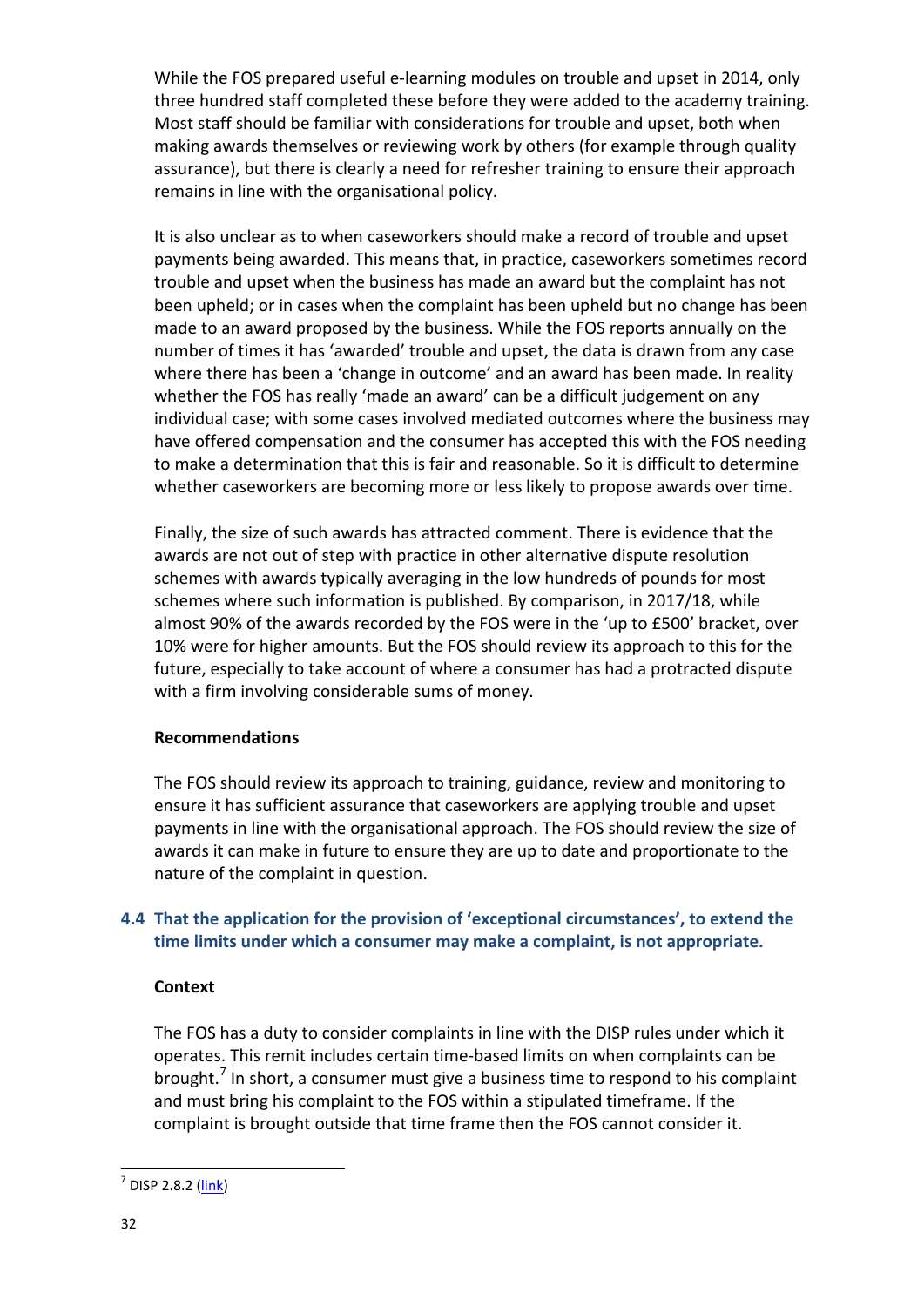However, the DISP rules allow for these limits to be extended where there are 'exceptional circumstances'.

## **Summary of findings**

The FOS has a guidance note set out on its internal knowledge management system, *Discovery*, which explains the relevant time limits and the sorts of circumstances which might qualify as exceptional, or not. It also provides training for all new staff in its academy, which includes case studies considering different circumstances, and which might count as exceptional. Existing staff need to consider jurisdiction on every case. However, there is no specific training currently applied to more experienced staff, and although quality assurance checks do consider time limits in jurisdiction within investigation, there is no specific question or reference to the application of exceptional circumstances.

The FOS has put in place a 'jurisdiction practice group' which can help determine policy and process, and provide assistance, for issues around jurisdiction – including through provision of a helpline. Previously, in 2013, a specific tool was created to aid jurisdiction decision making in PPI. This provides assistance with both the application of appropriate time limits, and also provides prompts in relation to the potential applicability of exceptional circumstances.

A review exercise was carried out in August 2017, when a sample of 40 cases were checked for how jurisdiction rules on time limits had been applied. In a number of cases reviewers felt the reasoning or approach could have been better, including around considering exceptional circumstances. The review was presented to a committee of senior staff and a number of recommendations made, with two so far implemented and two more to be undertaken in 2018/19.

Ongoing quality assurance reviews in the investigation area identify around one per cent of cases where there might be issues with the investigator or ombudsman manager's approach to jurisdiction. The data obtained does not show whether or not this relates to exceptional circumstances.

## **Recommendations**

Given the importance of this issue for casework, there should be mandatory refresher training and testing for all staff on jurisdiction and time limits. The FOS should complete the implementation of the recommendations arising from the 2017 internal review and undertake a follow up exercise to determine if improvements have been embedded. The standard quality assurance approach should be amended to include reference to exceptional circumstances, and the FOS should undertake a 'deep dive' to quantify any ongoing issues.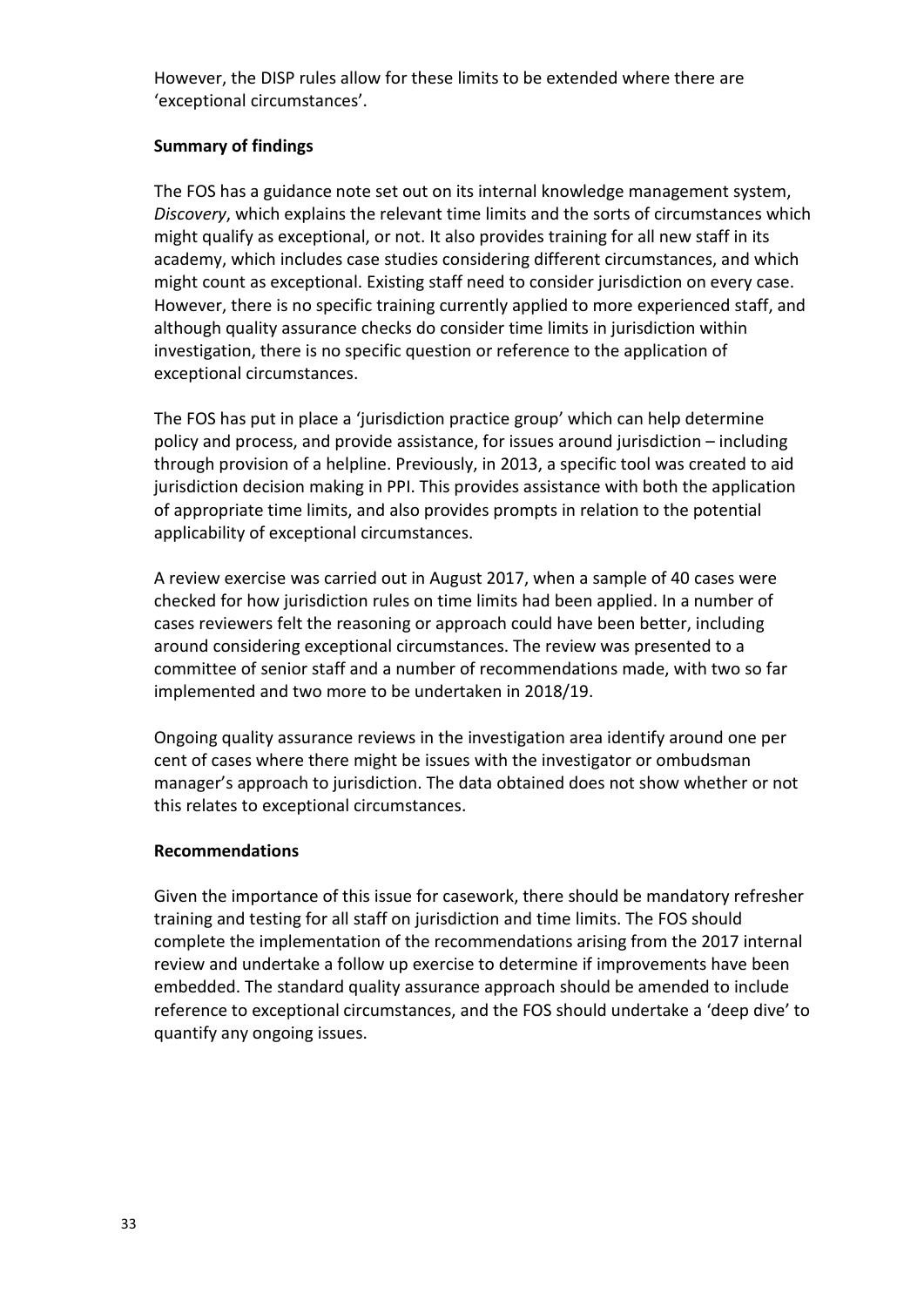## **4.5 That staff are biased against some complainants, specifically those who complain about credit card and PIN fraud and those who complain about payday loans.**

## **Context**

The FOS considers fraud related complaints, where sometimes it is difficult to obtain conclusive evidence on what has occurred; and payday loan complaints, where lenders may have provided loans to consumers inappropriately. As with all complaints, the FOS is required to resolve such disputes on a fair and reasonable basis – without bias.

## **Summary of findings**

Disputed transaction cases are flagged as needing to be dealt with by specific individuals who have prior experience of dealing with these types of complaints. There is guidance provided on *Discovery* which is updated as the nature of fraud and scams develop. And, as noted above, the developing nature of such scams also means the FOS needs to continually consider its approach. Complaints can be turned down if the FOS judges that a consumer was 'grossly negligent' when being defrauded, for example if a PIN was given away. But the differing nature of scams means the threshold for gross negligence needs to be under constant review. And there are also potential considerations around the individual circumstances, including vulnerability, of the consumer involved.

Payday loans are dealt with in a specific area of the organisation as a 'mass claim'. There is a well-established approach that ensures a level of consistency when considering what level of checks payday lenders should have been carried out before making a loan to a consumer.

In the area of disputed transactions, the FOS identified a need to look again at the thresholds around gross negligence following developments in scams. This had been identified through a combination of quality review of relevant cases and through comments provided by customer representatives. As such, at present the wider policy approach is being considered and a number of cases are being managed with more central oversight.

The approach to payday loans that the FOS uses is predicated on the lender's responsibilities, rather than the spending habits or lifestyle of the people being provided the loans. As such, bias relating to these areas should not be a relevant factor in decision making. The tools used to help determine whether suitable checks were carried out should ensure an appropriate degree of consistency in this area.

The Independent Assessor appointed by the board to consider service complaints arising from casework issues an annual report on her findings. Her findings for 2017/18 state that, while some consumers have complained of bias, she has not found evidence of this in any of the cases she has reviewed.

## **Recommendations**

The recommendations on 'preventing bias' in chapter 3 are relevant to this issue.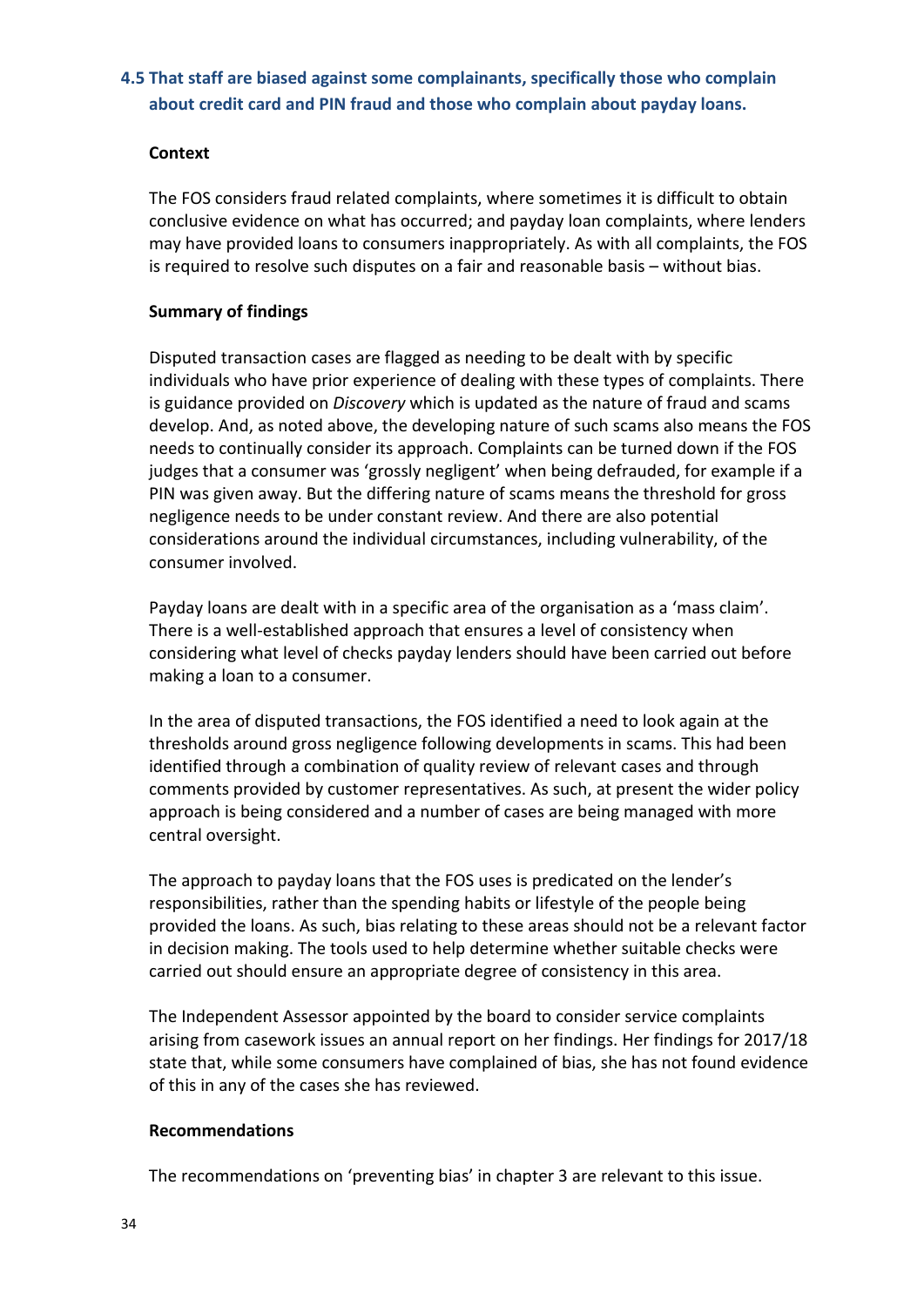## **4.6 That the provisions which require banks to be 'positive and sympathetic' are not applied correctly.**

## **Context**

Regulations in place governing lending activity by banks set out the circumstances in which banks should take a 'positive and sympathetic' approach to dealing with consumers in financial difficulties. This might, for example, determine the approach taken to setting out a suitable repayment plan. The FOS can consider the bank's approach when considering what is fair and reasonable in respect of a consumer complaint.

## **Summary of findings**

The FOS has an internal guidance note on *Discovery* which sets out wider considerations around financial difficulties. This note explains the requirements around banks being 'positive and sympathetic', and sets out some examples of what this might look like. There is no specific training or quality assurance activity relating to the application of these rules.

Following the airing of *Dispatches* the FOS reviewed its approach and identified that some of its internal guidance needed updating in the light of some changes in the relevant governing regulations. A review to consider whether any consumer detriment may have occurred as a result of referring to previous regulations was being finalised at the time of publication of this review. The emerging findings indicated some minor guidance changes were required but did not identify any evidence of consumer detriment having occurred.

## **Recommendations**

The FOS should complete its sample review of cases to determine if there was a risk of consumer detriment, and address any issues identified.

## **4.7 That the ability to require a debt to be written off is not applied correctly because of a reluctance to set a precedent.**

## **Context**

A debt write-off is in effect a money award, so the FOS can write off up to £150,000 in theory. In a case where lending by a financial business has been judged to be unaffordable or inappropriate, the FOS is able to ask the financial business to take steps to put things right. This can include, if it is fair and reasonable to do so, requiring the business to write off debt.

One of the requirements of the FCA's DISP rules is that a financial business takes previous decisions by the FOS into account when handling complaints.<sup>[8](#page-35-0)</sup> Firms are also required to identify '(from its complaints or otherwise) recurring or systemic problems in its provision of, or failure to provide, a financial service' and put them right for other

<span id="page-35-0"></span> <sup>8</sup> DISP 1.3.2A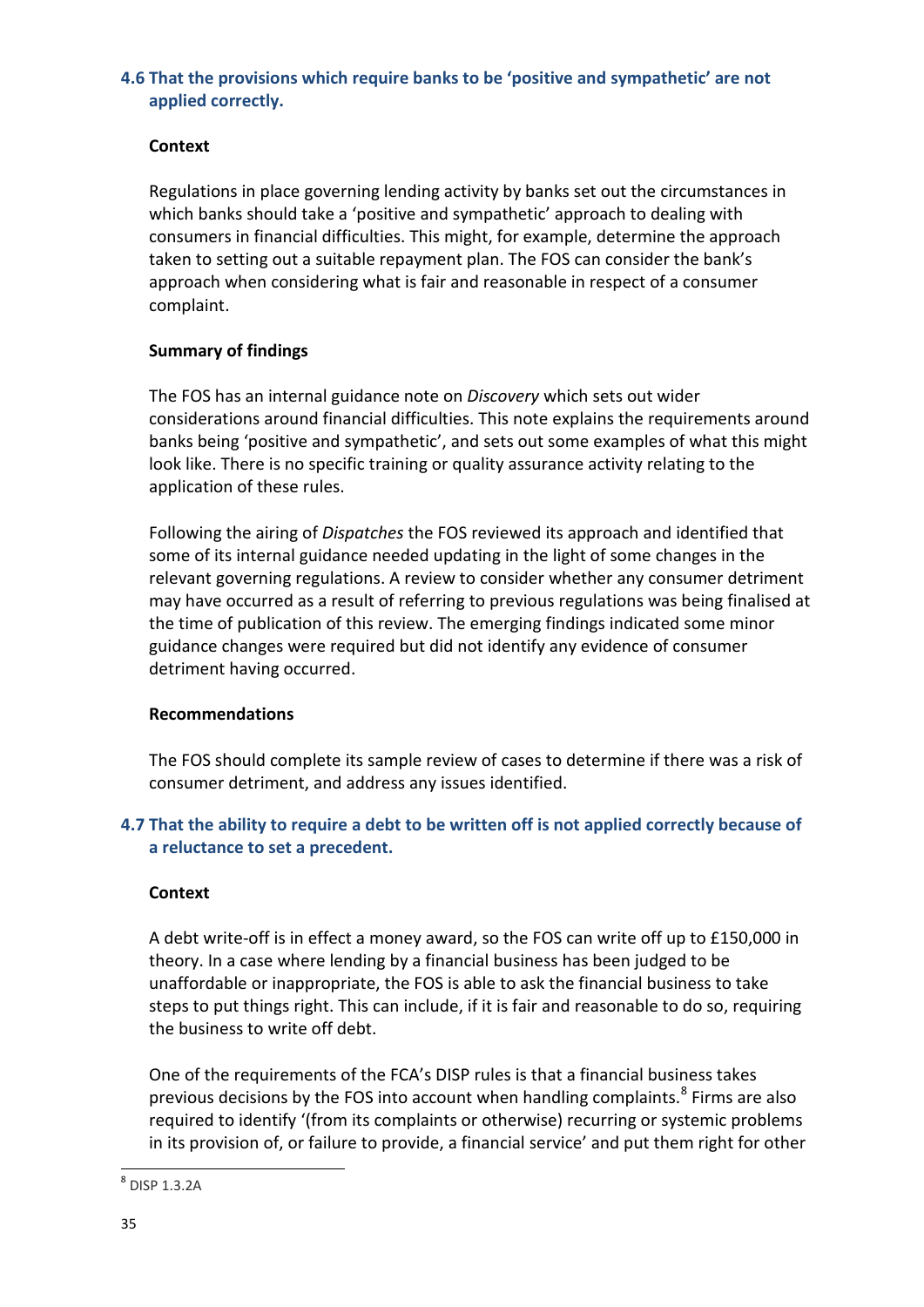customers.<sup>[9](#page-36-0)</sup> FOS is required to take the individual circumstances of each complaint into account when making a decision. Subject to the DISP rules referred to above, FOS final decisions do not represent a formal legal precedent, although they may be indicative of a 'pattern' or approach.<sup>[10](#page-36-1)</sup>

## **Summary of findings**

If the FOS upholds a complaint in relation to lending to a consumer, there is a range of potential outcomes that the FOS can require, including cancellation of interest and charges, which may have the effect of writing off debt owed by a consumer. Writing off the actual original debt, rather than interest and charges (or requiring a different repayment schedule) is uncommon because it is usually assumed that the consumer would have at least benefitted from the loan itself if they had made use of the money. However, internal guidance to ombudsman staff does make clear that there are circumstances where write off of the original debt – not just the interest and charges – can be fair and reasonable, but recommend consulting a practice group to discuss the details, for example, if there is clear evidence to suggest the credit should never have been extended in the circumstances.

The FOS generally takes a different approach when issuing a decision that is clearly relevant for other existing or future complaints. The casework development pod will often take the lead on this work, with support from senior decision-makers and the FOS' legal department, to ensure that the ombudsman concerned has the appropriate support.

The FOS does not hold specific data on the number of times debt write-off has been decided as the fair and reasonable outcome of a case. This kind of award would cover a number of different scenarios across different products – so it is not possible to identify any trends in this area. But in any case, FOS internal guidance is clear that this would only occur in exceptional circumstances. More widely, it is clear that making decisions which can have wider ramifications is something the FOS frequently does.

## **Recommendations**

The FOS should ensure its guidance is clear and up to date, that caseworkers receive refresher training on how to handle debt write-off and that it gathers data to enable better quality assurance of casework involving this issue.

# **4.8 That the 'pressure … to deal with caseloads quickly' meant that it is more likely that cases would be decided in favour of the banks.**

## **Context**

The FOS was set up to resolve complaints fairly and reasonably, but also quickly and informally. It is a certified provider of ADR, which means that it has standards for timeliness that it needs to meet. As such, and given the need to obtain value for money

<span id="page-36-0"></span> <sup>9</sup> DISP 1.3.6

<span id="page-36-1"></span> $10$  DISP 1.3.2A(2)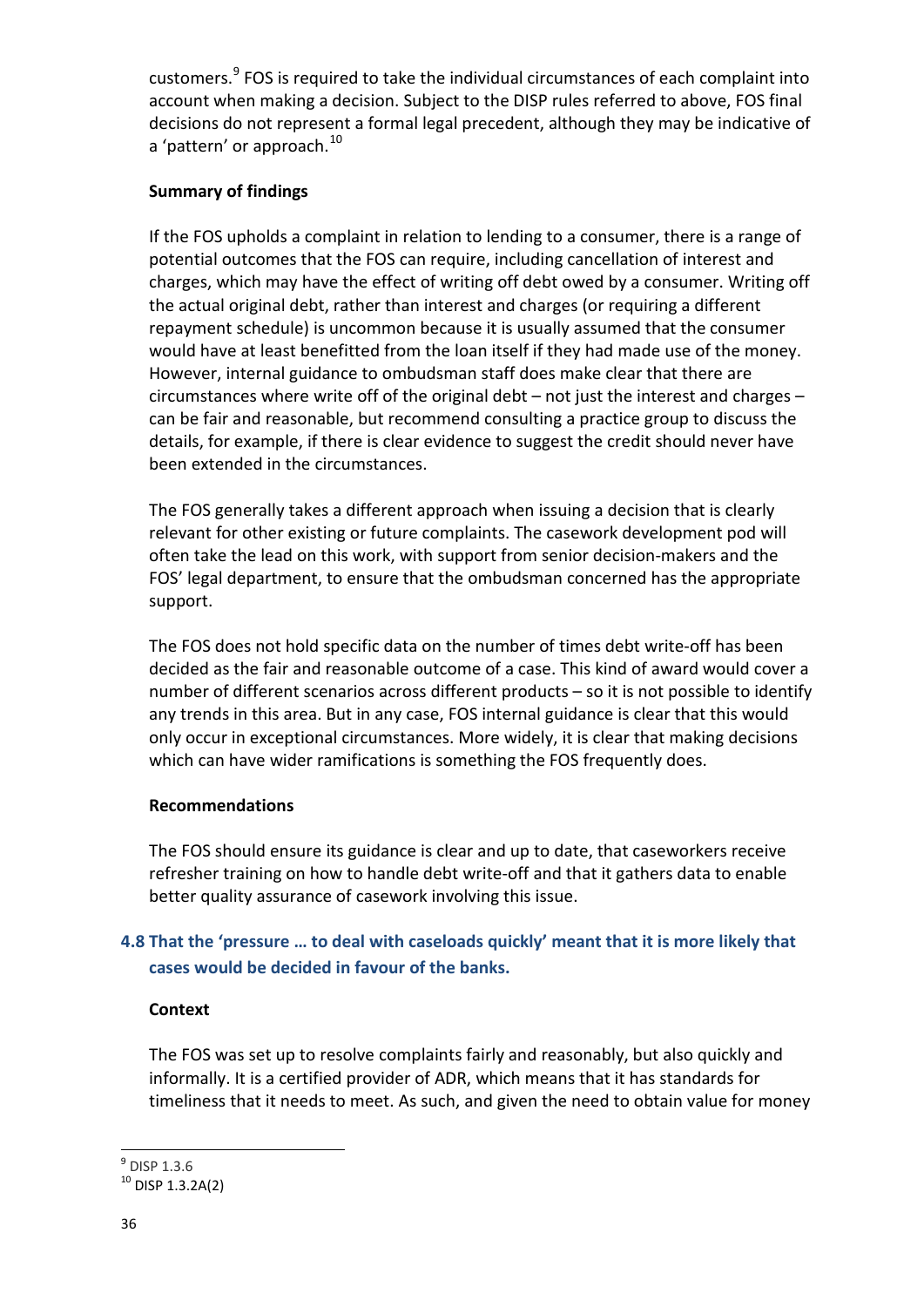from its resources, the FOS needs to balance the need to provide fair and reasonable answers with the need to resolve cases in good time.

## **Summary of findings**

The FOS measures its timeliness for resolving cases by reporting on the proportion of cases which it resolved within 45 and 90 days (with 90 days being the ADR directive target). One of the ways it has performance managed staff in relation to this is by looking at productivity, measured by the number of cases resolved each week. A case only counts as resolved once the FOS has no further action to take, so a frontline investigator, for example, can issue a view on a case, but if the consumer or business refers it to an ombudsman, it remains open until the ombudsman has made a decision. As such, high referral rates for any individual would make it harder for them to reach their productivity targets.

Following the establishment of the investigations model, caseworkers in investigations were set a target to resolve five cases a week, assuming they were working full time (and intended to be adjusted over the year for holidays and other absences). In August 2017, the target was reduced to 3.5.

Two pieces of analysis were conducted to get a sense of whether target pressure could lead to bias in outcomes. The first was to analyse whether there was any significant change in uphold rates after the target for investigators was reduced. In theory, if target pressure was reduced and the allegation was correct, an increase in uphold rates would be expected. In reality, the analysis showed hardly any variation, with uphold rates remaining consistent. This suggests that the prior increased target pressure did not lead to this sort of bias at any level that could be evidenced.

The review also examined referral rates to ombudsmen when the investigator's view went against either the business or the consumer. Over the last two years consumers have, on average, been twice as likely to refer a case for an ombudsman decision as a business has.

There are two product areas where this is not the case. Businesses are more likely to refer to an ombudsman for payday lending cases – but the normal uphold rate here is high, and as noted elsewhere, there is evidence of controls in place in this area to reduce the risk of bias by caseworkers. Referral rates from businesses and consumers for pension cases have been fairly similar over the last couple of years.

As noted above, a case cannot be counted as resolved, and therefore contribute to an investigator's target, if it is referred to an ombudsman, until that ombudsman has made their decision. And an ombudsman who picks up a case will take into account the work undertaken by an investigator, which should act as a form of quality check and can highlight inappropriate behaviour. So overall, the data suggests that rejecting a complaint is more likely to impact performance against productivity targets than upholding it.

One area where the FOS has yet to modernise its quality reviews is in checking whether some valid complaints might have been turned away and not registered in the first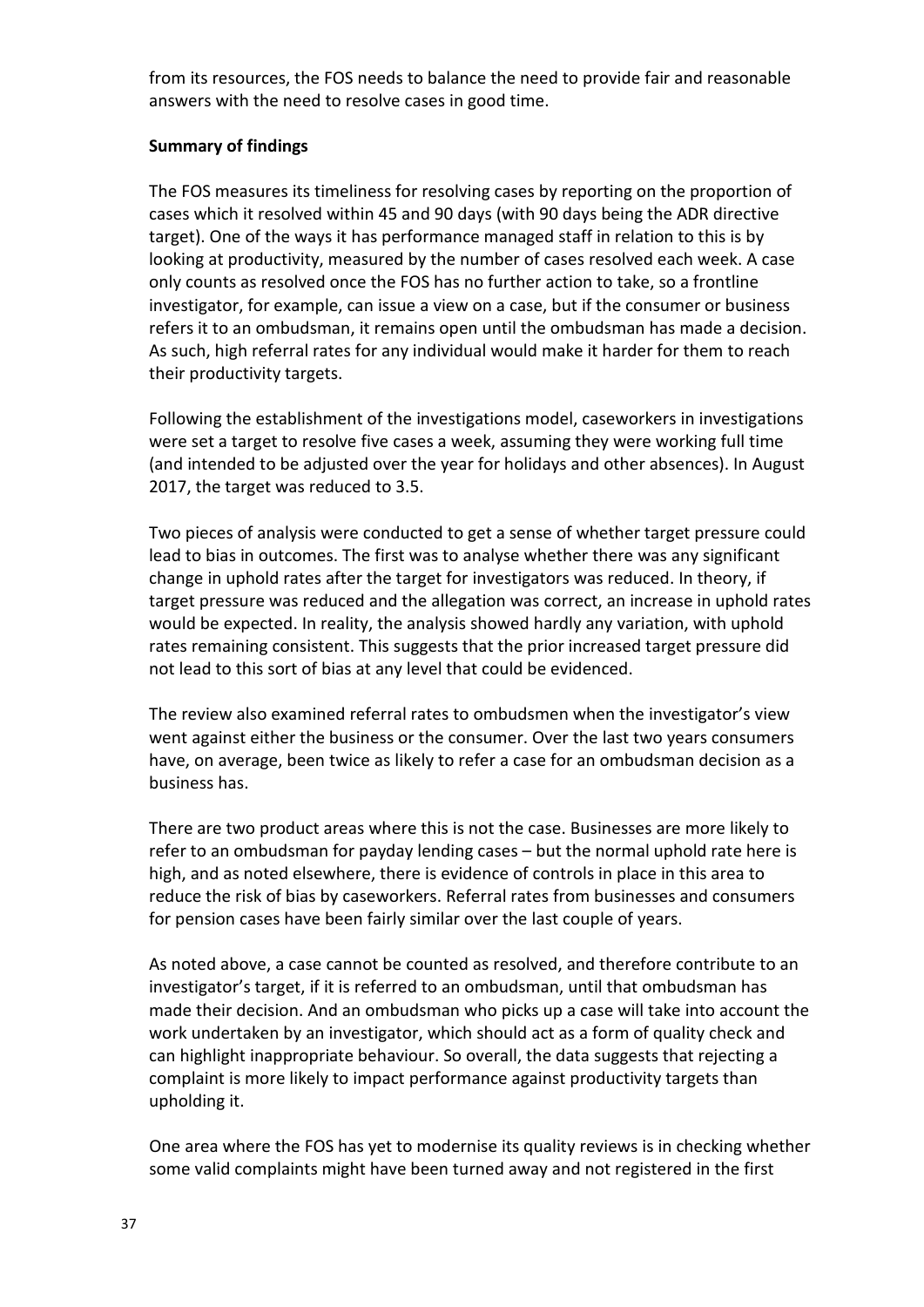place. This would be very difficult to identify without a significant amount of quality reviews of the hundreds of thousands of calls that the FOS receives every year.

## **Recommendations**

The conclusions and recommendations in chapter 3 on casework objectives, reorganisation and quality assurance are all relevant here. The management approach to productivity should focus more on quality, learning, technological support, motivational team building. There should be a realistic view of productivity targets that enable robust, high quality casework. The FOS should explore automated solutions – such as voice analytics – that could provide better information about how initial calls are handled. This should include consideration of whether it is possible to identify inappropriate call handling that could result in consumers not being able to register valid complaints.

## **4.9 That in 2014/15 11,000 PPI complaints were not dealt with for two years.**

## **Context**

PPI is one of a large number of different types of complaint the FOS has dealt with in its history, but the volume of complaints received compared to other product areas is vast. This stemmed from a decision by the then regulator, the Financial Services Authority, not to impose a mandatory consumer redress scheme on firms that had clearly mis-sold PPI to consumers on an industrial scale. This would have required banks and others to refund consumers proactively, rather than rely on the FOS to handle the ensuing flood of complaints.

Since 2011, the FOS has resolved over 1.6 million PPI cases, an average of over 200,000 a year over that period. It has awarded compensation in over one million PPI complaints. In order to deal with the PPI caseload the FOS has had to significantly increase in size, but even then this was not proportionate to the scale of increased caseload that PPI represented. Along with a number of external factors that impacted the FOS, this meant that at times there were significant delays in dealing with a large number of cases. Section 4.12 provides more detail on this.

## **Summary of findings**

On receipt (whether by post or email) complaints are assigned unique case reference numbers. PPI work in 2014 operated on a task basis rather than through case ownership, so tasks on individual cases would be allocated to caseworkers to undertake, and once completed the cases would return to a holding pool until another task could be assigned. A central team monitored the number of incoming cases and the number retained in pools at any one time.

There are over 23,000 cases more than 24 months old, at the time of this review. During the period in question there were significant delays for a high number of PPI cases, and the FOS explained this in its public facing documentation and in letters to consumers. There is no evidence about delays in PPI that is further to what is already in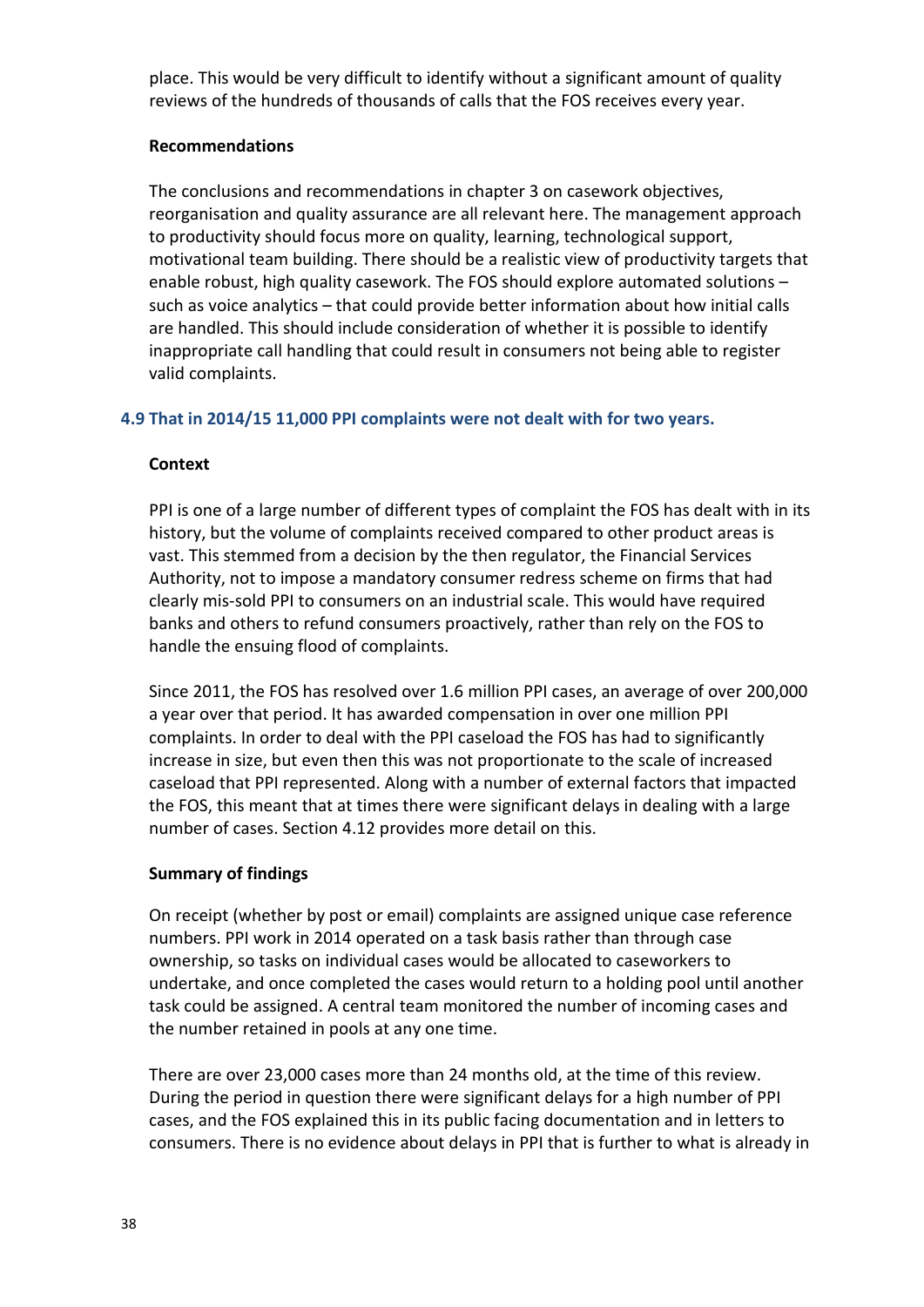the public domain. The FOS has set out in its annual plans how it intends to deal with the backlog, taking into account the FCA time bar and Plevin decisions.

## **Recommendations**

The FOS should work to ensure consumer confidence in its PPI redress service, more clearly explaining the causes of delay in resolving cases and trends in uphold rates. The FCA should note the impact on the FOS of the decision not to impose a consumer redress scheme on firms, and take this into account in any future decisions about large scale consumer complaints.

## **4.10. That in both 2015 and 2016 1,000 letters were found to have been unopened, some of which were two years old.**

#### **Context**

The FOS receives thousands of complaints each week, and during the peak of the PPI complaints period, could receive up to 8,000 items of post a week.

#### **Summary of findings**

Since 2012 the FOS has had in place a stable process for managing the large volumes of post arising from PPI complaints. This works on the basis that all incoming post is scanned into an 'e-file' system on the day of receipt. The FOS pays for an early morning delivery from Royal Mail which arrives at around 7am. All post items are opened on the day; where they were not complaint related, they are directed to the relevant department. Where they are complaint related, they are barcoded and scanned into the e-file system on the same day. The hard copies are retained on site for around two months and then archived off-site.

There are a number of controls in place to ensure that the post scanned into the system can be reconciled to the post receipted at point of entry to the FOS. The FOS operates a policy of having no outstanding mail at the end of each working day, with the exception of any late mail (for example if couriered).

As part of this review, members of staff responsible for the post room and other post room staff were interviewed, all of whom had worked at the FOS since before the alleged incident. None had any recollection of 1,000 items of post being left unopened. No evidence has been found to support the allegations of unopened post, and from a review of the post-room procedures and physical environment, the allegation appears implausible.

#### **Recommendations**

None in this area.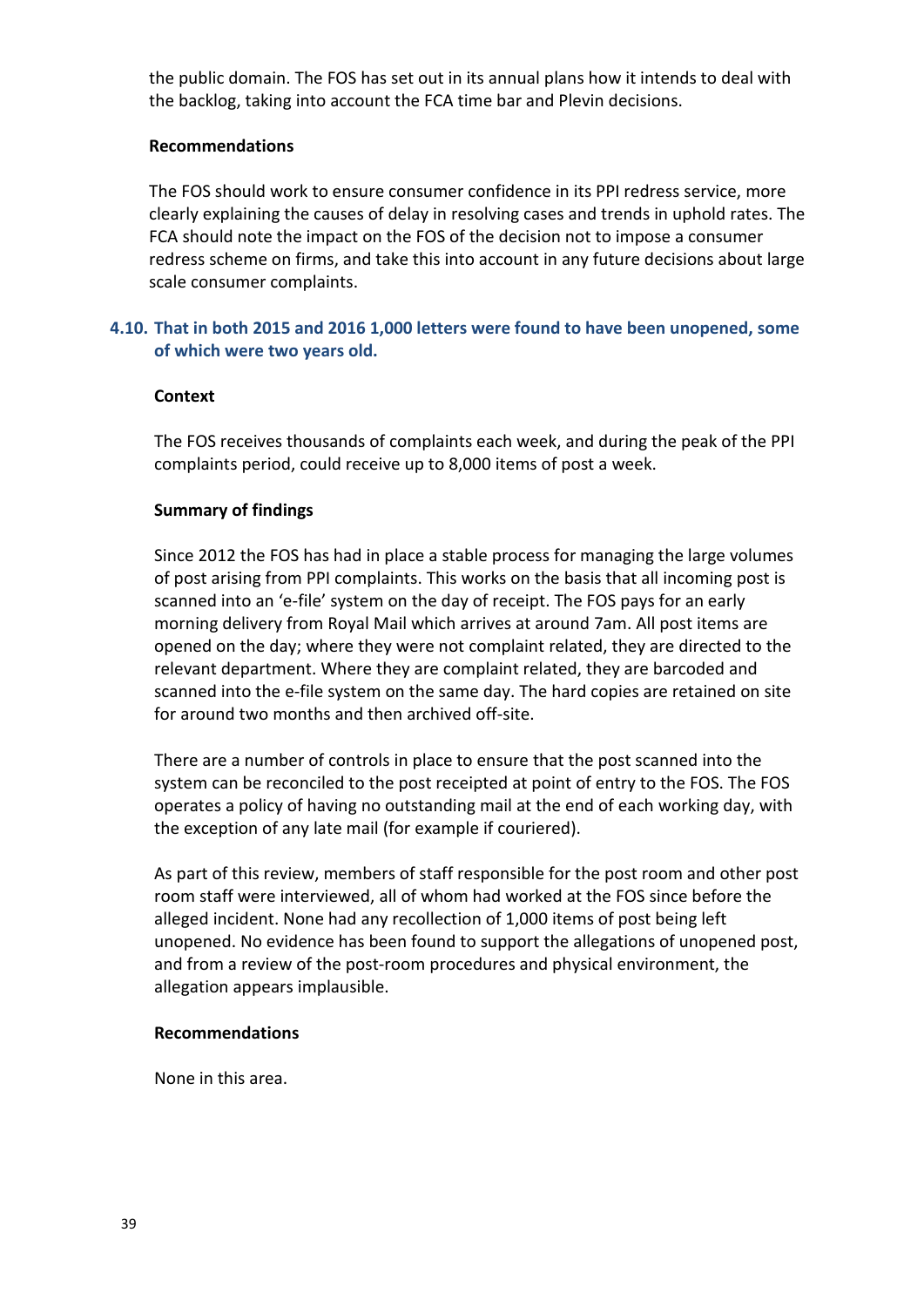#### **4.11. That if targets were missed, the pay or promotion of investigators could suffer.**

#### **Context**

The FOS has finite resources and receives hundreds of thousands of complaints about financial services each year. In order to provide a quick and informal service, and avoid building up a backlog of complaints, it needs to resolve complaints on a timely basis.

#### **Summary of findings**

The performance management approach up until the end of 2017/18 involved midyear and end of year reviews, with five ratings: two that are effectively 'unrated' because someone is new in role; and three substantive ratings: not meeting, meeting or significantly exceeding expectations. Staff meeting expectations within the salary range for their role receive the same percentage increase in pay; in 2017/18 this was 2.5 per cent. Staff significantly exceeding expectations received a higher pay increase, with the actual rise depending on their placement in the salary band for their role. Lower paid staff may be eligible for proportionately larger pay rises. All staff are also eligible for a collective reward; with a standard payment for most staff, and an enhanced payment for those significantly exceeding expectations.

The FOS has set targets for caseworkers for a number of years. For a period, investigators were set a target of five cases a week, assuming they were working full time (and intended to be adjusted over the year for holidays and other absences). In August 2017, the target was reduced to 3.5. For investigators, performance management reviews are predicated on assessment in four different areas, one of which includes productivity. The performance management regime also includes a number of other areas of assessment. Investigators are not able to progress through grades within investigation unless they are meeting assessment levels across all relevant areas. The FOS carries out internal consistency checks at various levels to reduce the risk of bias in this area.

The FOS is revising its approach to performance management in 2018/19, with more focus on continuous performance management and coaching than formal reviews twice a year.

Performance against targets is relevant in terms of being able to achieve progression and potentially promotion, but as part of a balanced array of performance. As designed, the system should ensure a proportionate focus on meeting targets to enable progression; that does not necessarily mean that the targets themselves are at the right level, or that the performance management system is applied consistently fairly.

The FOS staff representative body highlighted in 2017 that some staff, particularly investigators, had concerns about whether progression was fair or sufficiently based on merit. Performance management can be an emotive and subjective area, and as noted elsewhere in this review, ombudsman managers and investigators have been under pressure in adjusting to the new model, and some ombudsman managers had limited recent line management experience. It has not been possible to determine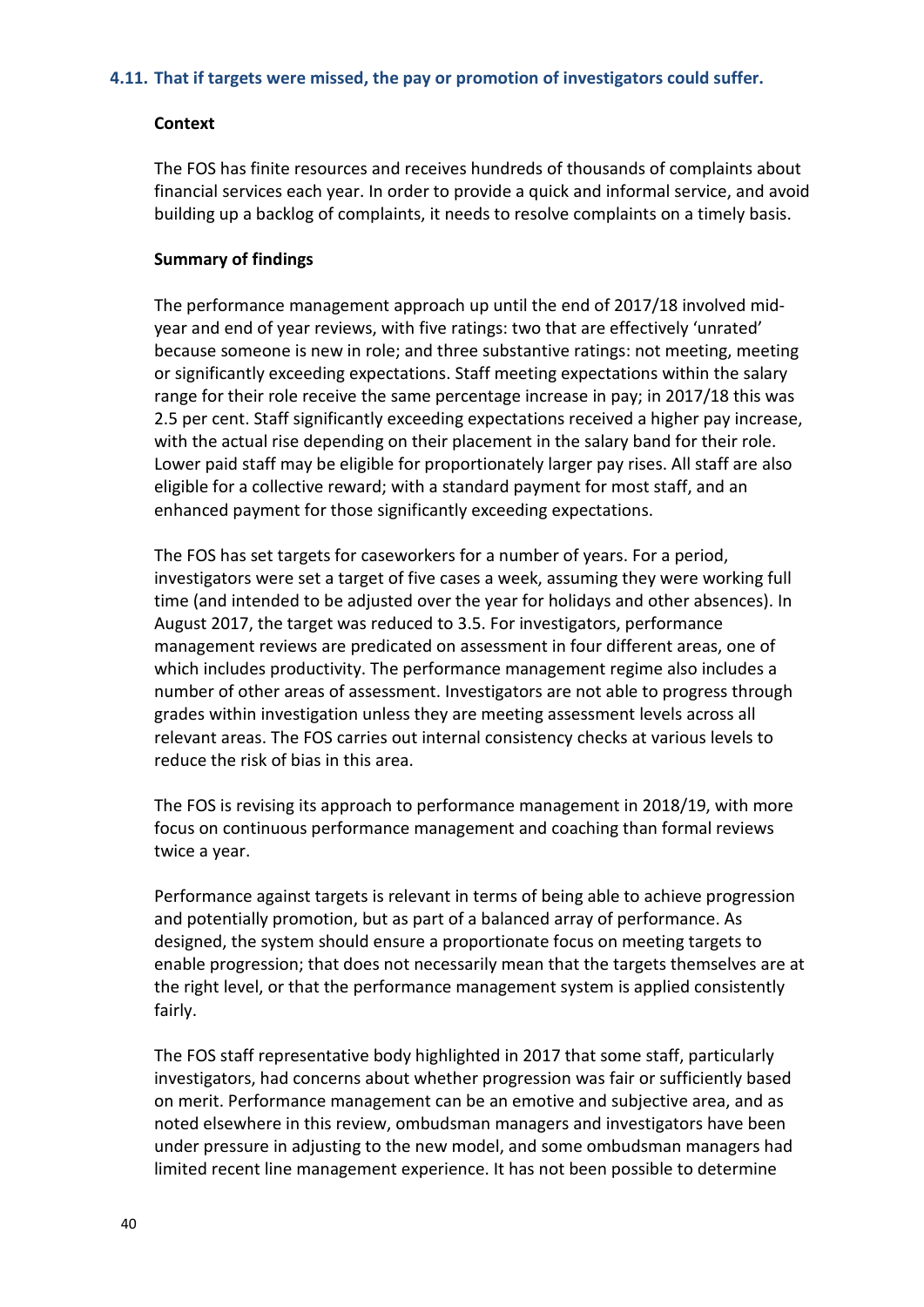within the scope of this review whether the performance management system has been applied unfairly, but if a significant number of staff feel the process is unfair, then that presents a problem whether it is the reality or not.

#### **Recommendations**

The FOS should review its approach to performance management. It should consider how to address staff concerns, for example through stronger consistency checks and training.

## **4.12. That there is a major backlog of PPI complaints.**

## **Context**

Dealing with PPI complaints at scale has been the principal challenge of the last decade for the FOS. PPI was widely mis-sold, and there were likely to have been upward of 64 million policies sold in total. At times the number of new complaints made to the FOS about PPI has dwarfed the number of complaints in other areas, at one point reaching a peak of around 14,000 cases per week. Dealing with this massive increase in complaints led to severe operational strain for the FOS; for any organisation with limited funding, dealing with this level of change would inevitably lead to delays to usual timescales. The volume of open cases and older cases has reduced since its peak, but the backlog has not yet been resolved.

## **Summary of findings**

The approach FOS has taken in this area has been publicised both in its own publicfacing documentation and in two separate reviews that have been carried out. The FOS trebled in size to enable it to deal with the surge of complaints, and set up new systems and processes to enable it to deal with PPI as a 'mass claims' issue, where many similar complaints could be received, and therefore resolved in a consistent manner.

There have been significant delays in dealing with large numbers of PPI cases, and there remains a backlog of cases to deal with, but it is clear that the FOS has been transparent about this from the outset. Many of the factors leading to this have been outside the control of the FOS, for example a high court judgment which ultimately led to the FCA issuing rules and guidance on how commission levels on PPI products should be treated. This prevented the FOS from resolving some cases for over a year, with an inevitable impact on timeliness and an increasing backlog.

Two reviews have previously been published looking at this area. In 2016 the NAO concluded that the FOS had 'continued to provide an effective service to complainants' during this change, 'without any evidence of a fall in the quality of its decision making'. But the NAO also noted that despite almost halving the number of open cases, almost 40,000 cases had been open for over two years, and only 52 per cent of complainants agreed the FOS settled disputes in an acceptable length of time.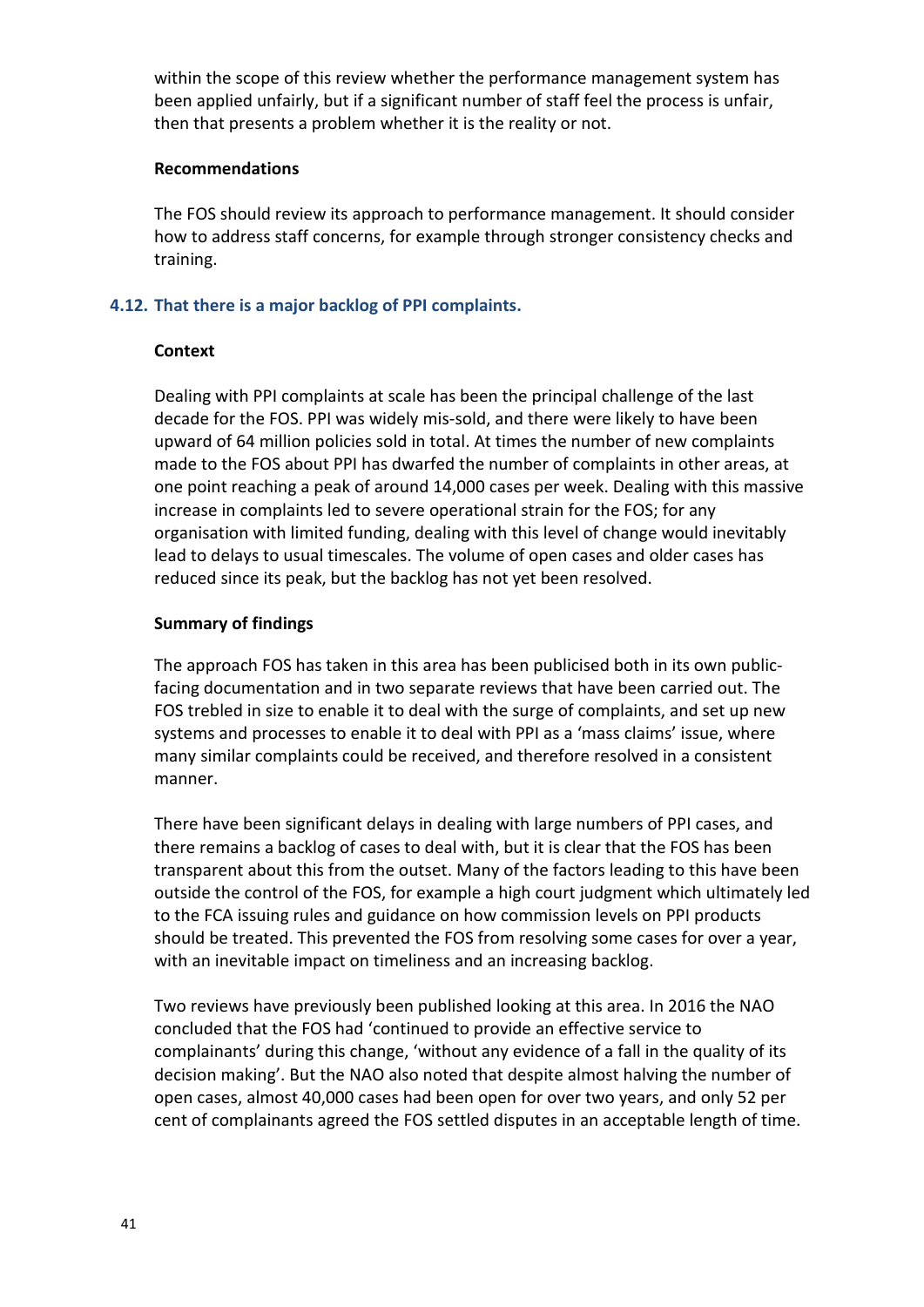Richard Thomas also carried out an independent review in 2016. This was positive about the strategic decisions the FOS had made and the way it had implemented them, while noting the delays were unwelcome for consumers and firms. The length of time that some consumers and firms have had to wait for answers to PPI complaints is far from ideal, but previous reviews have stated that, given the scale of the challenge, the FOS has dealt with this well.

Uphold rates for PPI complaints have reduced to 36% in 2017/18 (excluding cases affected by *Plevin*). The trend towards lower uphold rates has been assessed by the FOS, with the conclusion that it is a consequence of dealing with a long tail of complaints but – importantly – that firms have improved their PPI complaints handling in the first instance to take into account FOS decisions. The FOS has ongoing discussions with businesses to draw attention to areas where their complaint handling can improve, including with reference to existing decisions (for example where publicised through '*ombudsman news'*). Better complaint handling by businesses can lead to a reduced number of cases going to the FOS, and the cases that do being more finely balanced. While the impact of the *Plevin* judgment complicates matters, the FOS' analysis of uphold rates indicates that, over time, businesses have on the whole been dealing with PPI complaints more effectively.

#### **Recommendations**

Wider recommendations in chapter 3 relating to funding and casework targets are relevant to this area, as is the recommendation for the FCA in 4.9 above.

## **4.13. That some PPI complaints were wrongly rejected because, although it was concluded PPI had been mis-sold, it was assumed that the cover would have been useful.**

#### **Context**

The *Dispatches* programme featured a consultant to a claims management company (CMC) that fundamentally disagrees with the approach taken by the ombudsman service to PPI complaints. In very broad terms, the CMC's view is that no reasonable consumer would have taken out PPI because of what it considers to be the poor value of the policies. Therefore, the CMC concludes that in (almost) every case the consumer should get their money back. Cases where compensation has not been awarded must, in the CMC's view, be wrongly decided, and the CMC believes that the ombudsman's approach amounts to a systemic failing.

The CMC has threatened the FOS with legal proceedings on a number of occasions, and the review has received detailed correspondence and documents setting out its concerns. The CMC and its consultant have been clear in meeting the independent reviewer that it intends to air these concerns in full in court through a judicial review of the FOS. In response, the FOS says that it strongly disagrees with the CMC, and will continue to progress PPI cases in line with its usual process. This assessment would ordinarily include the nature and extent of the seller's failings, the type of policy and cover provided, the consumer's wider circumstances, needs and risk appetite.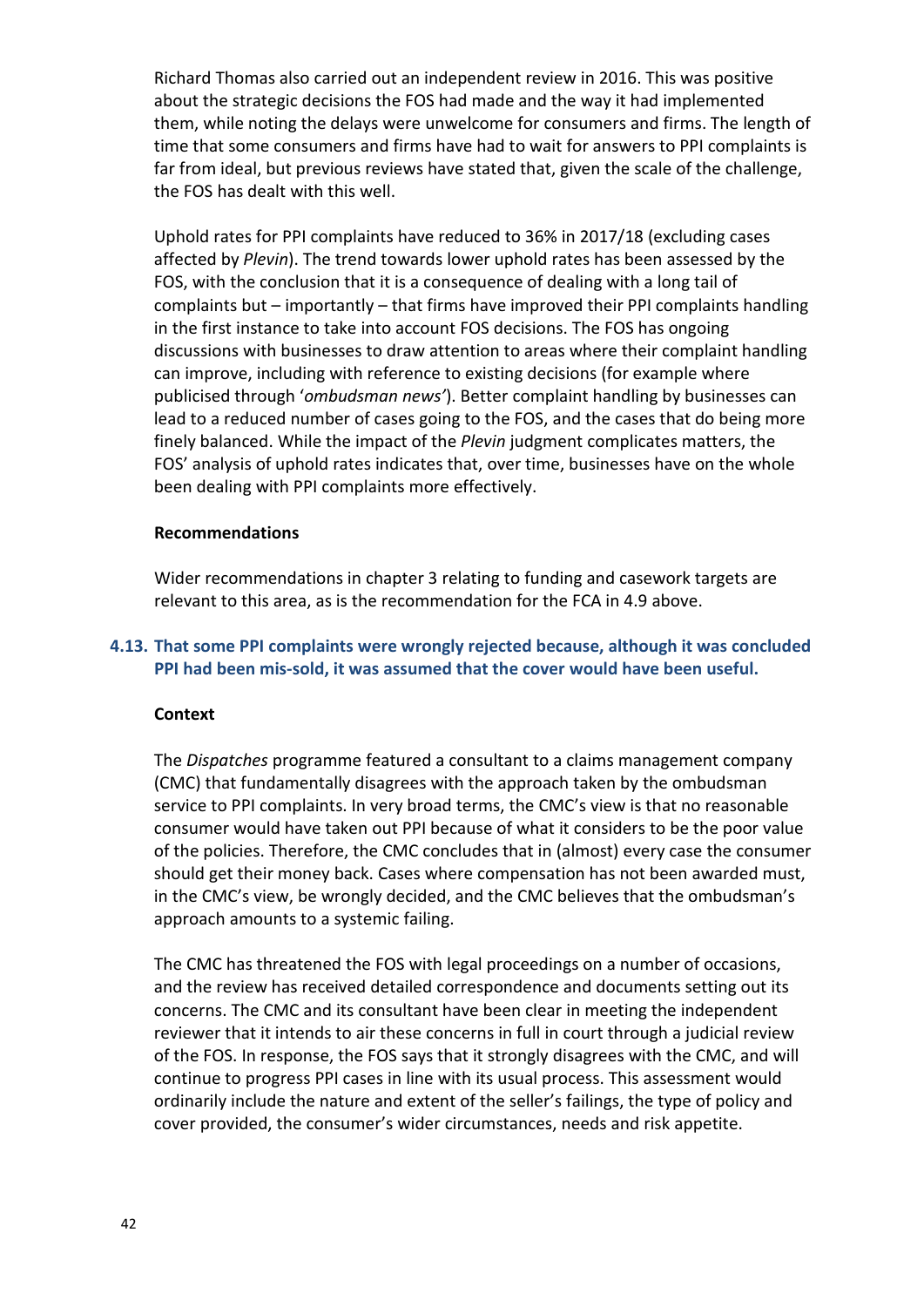## **Summary of findings**

It is clear that the CMC's objections go to the heart of the way the FOS has approached its assessment of over 1.6 million PPI complaints since 2011. The process which the FOS has put in place to assist it in resolving PPI complaints seems to be appropriate and proportionate to achieve fair and reasonable outcomes in a consistent and legitimate manner on a large scale. But it would be wrong for this review to comment on how those processes have been applied in individual cases. The CMC is able to pursue this through its proposed judicial review.

There are, of course, implications for the timely handling of complaints made by other consumers of this protracted legal dispute. The FOS was not created with a view to dealing with multiple legal challenges by intermediaries claiming to represent the interests of many thousands of consumers.

## **Recommendations**

Since this is the subject of an ongoing dispute between a CMC and FOS about the law, the matter should be decided by a court, not this review. The FCA, however, should take this matter and the consequences for other complainants into account in its future approach to the regulation of CMCs.

## **4.14. That when Rushanara Ali MP visited the ombudsman service in 2015 she 'was misled, that managers preselected and rehearsed cases to make the service appear more professional'.**

## **Context**

Rushanara Ali MP visited the FOS in 2015. Ms Ali is the MP for a nearby constituency, and a member of the Treasury Select Committee.

## **Summary of findings**

All organisations prepare for meetings, and it is to be expected that this would include high profile visits from MPs. The FOS continues to arrange meetings with MPs to help to inform them about its work and the insight obtained from it. The FOS is clear when setting up meetings that it would not be appropriate to meet to discuss the details of an individual case, as it wishes to protect its statutory independence in decision making, and data protection considerations can also apply.

The FOS did prepare for the visit by Ms Ali, setting out a schedule of meetings and visits to view frontline work. Briefings were prepared and provided to staff taking part in the day, including providing information on areas of potential interest. Having reviewed these briefings and interviewed staff involved in handling the visit, the arrangements for this visit appear to have been normal and appropriate.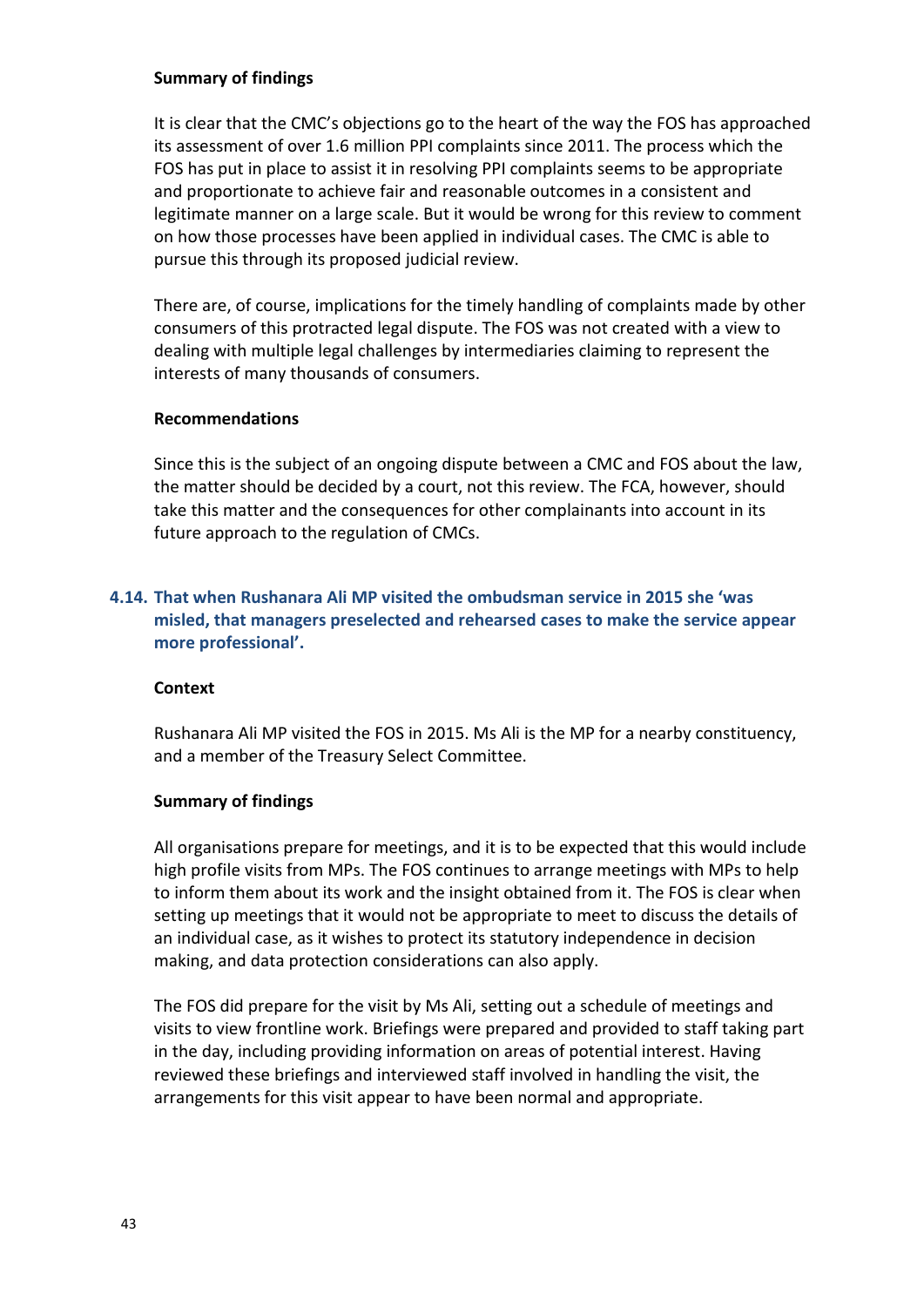## **Recommendations**

It is important that the FOS continues to engage with key decision-makers, including Parliamentarians, to ensure the best possible understanding of its work and the implications of its insight for effective regulation and primary or secondary legislation.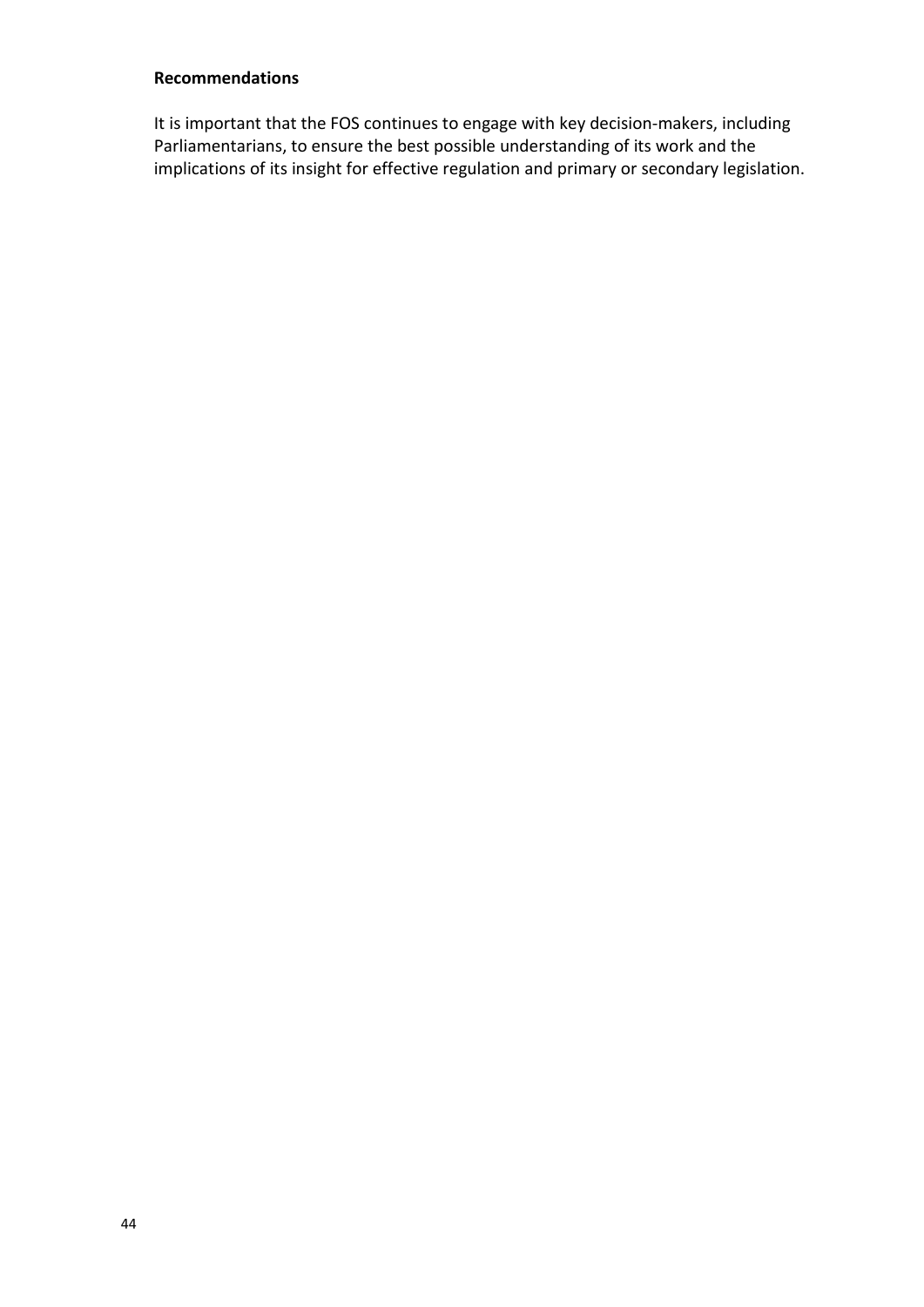# **Operating environment in 2017/18**

The Channel 4 *Dispatches* programme was filmed and aired in the 2017/18 financial year. The following commentary provides an overview of the prevailing internal context during that time, and some of the more relevant external developments. This context forms an important backdrop to the review findings.

## **April, May and June 2017**

In the first quarter of 2017/18, the first teams to join the new investigation model had been in operation for a year. The setup of the investigation area was nearing completion as the third 'wave' of investigators and ombudsman managers came to the end of their training. The fourth wave of investigators joined the existing pods throughout May and June.

Early in the first quarter, responsibility for taking incoming calls from consumers passed from the Customer Contact Division (CCD) to the investigation pods. The majority of CCD staff elected to take on roles in mass claims.

The practice groups, made up of subject experts on different areas of casework, were established at this point, along with casework clinics working across different pods, and more material was added to the internal intranet guidance on casework, '*Discovery*'. The first phase of '*Phoenix*', the new customer-centric case handling system, was released and this provided a new 'front-end' interface. The existing system continued to provide the main case-processing function. In terms of overall operational and financial performance, new cases and resolutions were slightly above budget. Just over 50% of general casework and mass claims cases were being resolved within 45 days (against a target of 50%). The timeliness for non-*Plevin* PPI cases (*ie* those that didn't require *Plevin* rules and guidance from the FCA in order to progress), was falling behind, as was timeliness in general casework as volumes increased.

Overall business satisfaction was 82%, and overall consumer satisfaction (for both upheld cases and not upheld cases) was 67%. The Financial Conduct Authority (FCA) finalised the rules and guidance for cases affected by the *Plevin v Paragon Personal Finance* judgment regarding PPI sales and commission, and on a time bar for complaints about PPI. While this provided more certainty, the planning environment was still volatile.

The FOS published its annual review for the year 2016/17 in May 2017. Alongside PPI, which continued to represent a very substantial part of its work, the review highlighted the growth in complaints about consumer credit.

## **July, August, September 2017**

In the second quarter of 2017/18 the internal and external recruitment of investigators and ombudsman managers was completed. The new Academy was being set up and a 70/30 model was under development which would provide for investigators to spend 70 per cent of their time on all types of general casework, and 30 per cent of their time on specialised or complex areas of casework. More casework content was added to *Discovery* and the data showed increased usage.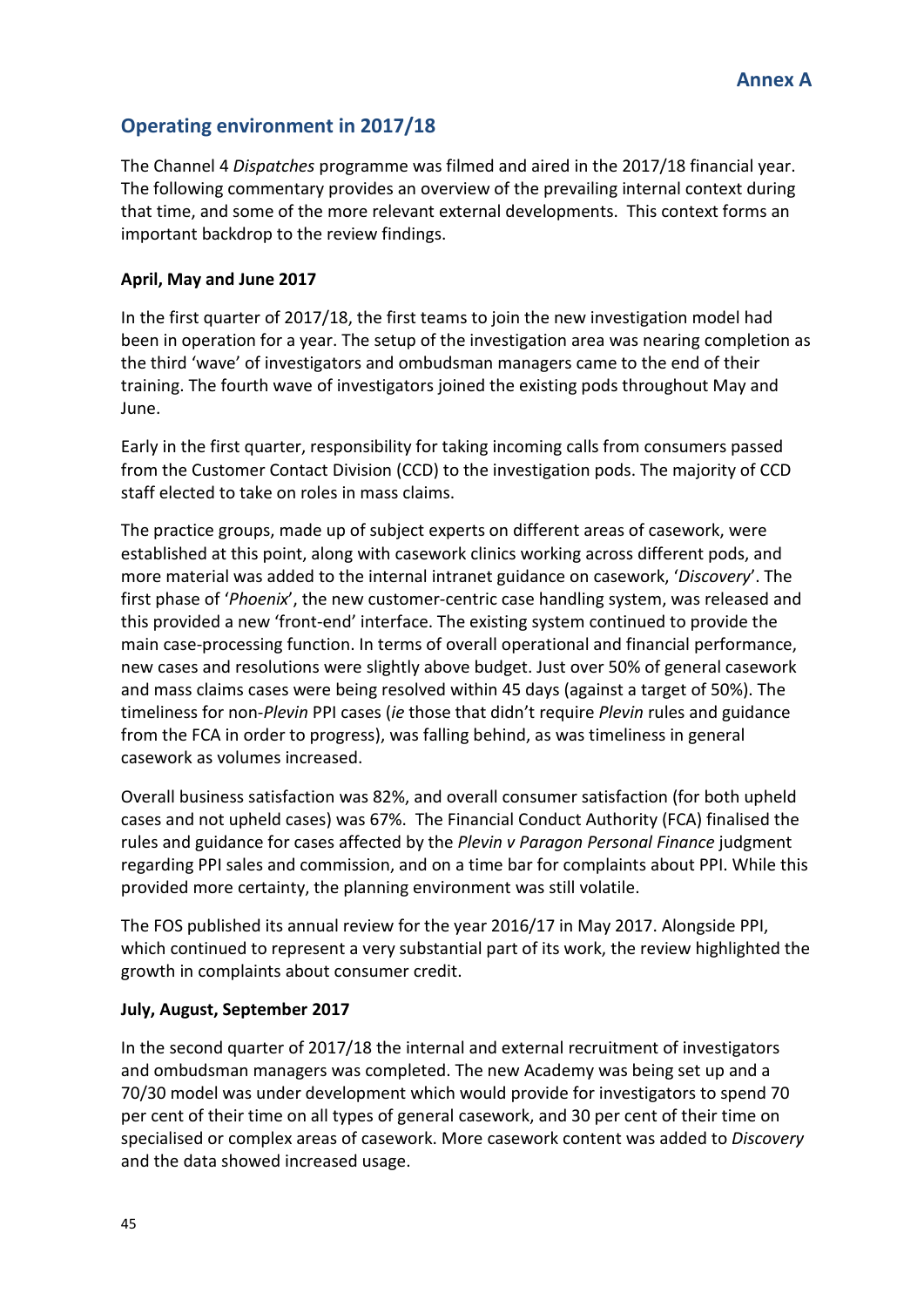In August 2017, the FCA's rules setting a deadline for PPI cases and for *Plevin-*affected cases came into force. The FOS was included as an interested party in a legal challenge to these rules from a claims management company, which was subsequently refused permission by a judge. At this point, approximately 160,000 *Plevin*-affected cases were on hold. In July, the staff survey results were shared with staff and published on the FOS' website. As discussed in this report, the results showed, amongst other things, very poor staff morale stemming from the changes that were being made and widespread mistrust of senior management.

Three new non-executive directors were appointed during this quarter.

## **October, November, December 2017**

In the third quarter of 2017/18 the transition support area and Academy pods were established to provide additional support to the investigation pods. At this time, more general casework cases were being resolved than received, but timeliness across the board and overall general casework resolutions were behind target.

Plans for the 70/30 model were continuing to be developed. The FOS' new Friargate office in Coventry was opened during this period too.

Staff in mass claims were updated on the outlook for work and were told that there would be no mass redundancies in 2017/18. Staff there were told that the options open to them were to apply for roles in investigation, help do PPI casework until the end, take on roles in the transition support area, or leave. The establishment of the transition support area went live in December.

In Q3 operational performance was under pressure. *Plevin*-affected PPI cases were progressing, but timeliness remained behind target.

## **January, February, March 2018**

In the final quarter of 2018, the plans for the 70/30 approach were finalised. Adjudicators and ombudsman were continuing to work with practice groups to transfer and retain knowledge. Building on existing support for staff on vulnerability, new Money Advice Trust training was rolled out and a new practice group on support for helping vulnerable customers was set up. Following on from the earlier communication for staff in mass claims, a programme was set up to help staff understand more about, and work towards, roles in investigation or as entry grade ombudsmen.

A 10 week action plan was put in place towards the end of the financial year, as performance had fallen behind operational targets. At the year end, the operational metrics showed strong performance in some areas, but a shortfall against targets in others. More cases were resolved than received, but not as many as set out in FOS' budget; customer satisfaction remained high; performance against quality measures was the highest it had been; but timeliness targets were not met.

The FCA published a consultation paper (CP 18/3) on access to the FOS for larger SME customers than provided for under its current jurisdiction. In this last quarter of the financial year, the *Dispatches* programme which prompted this independent review aired.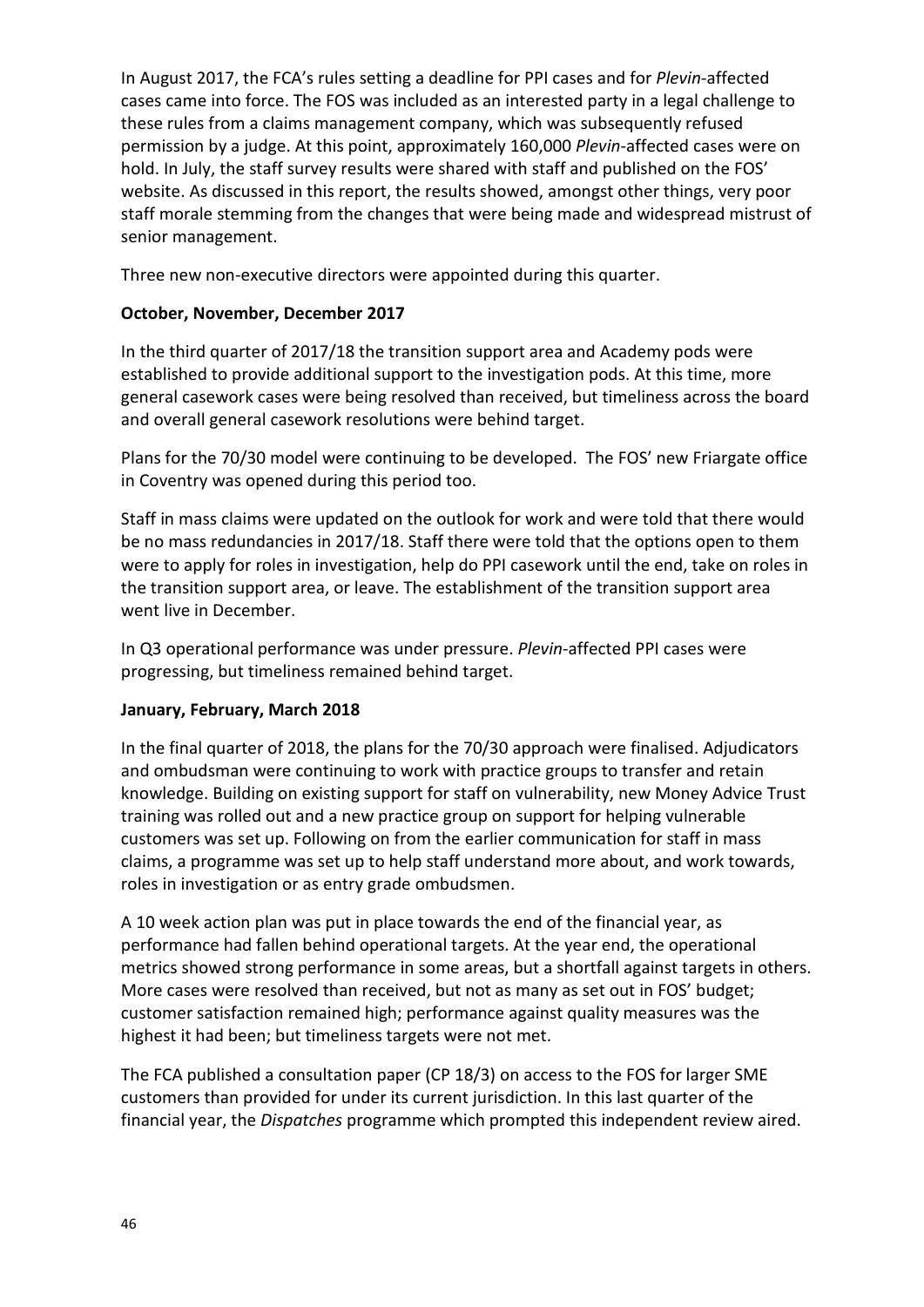# **Review methodology**

The methodology for the review included interviews with members of staff from across the organisation. Those meetings were held on an entirely confidential basis where requested. The independent reviewer weighted time towards staff on the 'front line' of complaints handling, but also met managers responsible for decision making, and held several meetings with the Information and Consultation Council (ICC), a body that represents staff at the FOS. In total, well over 70 members of staff were interviewed while carrying out the review, the majority with individuals, with a smaller number of group discussions.

The scope of the review is, of course, relevant to a large number of external stakeholders, many of whom had useful evidence to contribute. The reviewer met with Parliamentarians, representatives from businesses that deal with the FOS, with trade bodies, and with policy makers in government and the wider regulatory landscape. More than 20 such meetings were held during the course of the review.

To better understand the perspectives of consumers, the independent reviewer held a two-hour round table event with a randomly selected group of people who had recently used the FOS. The reviewer was also contacted by a number of consumers who wanted to provide feedback on their experience of using the FOS.

The methodology included analysis of internal and external documents and data. As well as published material, a large number of internal documents were requested and accessed including the relevant board papers. In tackling the issues laid out in the terms of reference, both quantitative and qualitative analysis was carried out where it was useful and appropriate in helping to answering the questions raised.

The independent reviewer is very grateful for the time of everyone who contributed their views and insight.

## **Internal interviews and document review**

- Interviews with more than 70 FOS staff, from across all departments in London, weighted towards frontline functions
- Observation of frontline teams, including call listening and use of digital tools
- Review of confidential written representations by staff members
- Discussions with board members (non-executives)
- Three meetings with the staff Information and Consultation Council
- Discussions with auditors and management consultants
- Review of board papers and minutes
- Review of internal assessments, plans and data on knowledge, quality assurance, risk management, reorganisation and other key areas of operations
- Financial modelling
- Auditor reports
- Independent Assessor reports.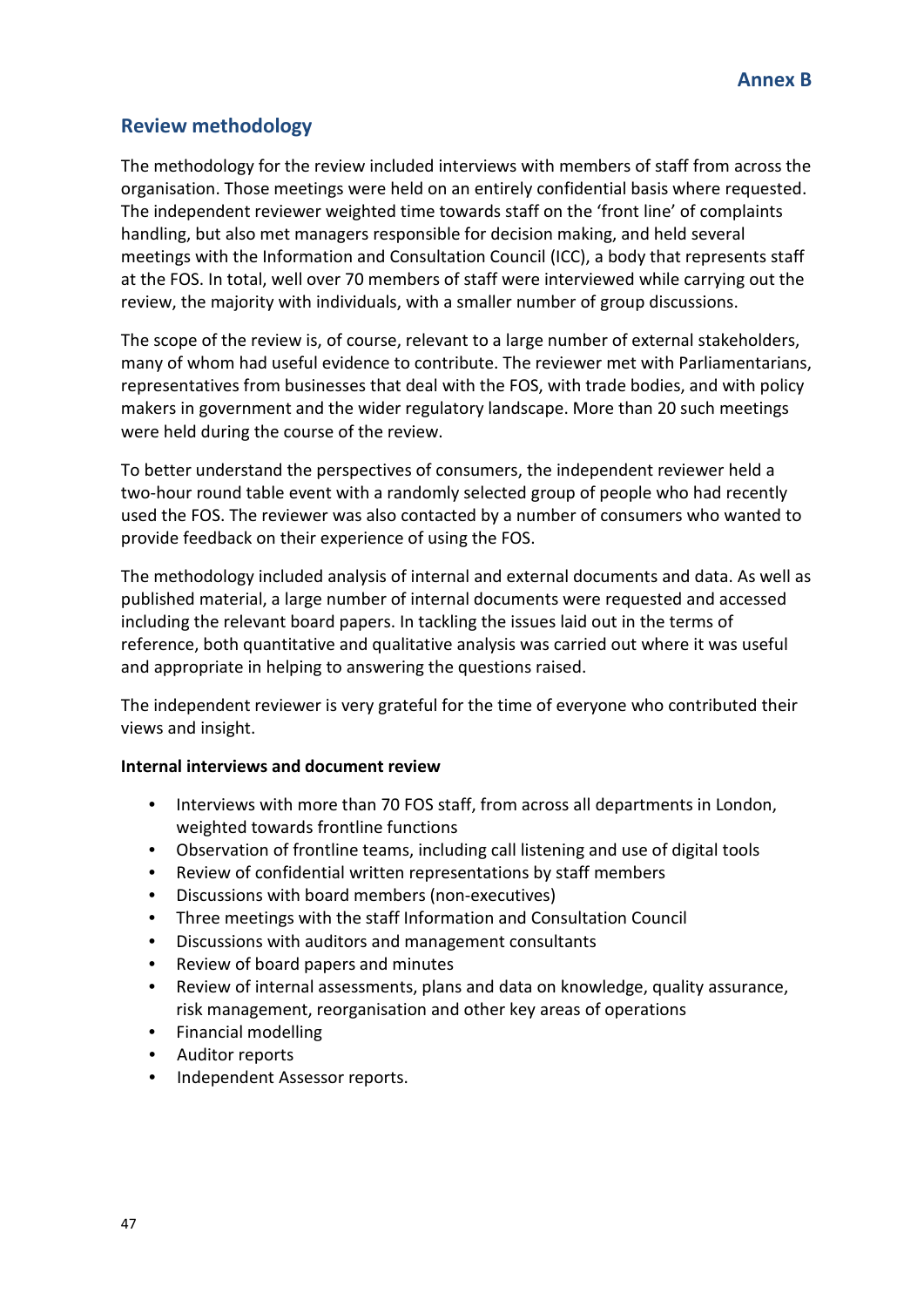## **External interviews and document reviews**

- Consumer engagement session with a group of 12 recent service users
- Review of written representations by consumers for relevant non-case specific lessons
- Meetings with FCA and HM Treasury
- Meetings with Parliamentarians
- Discussions with industry bodies including UKF, ABI, CFA, PIMFA, CCA and one CMC
- Discussions with consumer advice and debt charities
- Meeting with Channel 4 and Nine Lives Media (*Dispatches* programme makers)
- Discussions with ADR and consumer policy experts
- Review of relevant external reports including NAO, 2016 and Richard Thomas, 2016 on PPI, and MoneySavingExpert, 2017 on ADR.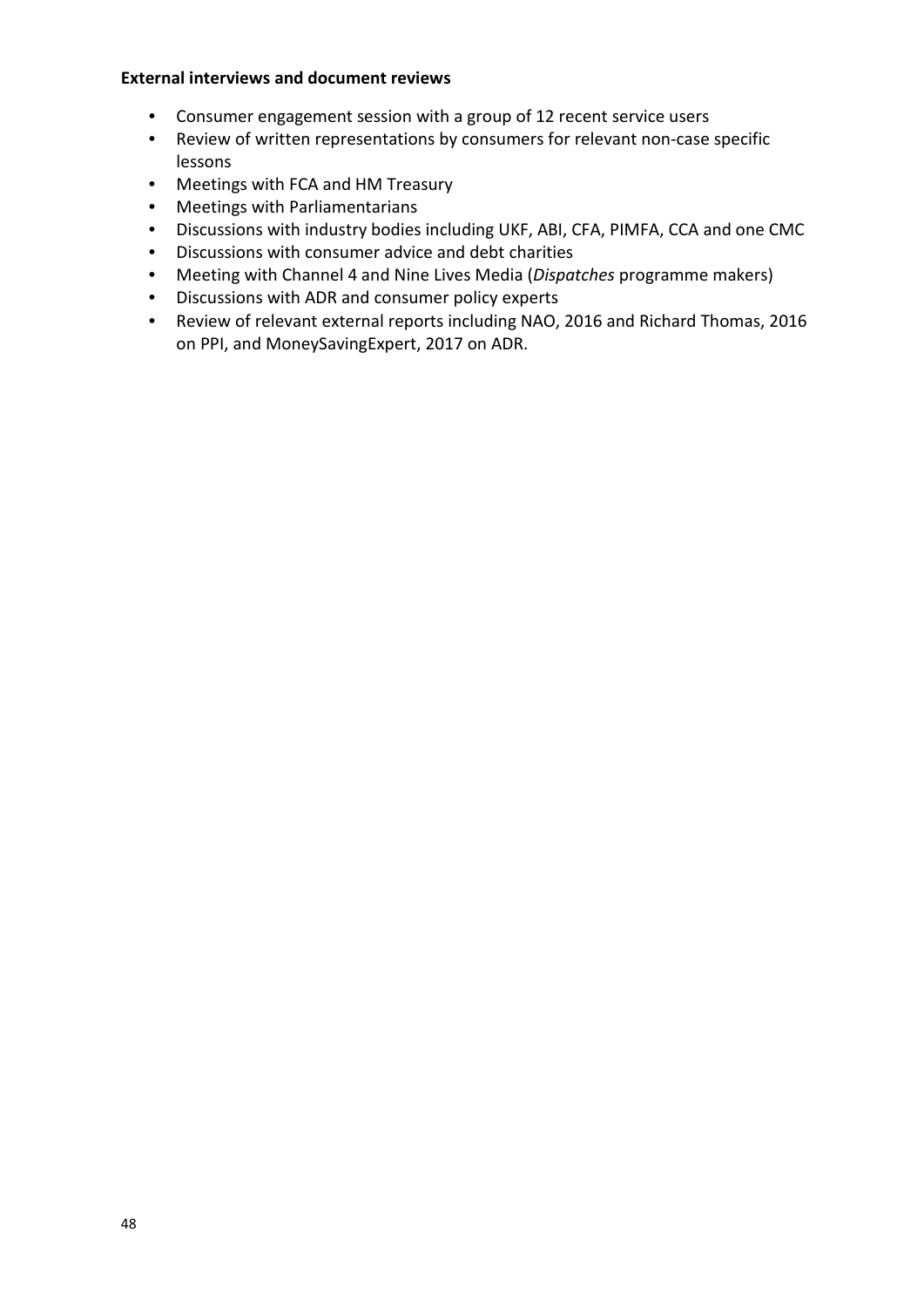# **Terms of Reference**

Independent review commissioned by the Board of the Financial Ombudsman Service.

Terms of reference

## About the Financial Ombudsman Service

The Financial Ombudsman Service was created under the Financial Services and Markets Act 2000, which provides for an ombudsman scheme under which certain disputes may be resolved quickly and with minimum formality by an independent person. The ombudsman scheme is administered by a "scheme operator", the Board of the Financial Ombudsman Service. The scheme operator is responsible for appointing a panel of people, with appropriate qualifications and experience, to act as ombudsmen for the purposes of the scheme, on such terms as it considers to be consistent with the independence of those appointed.

Last year the Financial Ombudsman Service resolved more than 336,000 individual complaints about a wide range of financial products and services.

## Matters for review

Channel 4 broadcast an edition of its "Dispatches" programme on 12 March 2018. This featured covert filming of ombudsman staff, included the comments of three unidentified individuals who were said to be "current and former staff" and considered the handling of two specific cases.

The issues raised by the programme were:

- That some staff are not equipped to deal with "complex" problems, specifically some investment and pension complaints.
- In the case of a complaint about fraudulent activity on a bank account, that there was a failure to ask for detailed information about the account's transaction history.
- That awards for distress and inconvenience are not calculated by using a "formula".
- That the application of the provision for "exceptional circumstances" to extend the time limits under which a consumer may make a complaint, is not appropriate.
- That staff are biased against some complainants, specifically those who complain about credit card and PIN fraud and those who complain about payday loans.
- That the provisions which require banks to be "positive and sympathetic" are not applied correctly.
- That the ability to require a debt to be written off is not applied correctly because of a reluctance to set a precedent.
- That the "pressure ... to deal with caseloads quickly" meant that it is more likely that cases would be decided in favour of the banks.
- That in 2014/15, 11,000 PPI complaints were not dealt with for two years.
- That in both 2015 and 2016, 1000 letters were found to have been unopened some of which were two years old.
- That if targets were missed, the pay or promotion of investigators could suffer.
- That there is a major backlog of PPI complaints.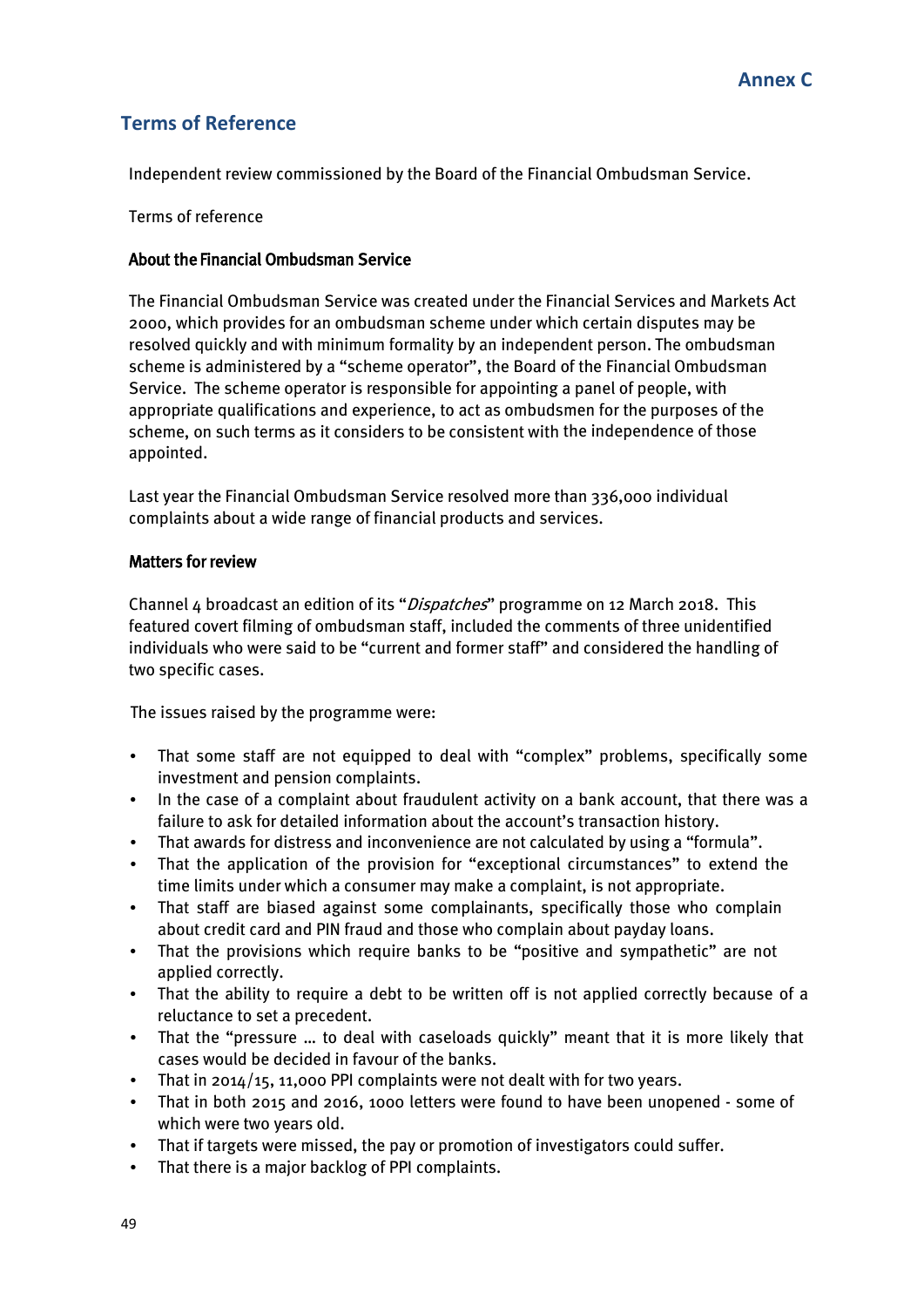- That some PPI complaints were wrongly rejected because, although it was concluded
- PPI had been mis-sold, it was assumed that the cover would have been useful.
- That when Rushanara Ali MP visited the ombudsman service in 2015 she "was misled, that managers preselected and rehearsed cases to make the service appear more professional".

## Scope of the review

The scope of the review, and any recommendations, must take account of the service's statutory role and the need to ensure ombudsmen decisions are free from any influence, directly or indirectly.

The review will assess the evidence presented by *Dispatches* in respect of each of the issues raised in the programme (and set out in the section above) to consider whether there are any matters of substance which should be addressed, although it will not be restricted to the issues raised in the programme.

If the review finds matters for concern, it will seek to identify possible root causes for them (such as management action or inaction, cultural factors, staff objectives and performance management, organisational structure or any other underlying factor) and how they might be addressed. The review will also consider staff morale and the factors which contribute to it.

The review will consider the extent to which the current governance and arrangements for providing assurance about the work of the Financial Ombudsman to its Board, including whistleblowing procedures, are applied effectively and consistently.

The review will make recommendations for addressing matters of substance and, where necessary, for strengthening governance and assurance arrangements.

## Delivery of the review

The review will be led by Richard Lloyd who will report his findings to the Board. The reviewer will be provided with full access and the resources necessary to complete the review. The reviewer will have unrestricted access to all ombudsman service staff and all necessary documents.

The review will be completed by the end of June 2018 and published during the summer.

25 April 2018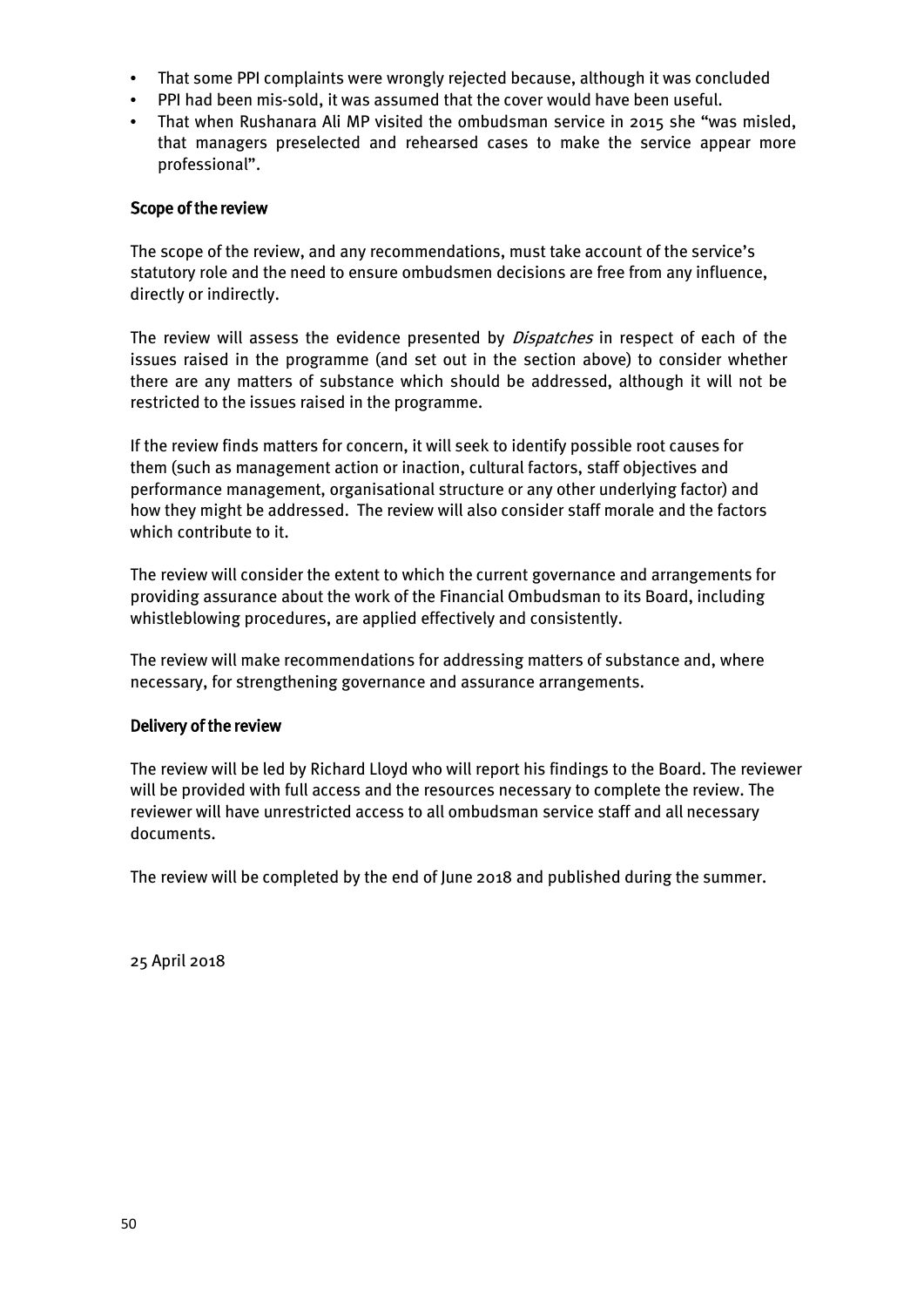# **Glossary**

**Academy** – The Academy provides training for new investigators, which takes place over a six month period.

**Adjudicators** – Adjudicators are members of staff at the FOS that handle cases outside the investigation model.

**ADR** – Alternative Dispute Resolution is a form of mediation or arbitration separate to the courts, typically designed to be lower cost and less formal.

**Associate ombudsman** – Associate ombudsmen are a flexible resource of contractor ombudsmen that can be drawn upon when required.

**Authorised push payment scams** – Authorised push payment scams are where a consumer is tricked into instructing their bank to send money to a fraudster.

**Casework development** – The casework development pod is an area that handles emerging issues in casework.

**CMC** – Claims management companies are companies that handle complaints on behalf of consumers, typically in return for a fee or share of compensation.

**Discovery** – *Discovery* is an internal system providing information and guidance to FOS staff. As of 31 May 2018 it had 1356 live content pages*.* 

**DISP** – The DISP rules are the section of the FCA Handbook concerning the handling of complaints.

**Exceptional circumstances** – The FCA's DISP rules set out the time limits within which a complaint is within the jurisdiction of the FOS. For instance a complaint must be brought to the FOS within 6 months of a business issuing a final response to a complaint, unless the complaint was not brought within the time limits "*as a result of exceptional circumstances".*

**FOS board** – The board of the FOS is non-executive (the executive team of the FOS are not members of the board). The responsibility of the board is to ensure the FOS is properly resourced and is able to carry out its work effectively and independently.

**General casework –** General casework refers to complaints other than mass claims (see below).

**Independent Assessor** – The Independent Assessor is an independent person appointed by the FOS board to look at complaints about the level of service provided by the FOS.

**Information and Consultation Council (ICC)** – The ICC is a body elected to represent members of staff at the FOS and to hold regular discussions with senior management.

**Investigators** – Investigators are the case-handlers within the FOS' new way of working, taking calls directly from consumers and issuing initial views on complaints.

**Mass claims** – Mass claims refers to complaints about PPI, short term lending and packaged bank accounts.